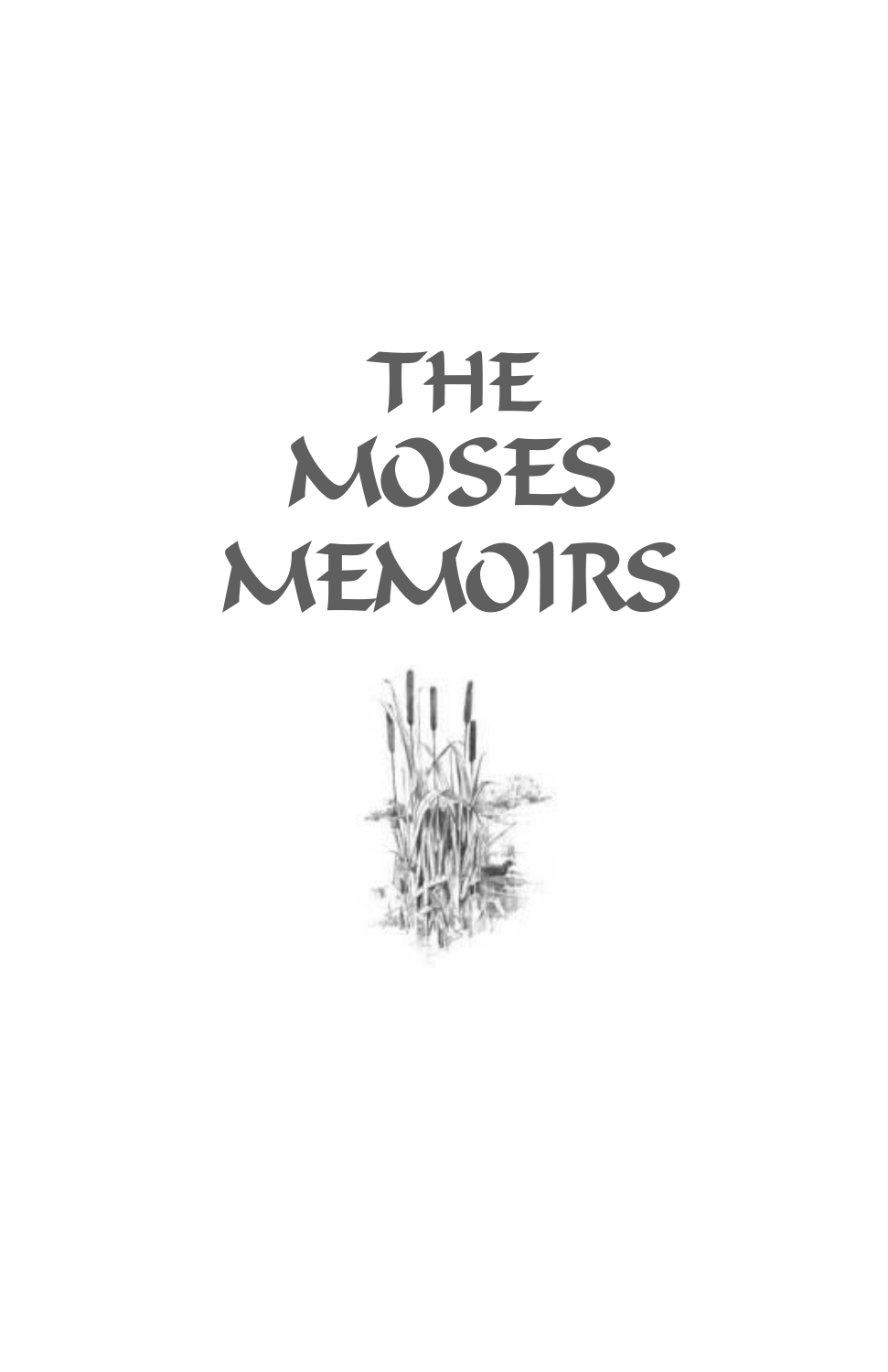Copyright © 2009 by Lanny Townsend

ISBN: 978-1-926652-04-7

All rights reserved. With the permission of the author, this material may be translated, reproduced, stored, or transmitted in any manner whatsoever, with the following provisions:

It is to be copied in its entirety with no revisions. It is to be distributed at no profit *(charging no more than the cost of printing and shipping).*

For large quantities of reprints, contact info@dayspringsmedia.com

#### PUBLISHED BY DAYSPRINGS PUBLISHING VANCOUVER, CANADA.

Unless otherwise indicated, Scripture is taken from the HOLY BIBLE, NEW INTERNATIONAL VERSION® NIV®. Copyright © 1973, 1978, 1984 by International Bible Society. Used by permission of Zondervan. All rights reserved.

Printed and bound in Canada.

10 9 8 7 6 5 4 3 2 1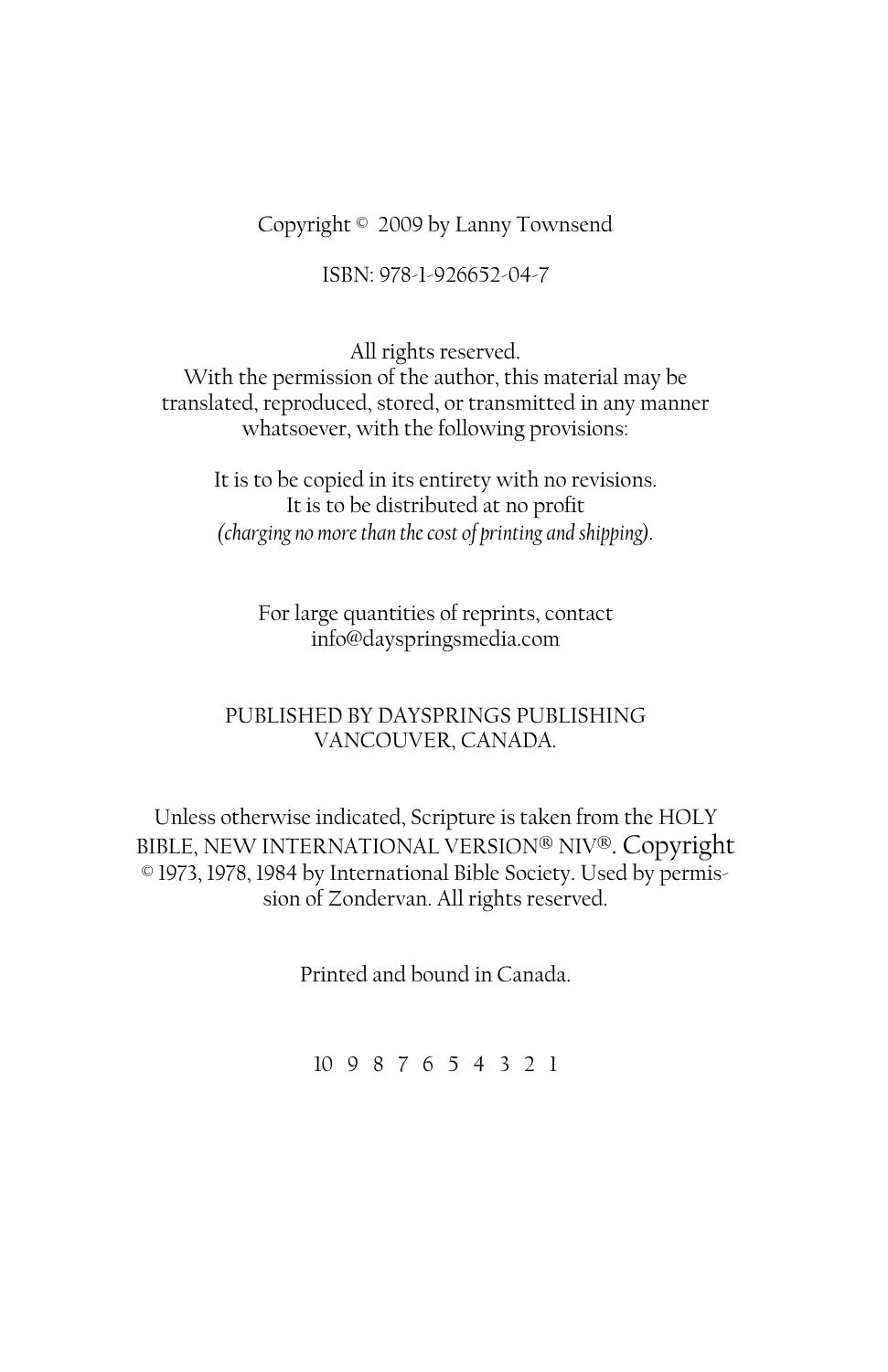### Dedicated to the Glory of God.

Remember the former things, those of long ago; I am God, and there is no other; I am God, and there is none like me.

Isaiah 46: 9

I remember the days of long ago; I meditate on all your works and consider what your hands have done.

Psalm 143: 5

Awake, awake! Clothe yourself with strength, O arm of the LORD; awake, as in days gone by, as in generations of old. Was it not you who cut Rahab to pieces, who pierced that monster through? Was it not you who dried up the sea, the waters of the great deep, who made a road in the depths of the sea so that the redeemed might cross over?

Isaiah 51: 9 & 10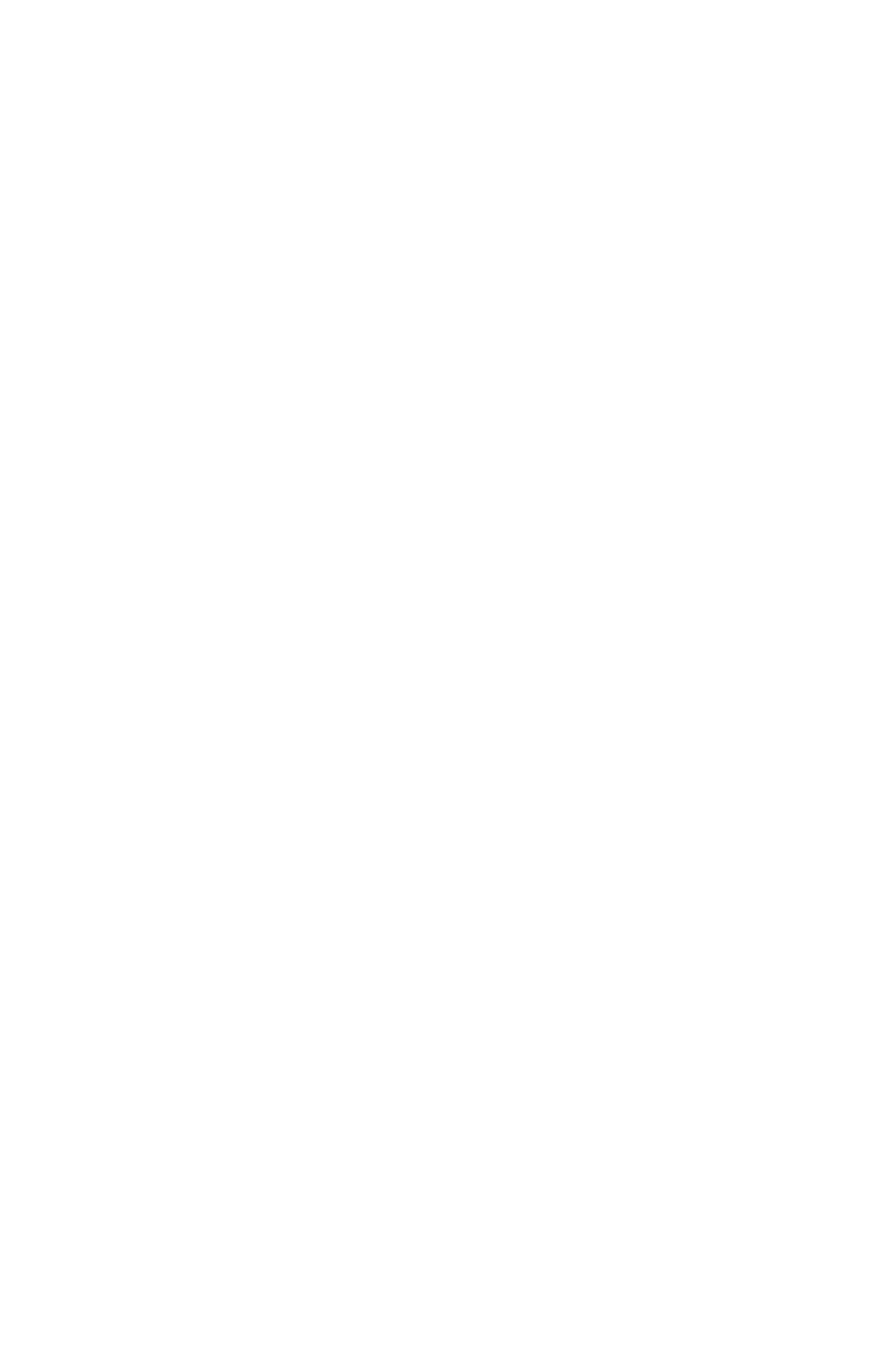## Introduction

When I was a young girl of nineteen years, one of my pastors, by the name of James Watt, tried to open a friendly conversation with me by asking, "Did you know that God used a comet to work the wonders in Egypt?" He was startled by my snarling response that I totally disbelieved it, and he quickly dropped the subject.

I had never before spoken impolitely to a pastor, but I was very upset that anyone would suggest that natural phenomenon were involved in the parting of the Red Sea and the other miracles pertaining to the Exodus. It seemed to diminish God's miracles, to equate them with myths and legends, to make them out to be exaggerated accounts of fortuitous events.

My mind was totally closed at that time but, by some miracle, a couple of years later when a minister named Glen McLean visited my church and held a series of lectures on Creationism under the sponsorship of my wonderful pastor, Les Pritchard, I was intrigued as he spoke about the part that Nature played in the signs and wonders of Egypt.

Glen McLean referred his listeners to the books of Immanuel Velikovsky. Eagerly I obtained Velikovsky's book "Ages in Chaos" and devoured it. At first, it rocked my faith, but when the dust settled, my faith was greatly strengthened. The Earth is the Lord's; no solid Christian disputes that. So, why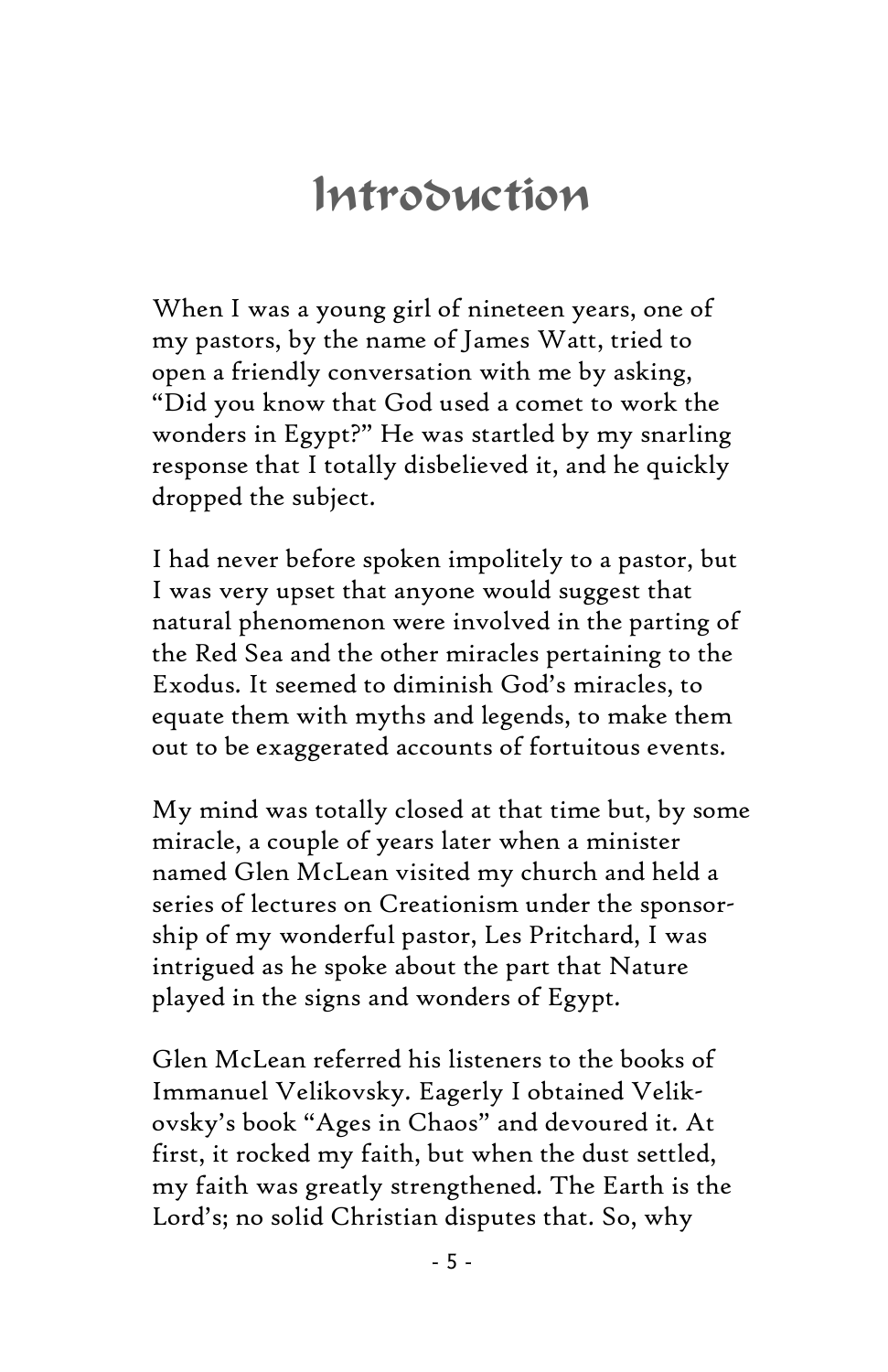would it bother us that God would choose to use a comet to deliver His people and provide for them, and chastise rebels at the same time? The whole Universe is His. He can use any part of it that He chooses to work His will.

For the next twenty years, I read Velikovsky's books several times, sifted them through the Scriptures, and mulled over the information in them that I consider valid. There is a lot in those books that I consider valid. Velikovsky had a large share of common sense and honesty. Though he believed in evolution, for instance, he admitted that much of the so-called evidence for evolution is flawed.

Immanuel Velikovsky was a controversial figure in the 1950's, a target for many scientists who likely felt threatened by his deductions because they contradicted conventional interpretations of historical records and archeological artifacts. His conclusions were a threat to the comfortable niches that many scientists had carved out for themselves. They had obtained their degrees, their positions, their admirers, and royalties from books by persuading people that they were unimpeachable authorities in their areas of study. What if people seriously paid attention to Immanuel Velikovsky? What if they recognized his superior reasoning on certain matters and started to consider his rivals' material to be invalid? It would entail loss of face, perhaps loss of revenue, as well. Under pressure from scientific clientele, Velikovsky's publisher withdrew from publishing his books, but he turned them over to a publishing house that did not have a large part of its business tied into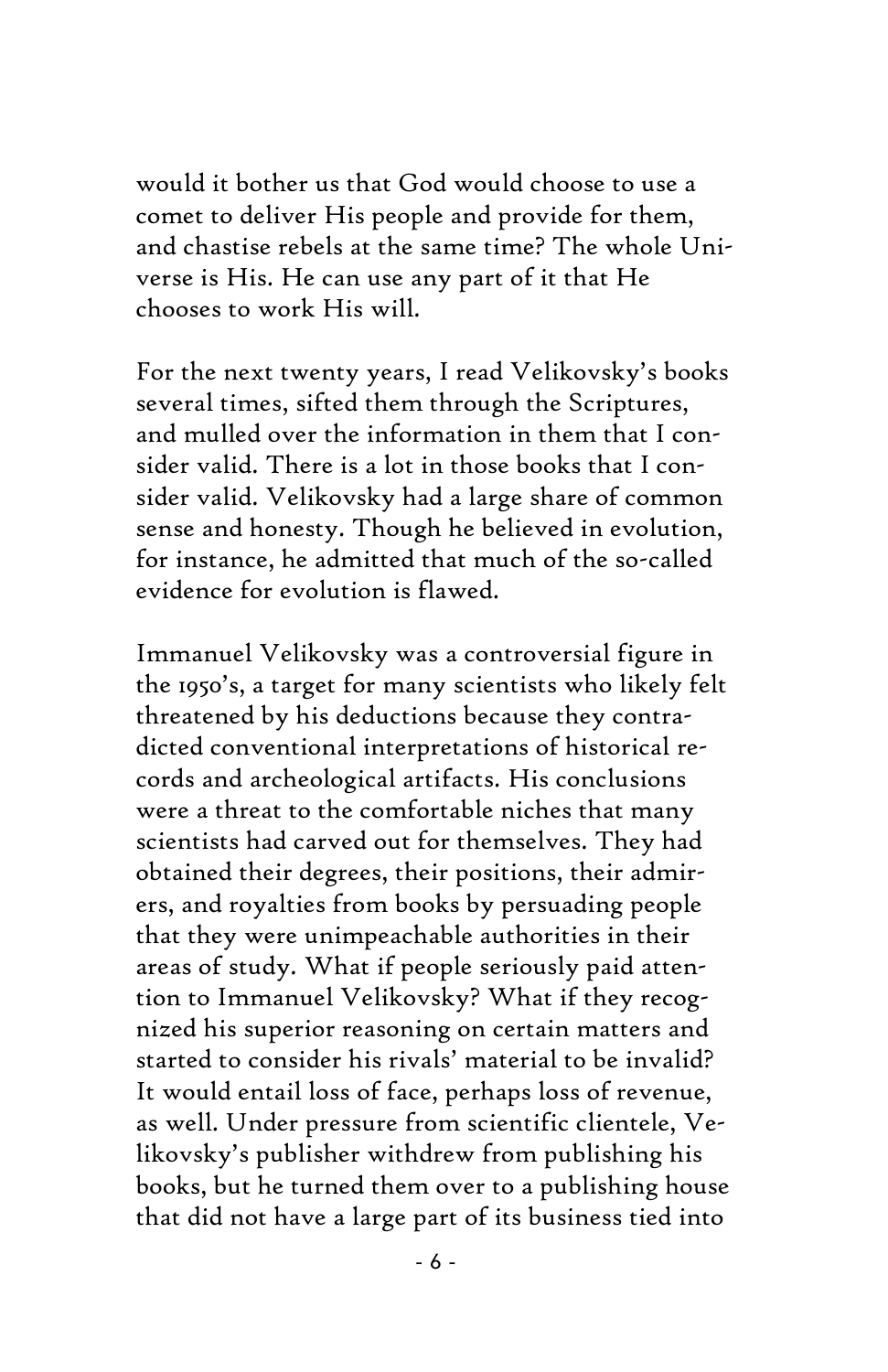printing textbooks. Eventually, advances in scientific knowledge verified various things that Velikovsky avowed in his books.

Through this unique son of Israel, my understanding of the Old Testament increased, and I thank God for the privilege of showing me how Velikovsky's information fits with His Story, though I have been ridiculed by some of my fellow Christians because I understand that a comet was involved. It doesn't matter; it is more important to know the truth and deal with it. After all if Moses had gone along with the current, what would he have accomplished in his life? It wasn't until he came out of de-nial (pun intended!) that he was birthed into a higher destiny.

Lanny Townsend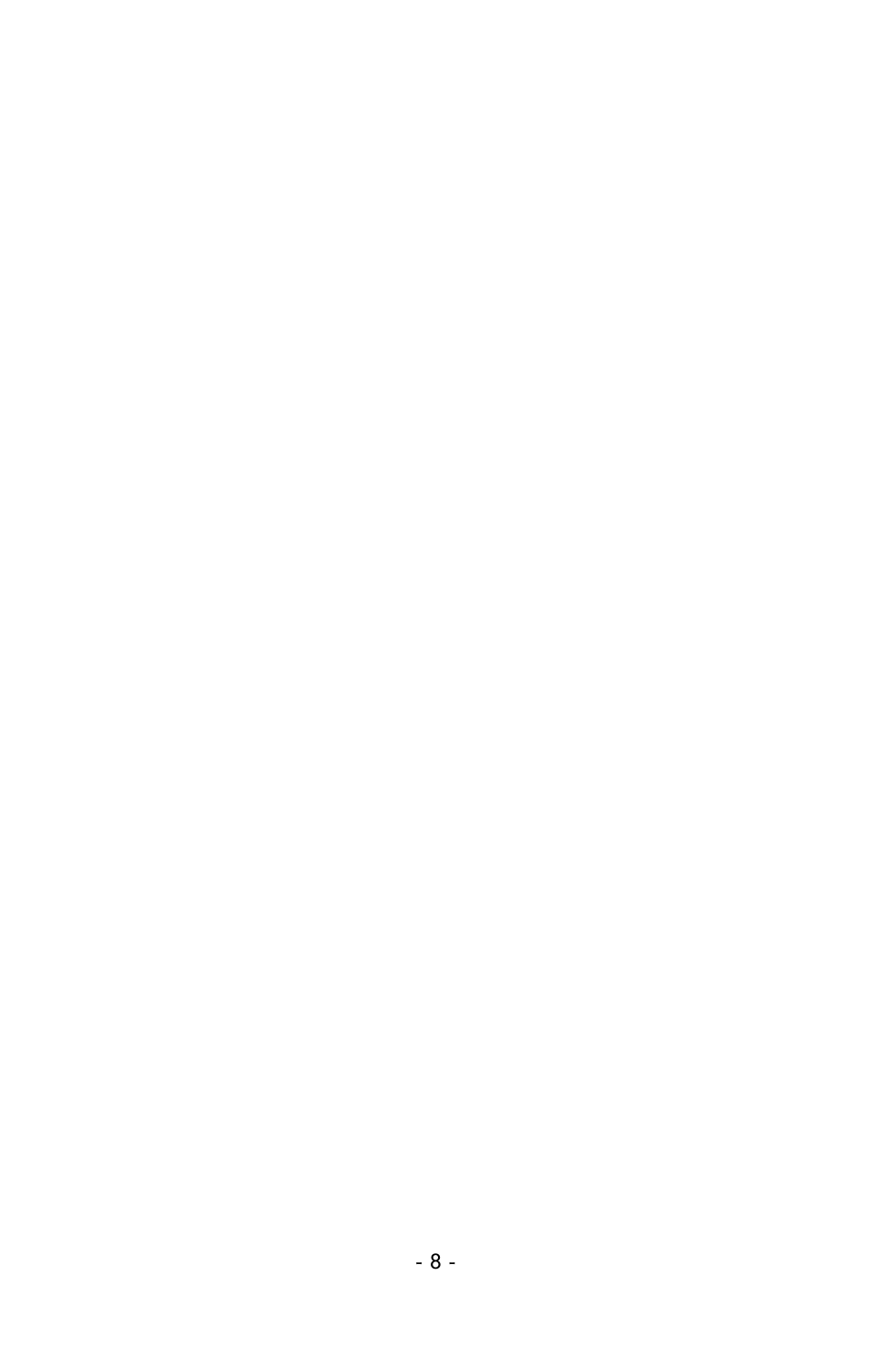# **MEMOIRS** MOSES THE

- 1) Tending sheep in the wilderness Had been my daily lot; I watched over them through heat and cold, While answers to life, I sought.
- 2) What strange beginnings life had for me, Born into the Hebrew race; It seemed I was destined for slaughter, Until I was saved by Grace.
- 3) A sacred scribe of Egypt's Mysteries, Who stood at Pharaoh's right hand, Had studied our writings and realized That the Hebrews were close to leaving the land.
- 4) He knew that very soon the Deliverer Of our people was about to be born, So he conceived a nefarious plan That would cause our people to mourn.
- 5) Pharaoh needed our labour and skills To build monuments for promoting his fame; He considered our lives of no importance In his passion to exalt his name.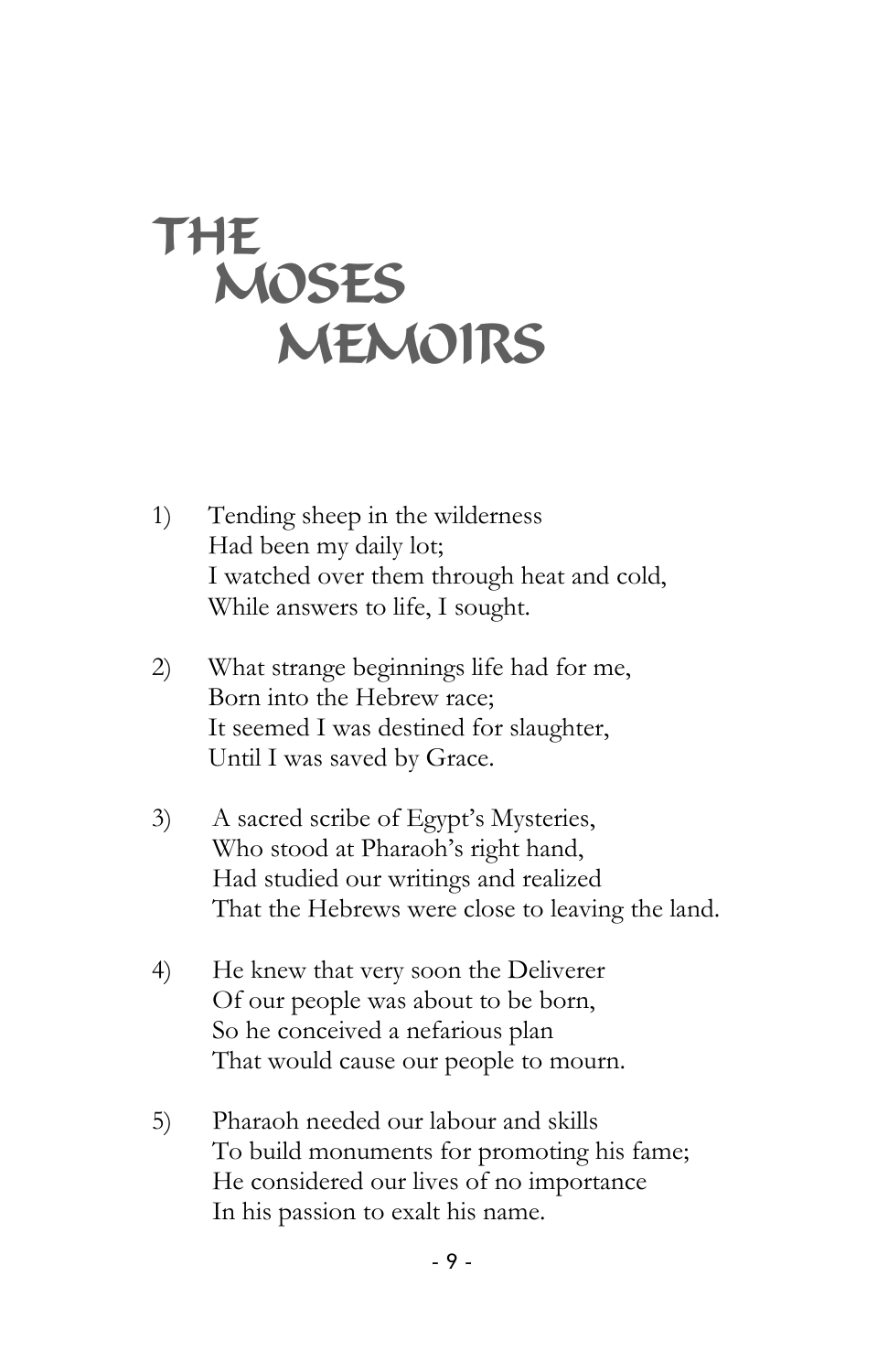- 6) He also supposed that if there were an invasion, The Hebrews would see their chance, And conspire with the enemy so that Their freedom from Egypt, they could advance.
- 7) "All the Hebrew boys," it was thus decreed, "Are to be sacrificed to the Nile, Lest the slaves become too strong, And turn on us with guile."
- 8) My parents were anxious about the child Who was growing in my mother's womb, But God reassured Amram my father That, before me, great destiny did loom.
- 9) God said that He'd keep me safe, Though around me a hurricane whirled; He promised my name would be famous, All the way to the end of the world.
- 10) My mother's labour was premature; Father and Miriam quickly gathered round. My tiny size helped my mother Bring me forth without a sound.
- 11) I was healthy and completely formed; My parents took courage at what they saw; God's hand had speeded my development To defeat the Egyptians' murderous law.
- 12) Jochebed wadded up cloth And used it for padding beneath her dress; The neighbours did not know That I already suckled at her breast.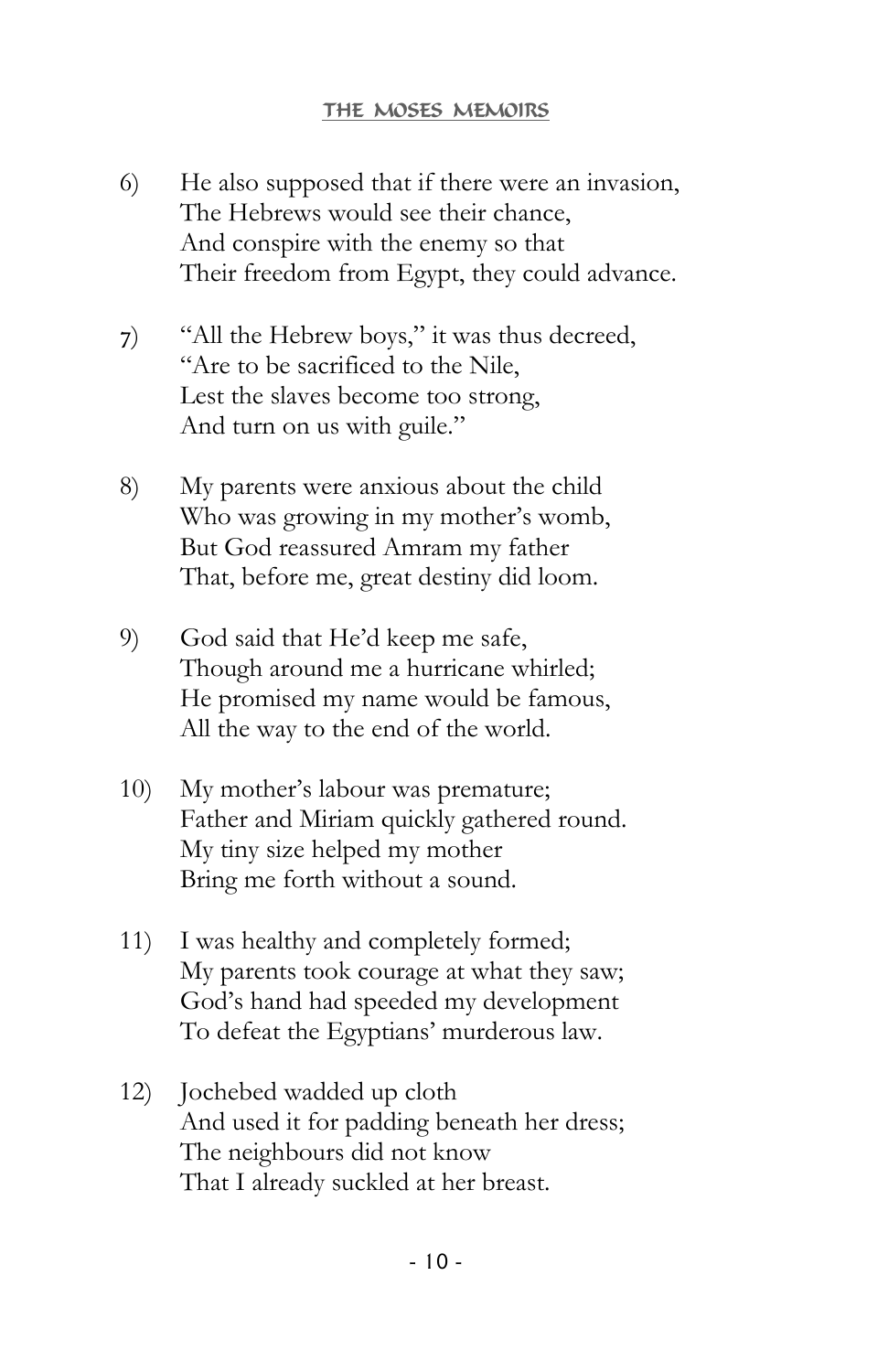- 13) So secretive were my first few months; My little cries were hurriedly muffled. As my parents concealed me in their home, Their fears were often ruffled.
- 14) I drank a lot of milk in those days, Which made me quite robust. Finding a safer place for me to grow Became an urgent must.
- 15) Also the Egyptians became suspicious When Jochebed's pregnancy kept going on. They were going to search our home For contraband Hebrew "spawn".
- 16) If they found an infant boy, My whole family would be killed, But this was not the fate That God for us had willed.
- 17) My parents were people of faith, Who trusted in the Most High God; Certain that El Shaddai would provide, My mother fashioned a little pod.
- 18) She carried me in it to the river, And stepped down into its flowing stream; After some fervent kisses, she closed the lid; I drifted into a troubled dream.
- 19) Having settled me as best she could Within that tightly-woven, pitch-sealed ark, Mother released me to God's mercy, And waded back through the dark.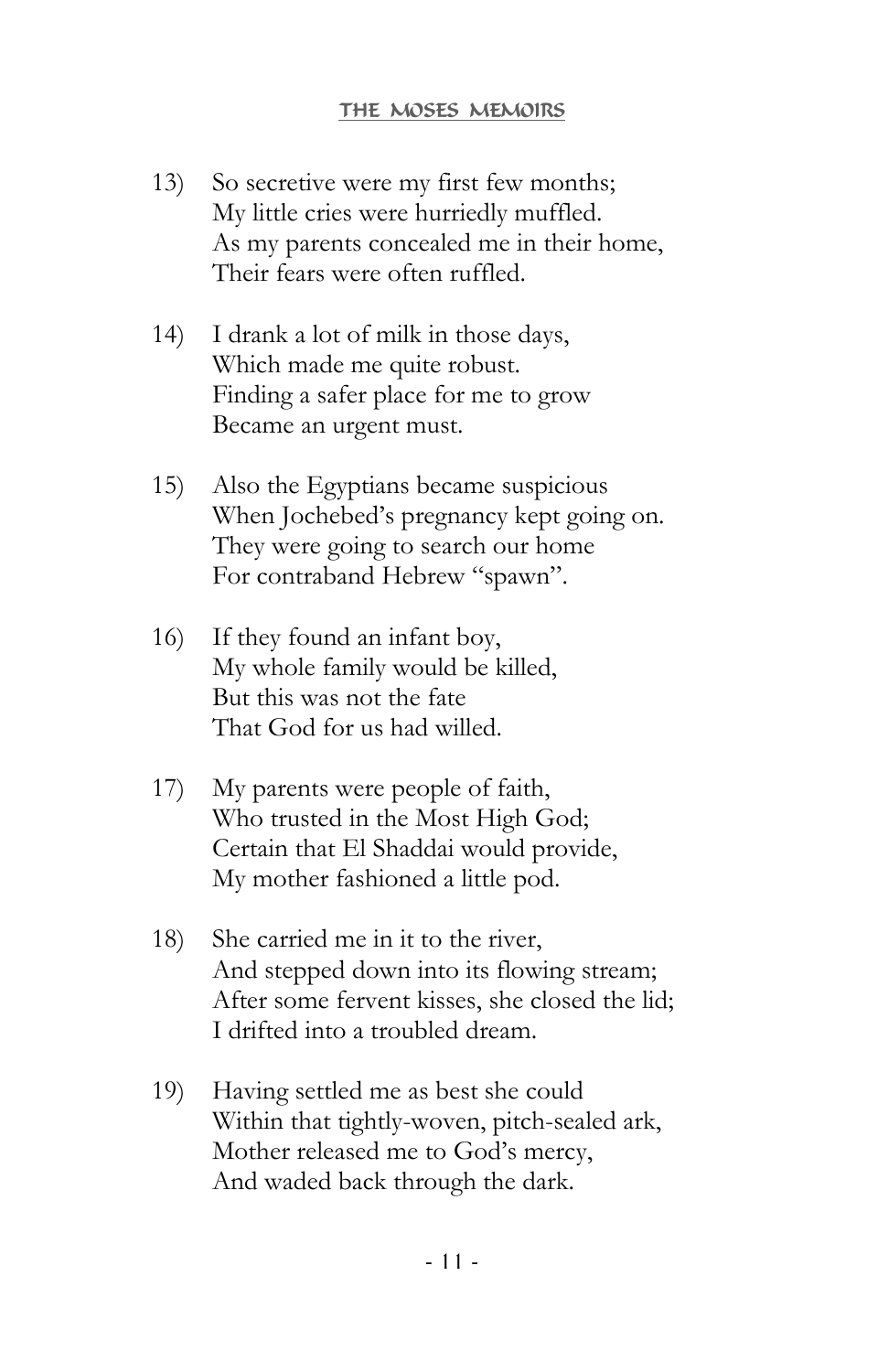- 20) Floating there among the reeds Of the green and dangerous Nile, I felt abandoned and lonely; But my sister watched all the while.
- 21) After dawn, along the river's weedy banks, Came a company of chattering women. They gaily assisted a princess, Looking for a choice place to go swimmin'.
- 22) Their mistress saw my little ark, And had it fetched from the rippling water. She opened it to peer within; I cried when I saw Pharaoh's daughter.
- 23) The bright, unfamiliar sun hurt my eyes, And the women's faces made me fret. I had never before seen painted people, And I had made my bedding soaking wet.
- 24) The princess was impressed with my beauty And the large size of my young frame. I was a fine specimen of humanity, Like the heroes of ancient fame.
- 25) Thermuthis saw clay that she could shape Into an heir for her father's throne. Through me, she intended to wield power; I was an instrument for her to hone.
- 26) My cries had awakened her mothering instincts, Giving rise to all these plans. Isn't it amazing what develops When matters are put into God's hands?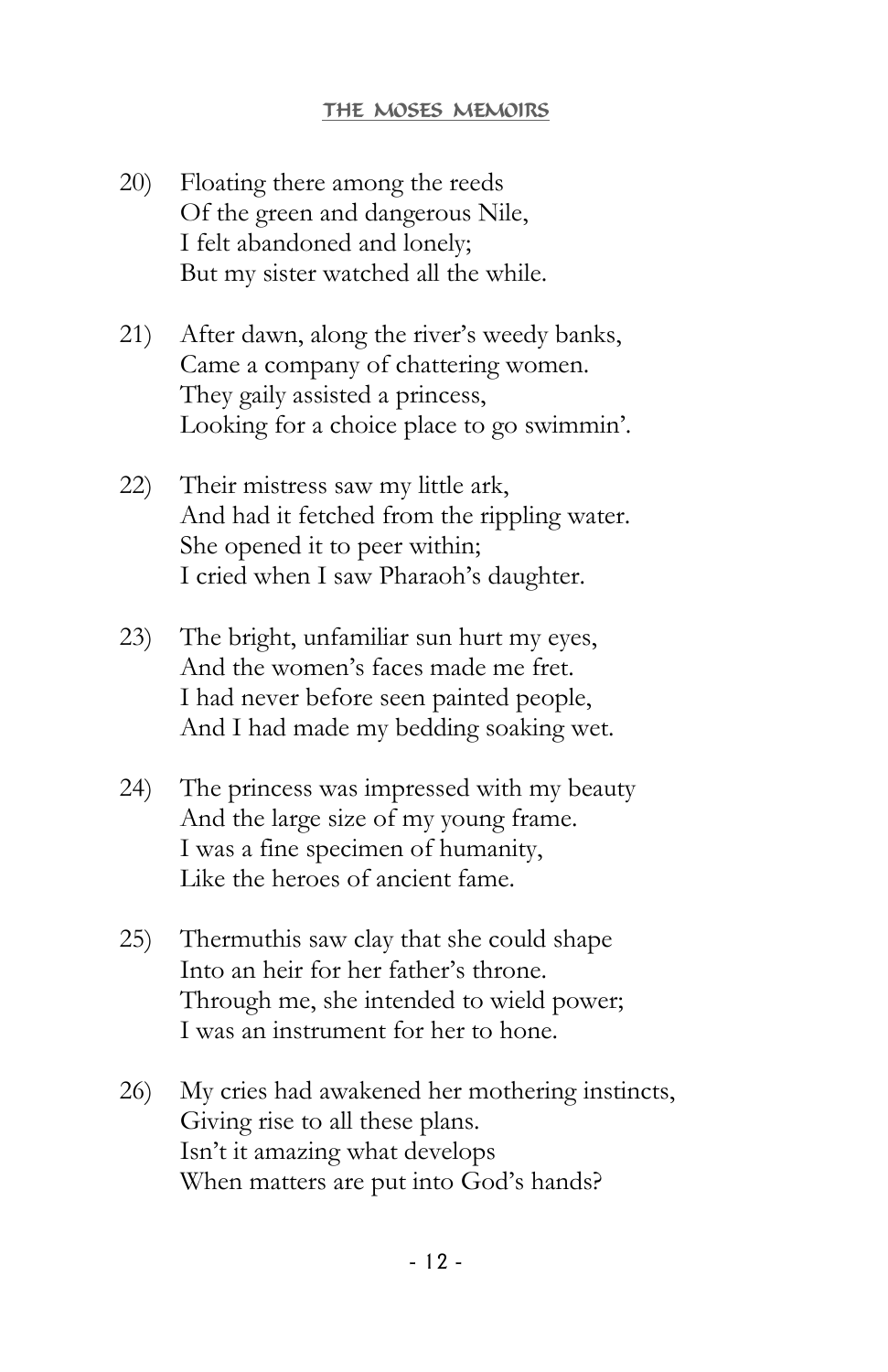- 27) Miriam watched how the princess admired me; Thermuthis declared that I would be her son. Miriam rushed to offer a Hebrew nurse Until my need for mother's milk was done.
- 28) Thermuthis made some astute surmises, And was amused by Miriam's bold, quick thinking. I was not only saved, but my mother was paid To give her own baby his drinking.
- 29) Sizing up my family, Thermuthis figured That among Hebrews, they were the cream, And that I, too, would be resourceful and daring, As was required to fulfill her dream.
- 30) Pharaoh's daughter gave Mother for protection A token to show that had on it the royal seal. Though the Egyptians chafed at having been tricked, They couldn't interfere in the princess's deal.
- 31) In this way, I was permitted to live; As a royal personage's son. But first, I was nurtured in the bosom of my family To gain strength for Life's race to run.
- 32) How desperately they loved me, And how thoroughly I was taught. As much as a little lad could manage, The things of God, I caught.
- 33) The day that I was weaned Was a sad one for my kin, For I had to be taken To live in a court of sin.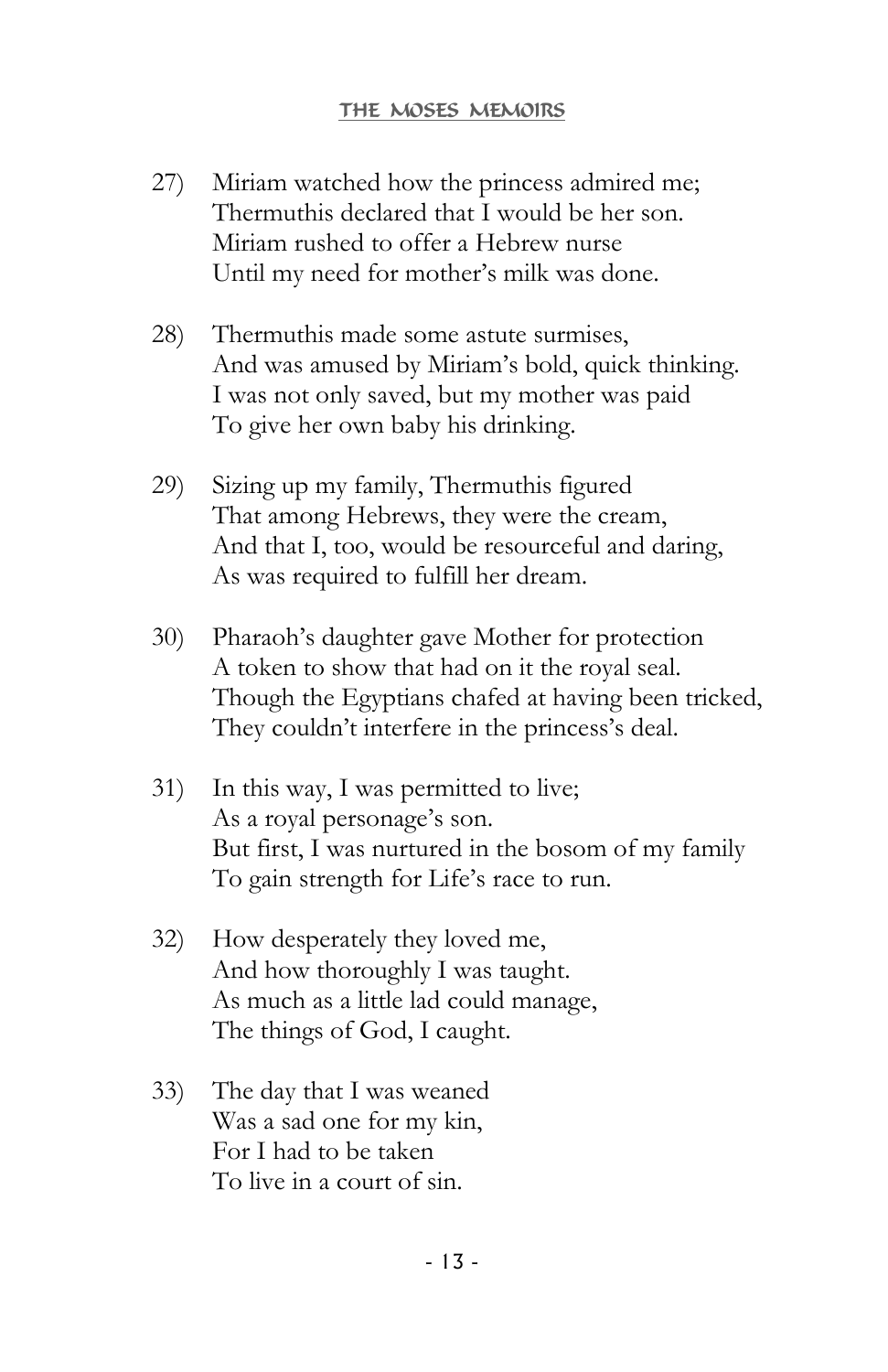- 34) Though her heart broke further with each step, My mother went forth with trust. She believed in the goodness and mercy of God, But I saw her tears fall in the dust.
- 35) God tenderly reminded her of His promise; I was being prepared to save our nation; And the shaping of my ministry Needed the assistance of a royal station.
- 36) We entered into the biggest house That I had ever seen, Past marble porticos and inlaid doors, To kneel before a lady who looked like a queen.
- 37) Pharaoh's daughter looked me over, Then smiled with regal pleasure. She stretched forth her jewelled arms and said, "Come to me, my treasure."
- 38) My mother gave me a little push, And I obeyed her cue. As I looked back to her beloved face, Her eyes filled up with dew.
- 39) That was the last I saw of Jochebed For many desperately lonely, long years. Though my days were filled with learning, My nights were filled with tears.
- 40) The slaughter of the Hebrew boys was called off Shortly after I moved to my new home, For the sacred scribe soon realized that Israel's Deliverer Was living in the shadow of Egypt's throne.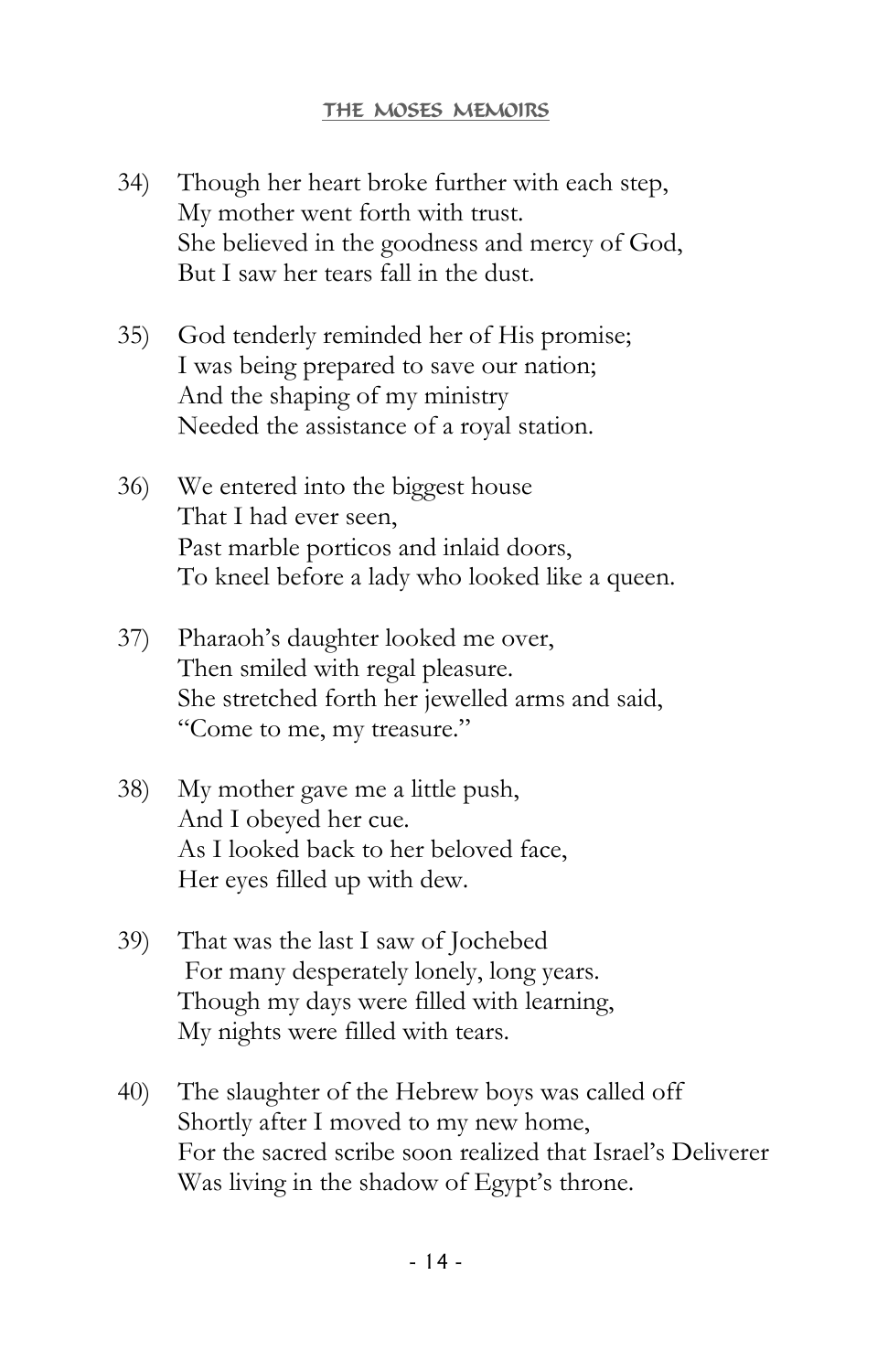- 41) Thermuthis had brought me to her father To show off her infant prize; She proposed that I should be his heir, For I was beautiful and strong and wise.
- 42) I felt cranky the day that Pharaoh Sat me upon his lap after what she said, And tremendously irritated when the old man Playfully set his heavy crown upon my head.
- 43) I snatched off the crown and hollered, Then threw it down on the ground; With my little, bare foot, I furiously wreathed it round and round.
- 44) That nasty, old scribe's eyes popped open wide, Then he ran at me with his ceremonial knife, But Thermuthis quickly snatched me away Before Pharaoh's sorcerer could finish my life.
- 45) As she ran with me from the room, The scribe asserted that I was a threat, He said that if Pharaoh let me live, It would be a mistake that he'd sorely regret.
- 46) He insisted that I was the expected Deliverer Whom they should immediately kill, But he could not defeat Pharaoh's regard for his daughter, Nor overrule her tenacious will.
- 47) Therefore the infant murders were called off, For what would be the use? No matter what the Egyptians did, The God of the Hebrews overturned their abuse.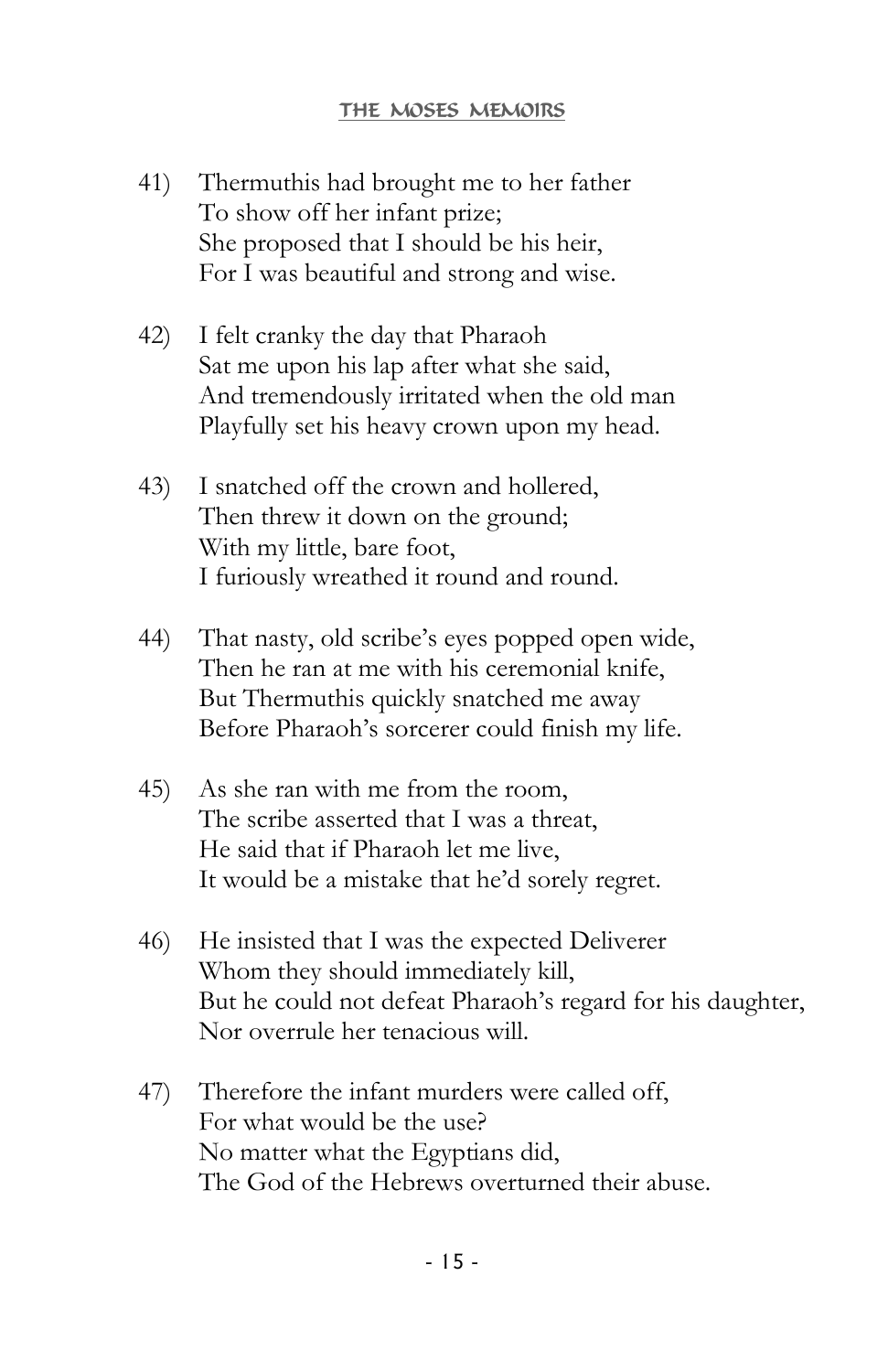- 48) I was carefully groomed in Pharaoh's court To cater to his whimsies and rule; I learned secret Egyptian arts, And served gods who were depraved and cruel.
- 49) I grew up clever, strong, and manfully handsome, To Pharaoh's daughter's extreme gratification. I did mighty exploits and won honours For the glory of her great, sinful nation.
- 50) When the Ethiopians invaded the land, I was the general who turned their raids back. By craft, I took them by surprise; Their towns and cities, I did thoroughly sack.
- 51) The Ethiopians supposed that we would approach Along the side of the Nile to enter their land, For the desert was heavily inhabited by vipers That lay concealed under the sand.
- 52) However, I noted that the venomous snakes Had one enemy that they could not defeat; And we had plenty of ibises that considered those snakes The greatest delicacy to eat.
- 53) I had the marsh dwellers of Goshen Weave baskets of sedge for our avian band. My army carried the baskets of birds As we marched to the Cushites' land.
- 54) We cautiously came to the place Where the vipers lay under the sand asleep; When we released our ibises in their territory, Up from their beds the snakes did leap.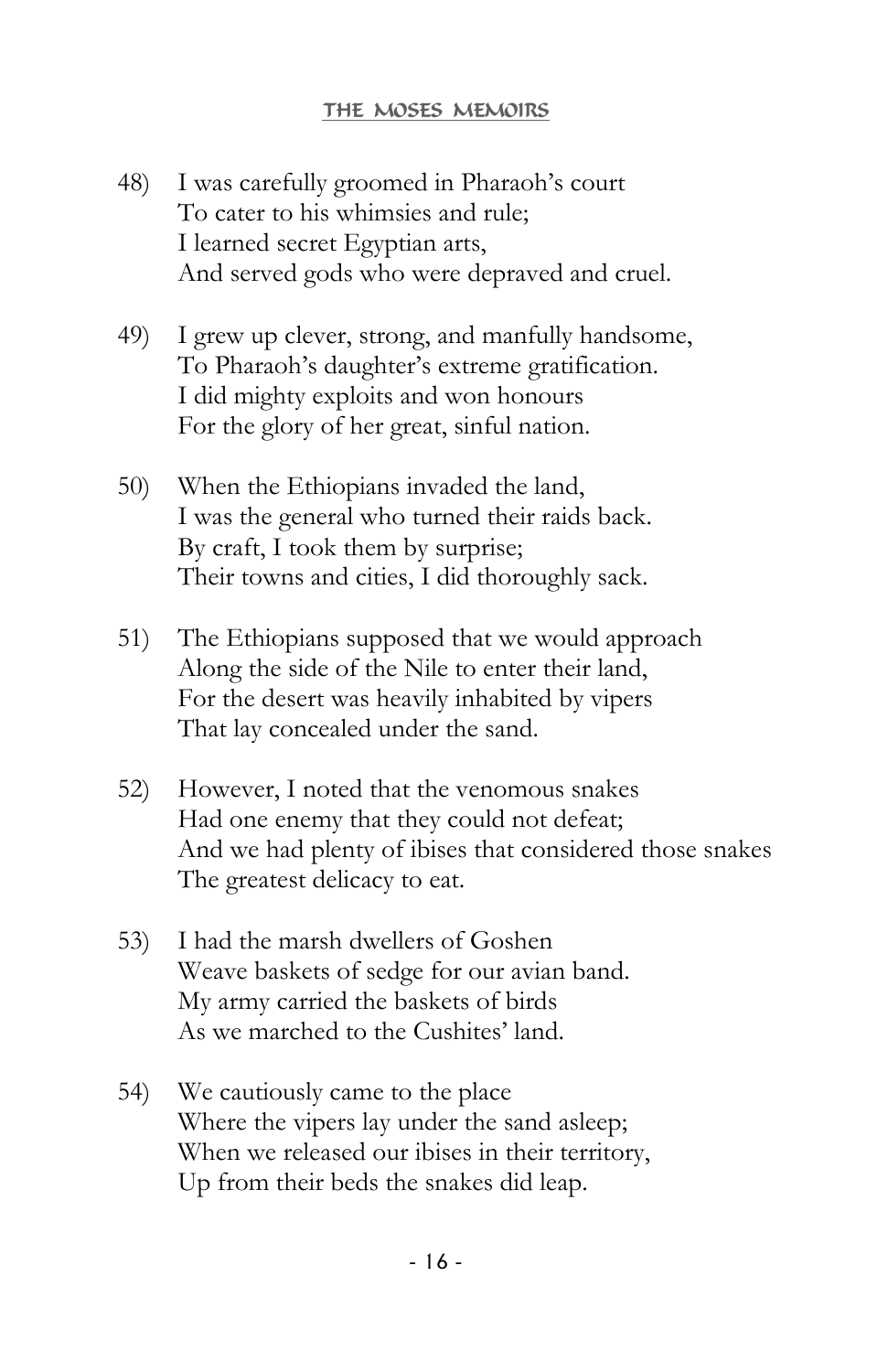- 55) I smiled as the ibises darted after the snakes, Eagerly pouncing on their wriggling meal; The Cushites were going to be in for a shock When upon them we'd unexpectedly steal.
- 56) My campaign went wonderfully well, And we took whatever gratified our lust; Then we came to the royal city of Sheba, But it wasn't easy into that one to bust.
- 57) It was bordered on three sides by three rivers, Fortified with great ramparts and walls; But even if it took two years, I was determined to make the Shebans my thralls.
- 58) I devised my stratagems, And ordered rafts and machinery to be built; Our preparations were so formidable That the Shebans' courage began to wilt.
- 59) Upon the walls stood a lady; slim, dusky, and lovely, With a glittering crown upon her head; As she watched me order the troops, She decided that I'd be the man she would wed.
- 60) The king's daughter rightly supposed That I was the champion who had turned the tide, When it looked as if her enterprising people Would expand their territories on every side.
- 61) The princess saw my courage and skill as I fought, And admired the subtlety of every fulfilled plan; She also noted the great respect accorded me By all of the soldiers under my command.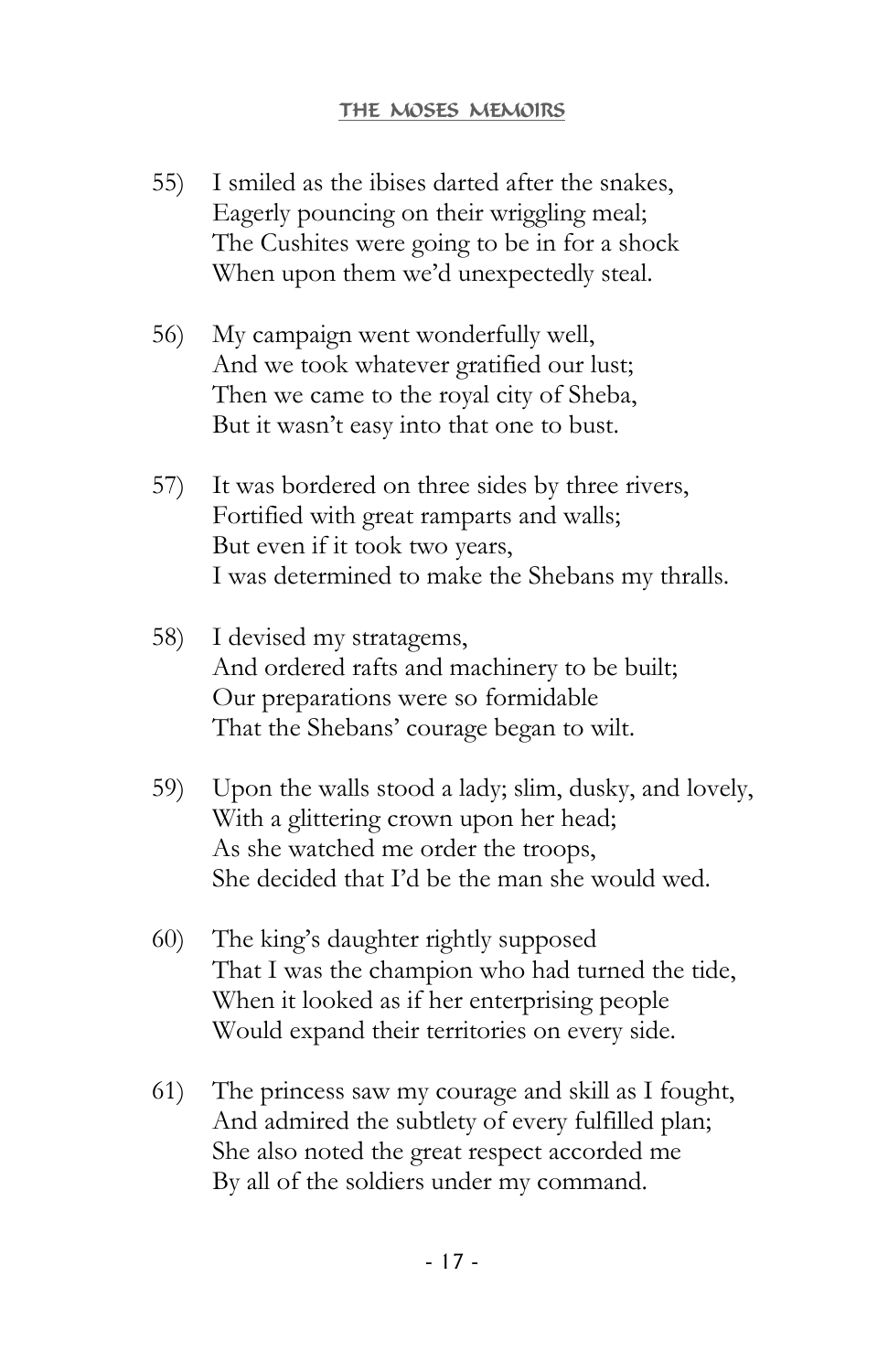- 62) As my wife, she could procure favour for her people And peace throughout the land, So she sent her most trusted servant To offer in marriage her dainty, dark hand.
- 63) I agreed to wed her, if the city She could hand over to me to possess; When she did, then I, with pleasure, Fulfilled my oath to the princess.
- 64) I returned triumphantly to Egypt With slaves and spoils and fame. My enemies burned with jealousy; To the throne, I had the best claim.
- 65) It seemed like I had it all; More than ever, women fell at my feet. The army hailed me as a hero; As for eloquence, none could compete.
- 66) Everything seemed to indicate That I would have a successful career; I was god-like to the Egyptians; Almost a giant in height, and intellectually without peer.
- 67) I lived in sybarite pleasure, And walked in majesty and grace; Yet, I wrestled with deep dissatisfaction, Which led me to seek the Lord's face.
- 68) And there in His face, I saw pain, As He looked on the suffering of His Chosen. My heart melted into desire for their liberty, For it had finally become unfrozen.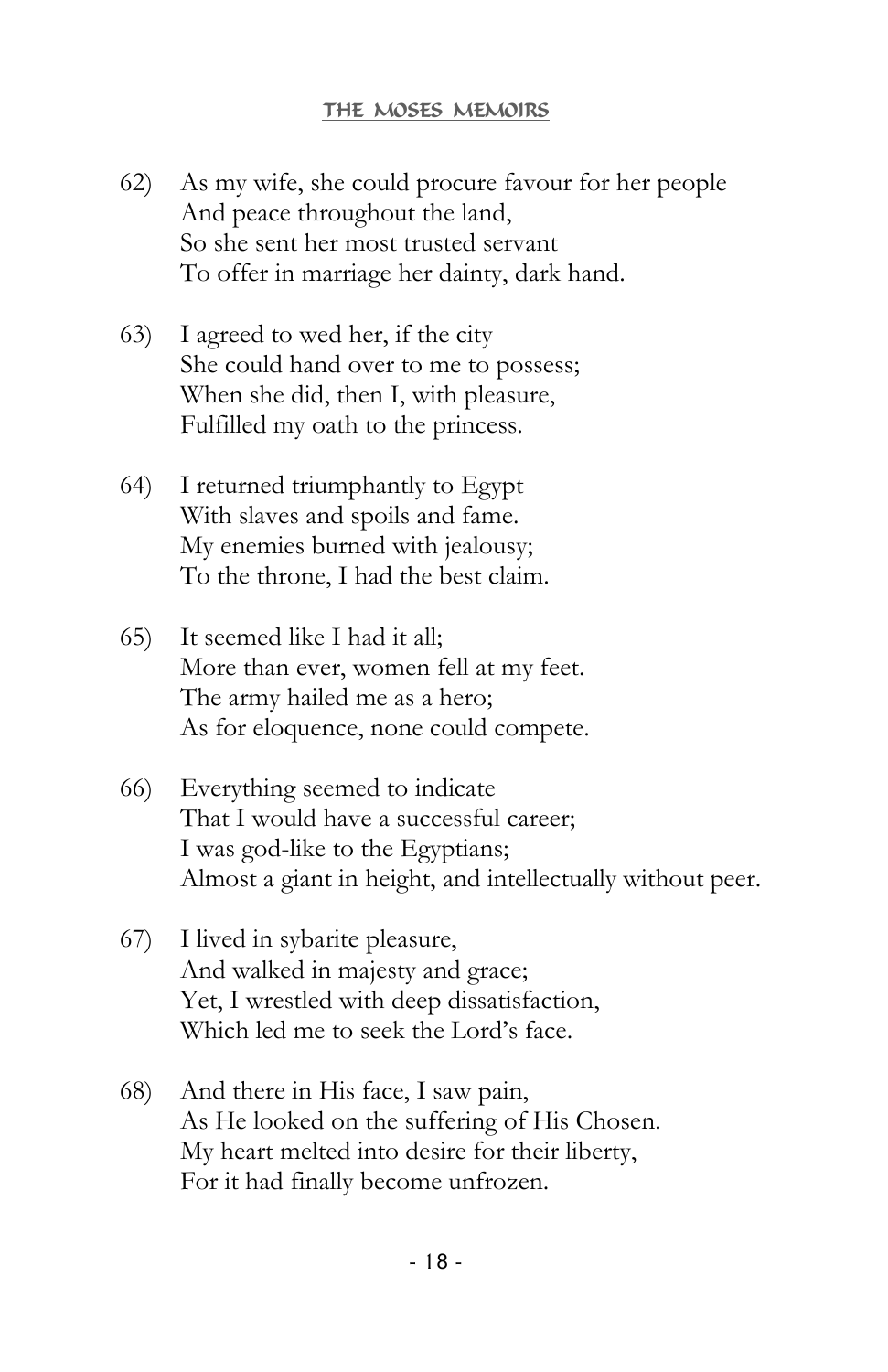- 69) I saw that the God of the Hebrews Is lovely and good and just. So noble are His laws and decrees; None directed by greed, murder, or lust.
- 70) His prophets were men of honour, Though sometimes they faltered and slipped. Their hearts were kind and honest, And their tongues were not in venom dipped.
- 71) How different they were from the priests Who had trained me in their Mysteries. I wanted to be free from the priests' deceptions, To cast away their twisted, self-serving histories.
- 72) Finally, I sought my family out, And stooped to look through their humble door. I stood there looking like an Egyptian prince, But I felt forlorn, bewildered, and poor.
- 73) How joyfully Jochebed cried When she spied my lean, tanned face. She leaped up as though young and tremendously spry, To gather me into her fierce embrace.
- 74) Miriam, Aaron, and Father came running; Rejoicing, all over my face they kissed. We sat through the night by the fire, And caught up on the years that we had missed.
- 75) When I left early next morning, I knew my life had drastically changed. I could never again be Pharaoh's puppet; From his court, I was greatly estranged.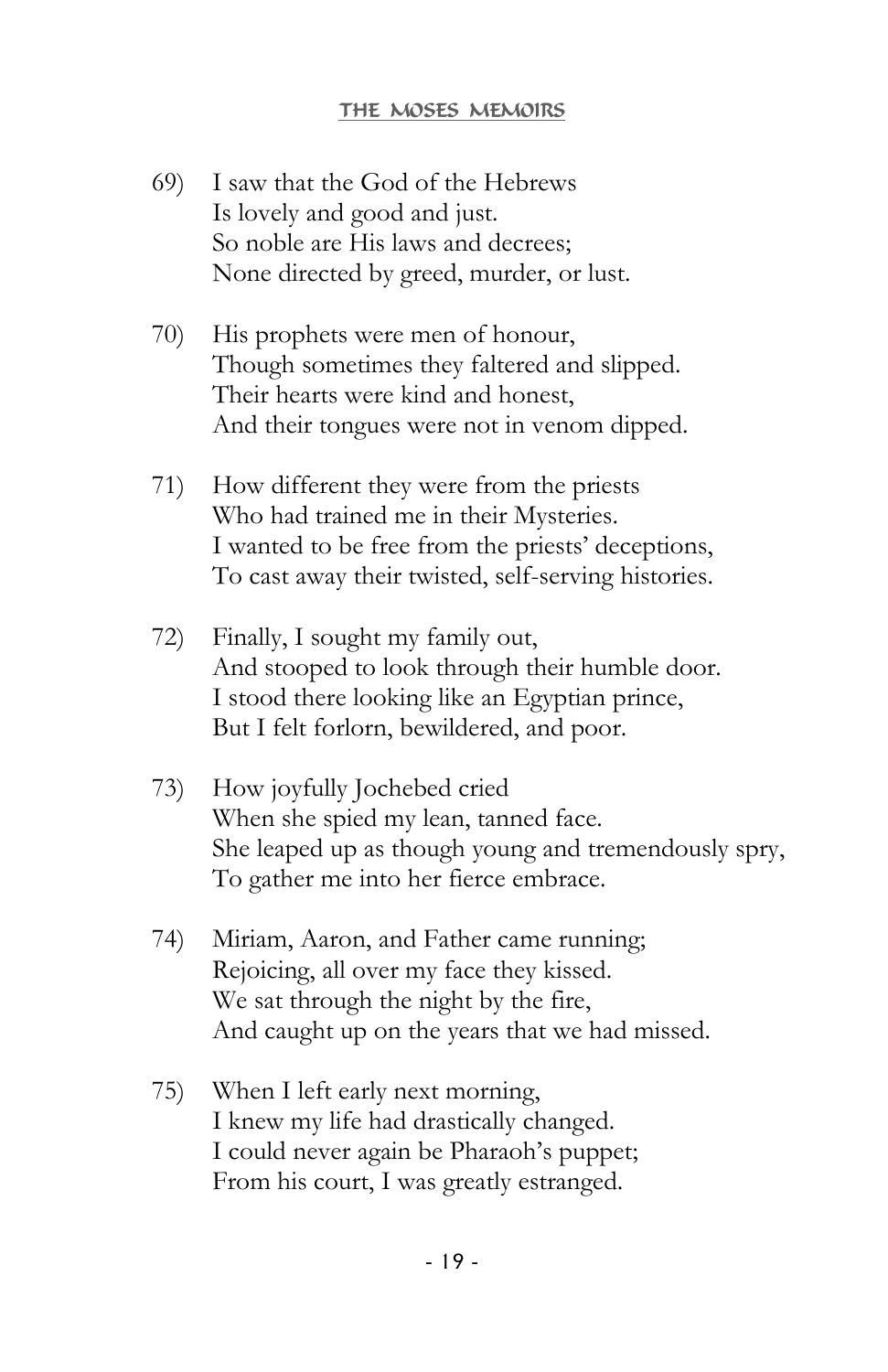- 76) God was calling me to deliver His people; My heart throbbed heavy with their pain. I was frustrated by my lack of divine wisdom, Having no idea of how their freedom to gain.
- 77) My adoptive mother was royally displeased At my inattention to the court's vain duties. She became increasingly perturbed As I turned away from its proud, painted beauties.
- 78) Pharaoh's daughter expressed her wrath As my Hebrew roots, she scorned. She reminded me how she had saved my life. "And stay away from those Hebrews!" she warned.
- 79) I weighed my love and respect for her, And sifted through my attitude, But in the end, I decided It was El Shaddai who deserved my gratitude.
- 80) Sovereignly, He had used my enemies To preserve my life for Him. He had reserved me for His worship, Not to serve Pharaoh's whim.
- 81) Though I loved Thermuthis well, It was needed to love God better, So I shook off the chains of her manipulation And cast aside each fetter.
- 82) Decided upon my destination, But not knowing which route to take, I thought to use the strength of my own arm, And my own road to Destiny make.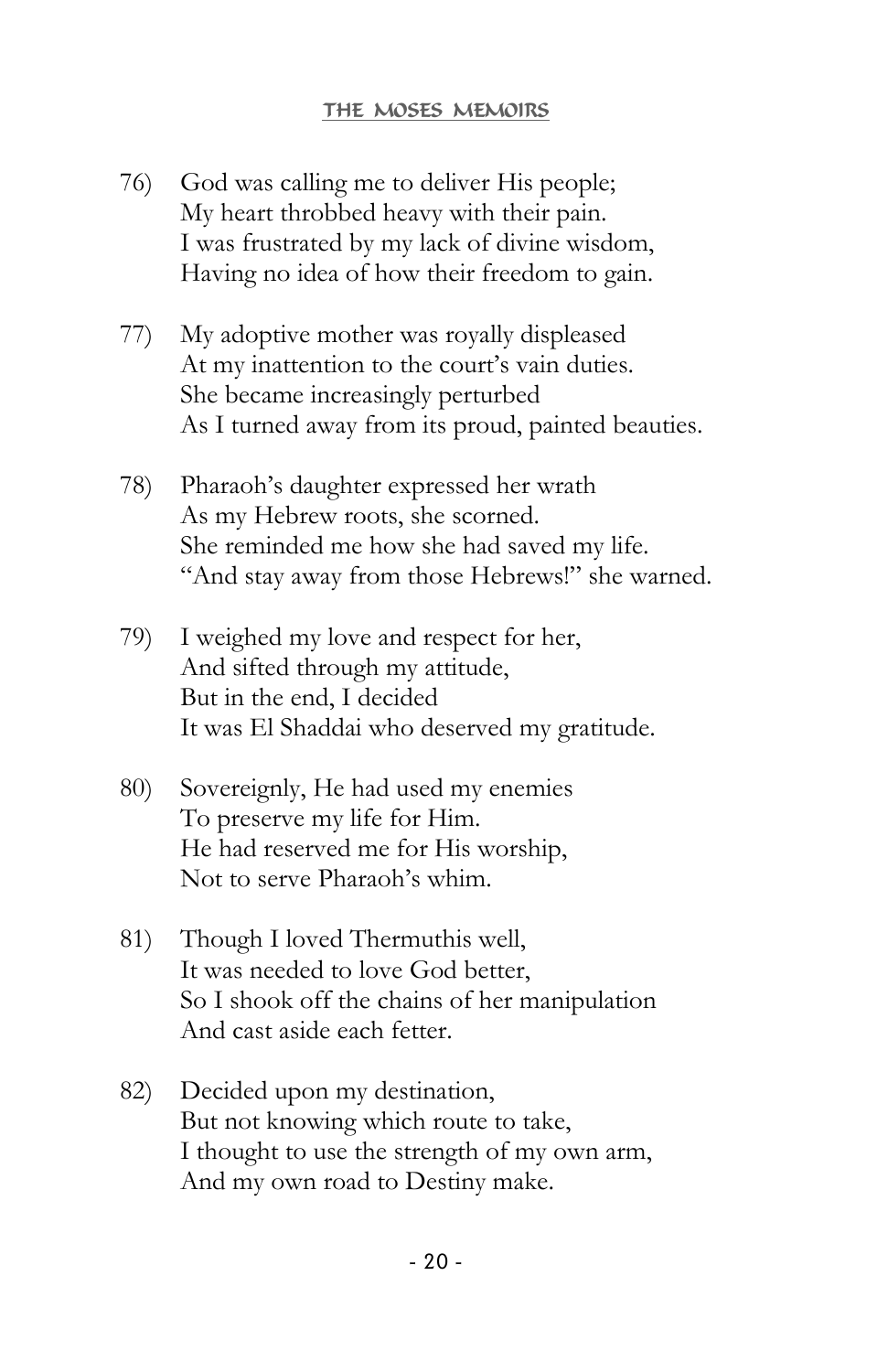- 83) I murdered a brutish, Egyptian beast Who was beating a Hebrew bloody and raw. Furtively, I buried his body in the sand To escape the scorpion sting of the law.
- 84) But the Hebrews weren't ready to cast off their chains; They still clung to the small comforts they knew. Besides that, I was a stranger to them, With whom many wanted nothing to do.
- 85) Pharaoh soon learned of where my loyalties lay; His fury thundered all through the court. He raged about ingratitude, and sought Forty years too late, my life to abort.
- 86) God helped my flight to be swift, cunning, and sure, But my heart felt cut by a lash; It looked to me at that time that my life Was a monument of rubble and ash.
- 87) I found my way to a well in Midian, From where I was led to the high priest's tent. I took one of his daughters for a wife, And with Jethro, forty long years were spent.
- 88) Through the scorching heat of the day, I served; Through the cold of the night, I watched. I mused heavy and long on the deeds of my past, And broke my heart over the mission I'd botched.
- 89) Zipporah, my wife, was not much solace to me; She did not accept the ways of my race. Cruel and unjust, she thought my God, And told me I was a disgrace.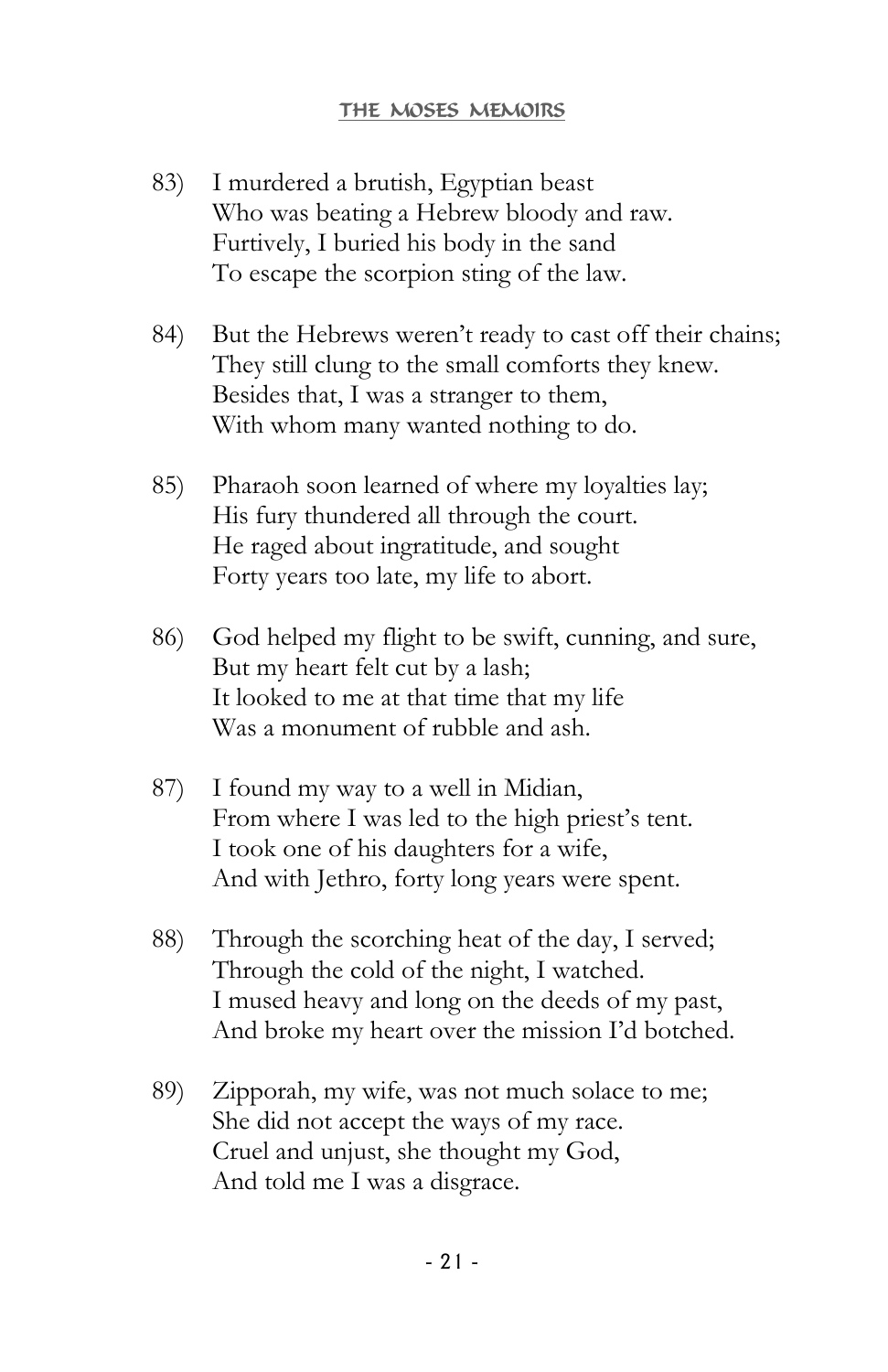- 90) I was unlearned and unsure in my faith, So I allowed her to bring a curse to my life. Human sentiment denied covenant to one of my sons; Insecurity moved me to skirt around strife.
- 91) Zipporah was bitter towards me as gall Because she was frustrated in her dream, That, through me, she would inherit Egypt's pomp, And reign as its imperious Queen.
- 92) She urged me to gather some forces And challenge the heir to the throne. She ranted that I was a coward; About missed opportunities, she'd moan.
- 93) Zipporah's beauty withered in the fierce eye of the sun, As she stooped over the fire in our camp. She stewed as she cooked, for on glory she was hooked; And at night, she griped by the light of our lamp.
- 94) I reviled the evils of Egypt, And refused to budge in the least, But still my wife's ambition rose, Swelling like dough filled with yeast.
- 95) She said I should go fight for the Hebrews; Her nagging, I hardly could stand. Better their Queen, than of nothing at all, Was the motive behind that scornful demand.
- 96) Jethro was willing to back me with an army, If I wished to try to free Israel from slavery; But I was afraid that many of my people would die, If Pharaoh were to provoked to increase his knavery.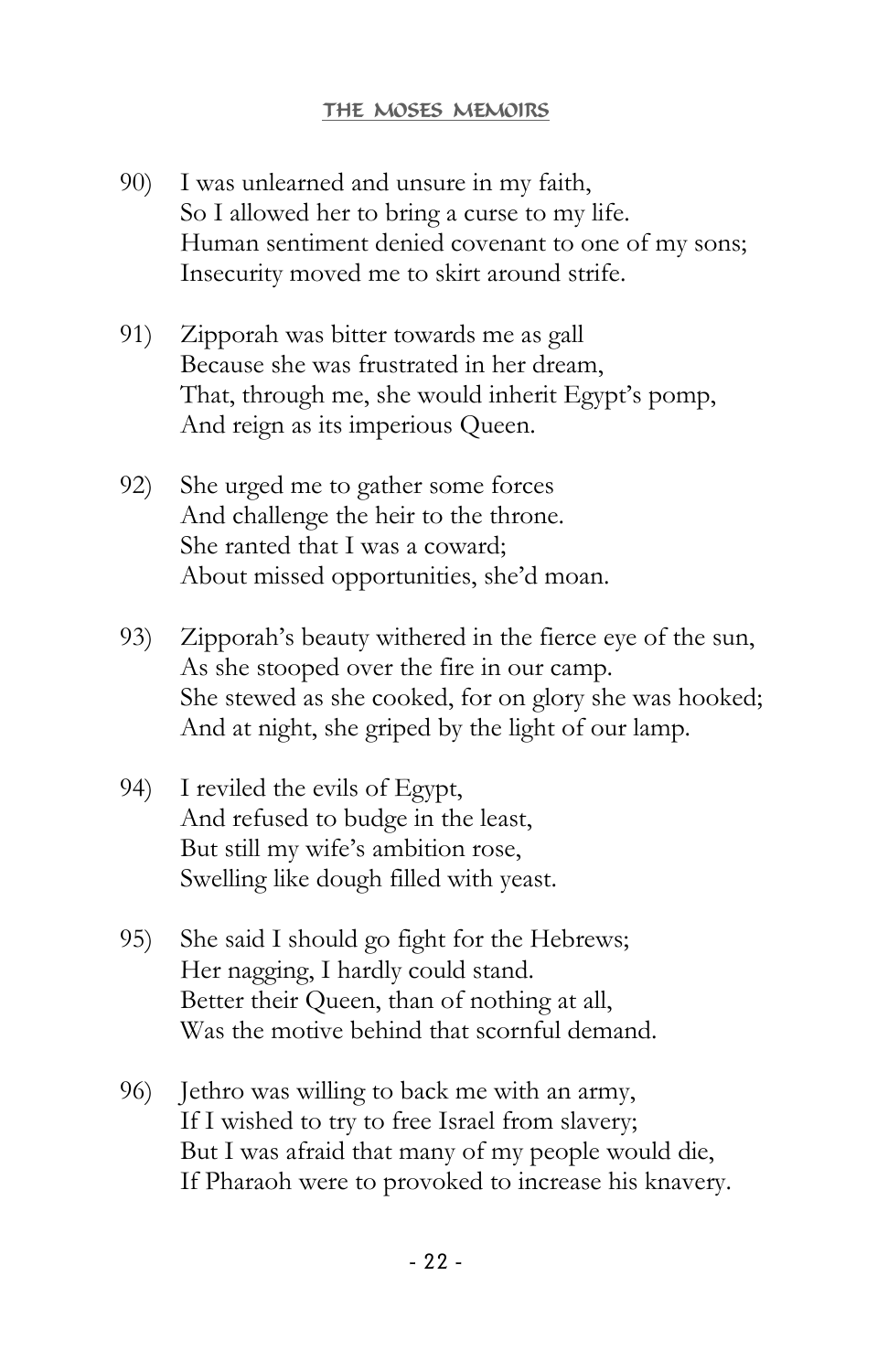- 97) My sons did not know these personal details, But they absorbed the sourness of their dame. They'd scowl and glower at me for only a word, And conveniently their faults on me they did blame.
- 98) I loved my boys, and they cared for me, too, But not enough to always show proper respect; They could never get over their irreverence completely, For they remembered the days when I was hen-pecked.
- 99) It was a relief to take to the hills, And be alone with the goats and the sheep. So much for the romance of my spirited bride; Over such contention, I wanted to weep.
- 100) There in the wilderness of Midian, God revealed the wilderness in my soul. Doors were unlocked in my mind To show me that my heart was darker than coal.
- 101) Memories flooded me with remorse Over my depravity in the service of Self. I saw that at heart, I was a coward, Who deserved to be left on the shelf.
- 102) The great hero of the Ethiopian war Had simply acted on programmed commands, To put all his resources at the disposal of satan, And give in to all his demands.
- 103) My will had been weakened after being forced To engage in secret Egyptian rites; I became a monster who caused others to scream In the depths of their soul's darkest nights.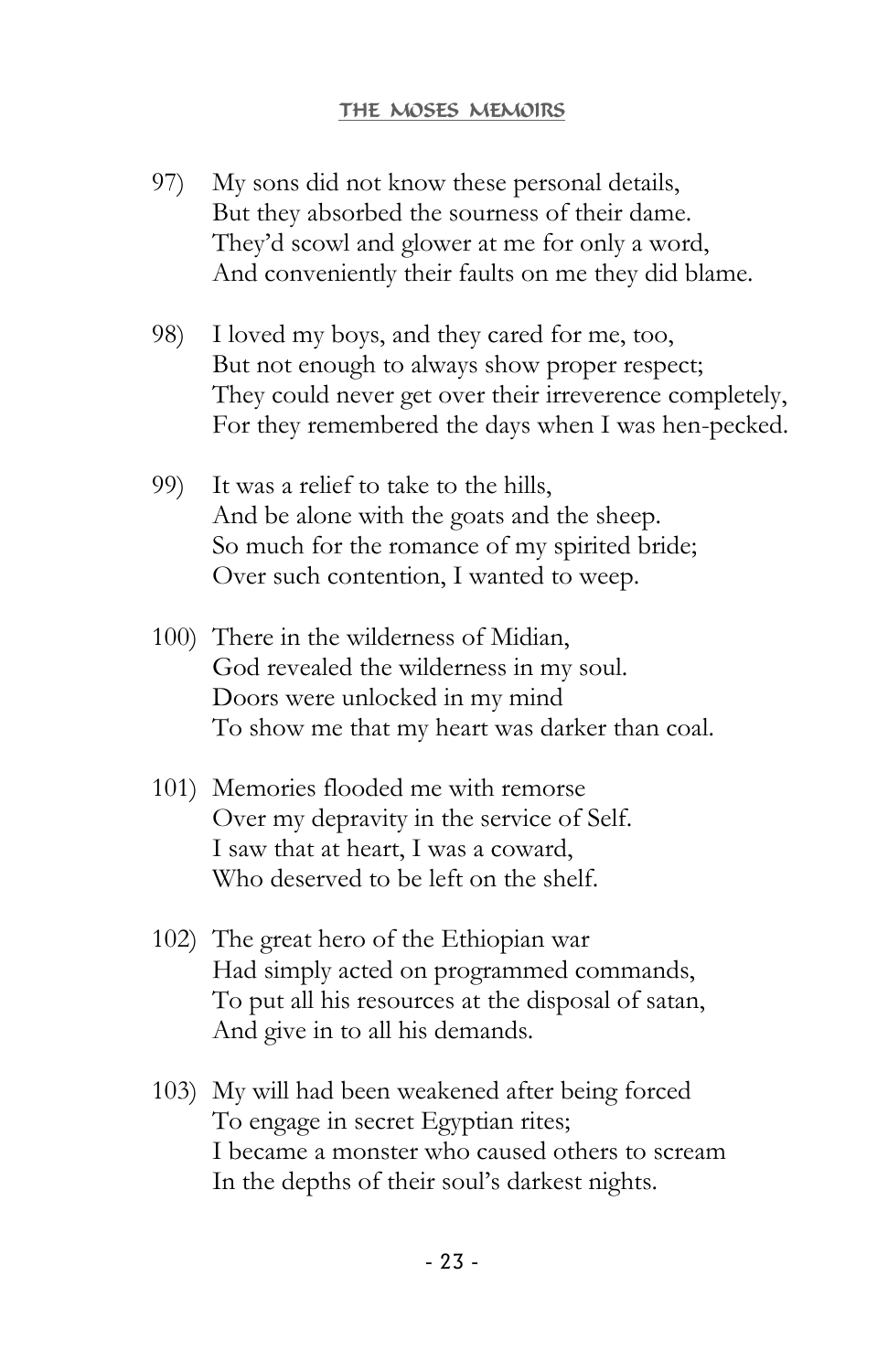- 104) Yet, I had seen glory on some of those faces, As they called on the name of the Lord. It was their witness that prevented the final step That would have sold me totally into Lucifer's horde.
- 105) I can say that I was the humblest man in the world Because I saw what in my heart was hidden. I came to know more of the depth of God's mercy As each vile sin was repented and forgiven.
- 106) Day by day, my grave clothes unwound As the Egyptians' programming was unravelled. My soul became liberated from its taint As deeper into God's ways I travelled.
- 107) It was by the grace of God that my name Was not added to the Egyptian Book of the Dead; Instead it was written in the Lamb's Book of Life, As out of the pyramids of lies I was led.
- 108) But what was it all for? I wondered, As few seemed interested in what I was learning. They considered me a good shepherd, But "wild in his ideas" was the reputation I was earning.
- 109) I had to keep my thoughts mostly to myself; My loneliness nearly drove me to despair, Until I opened my heart wider to God, Finding that with Him, there is safety to share.
- 110) I plodded on through toilsome days, And my beard took on a silvery hue. I was puzzled as to why I had been put on this earth; But though my heart was saddened, at least it stayed true.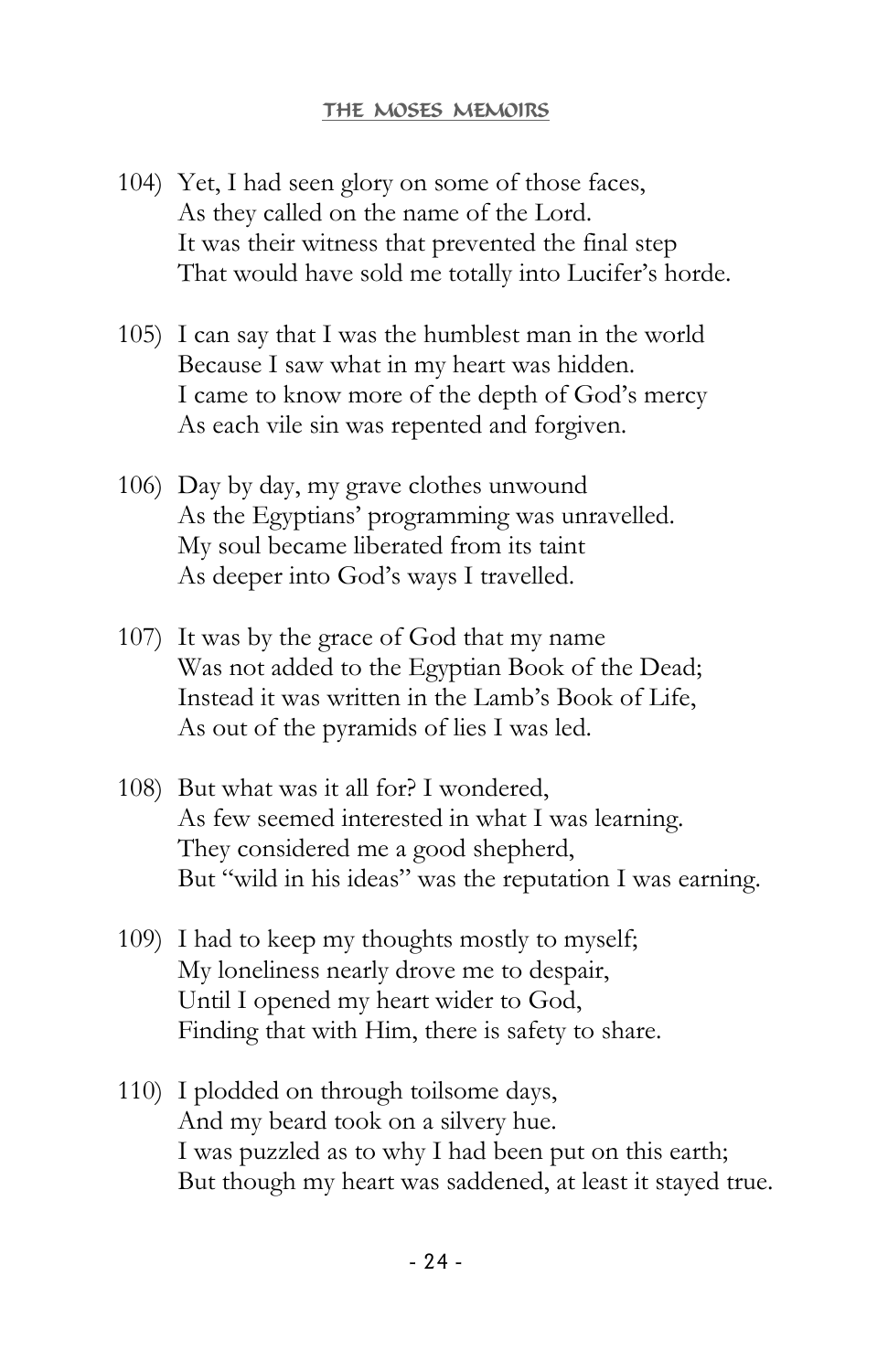- 111) Then on a day when it could be said I was old, And I had retirement from labour in view, I turned aside from my usual path, And looked on something entirely new.
- 112) A fire crackled within a bush, Yet, the bush itself did not burn! I discovered that day that my life wasn't over; There was much more that I had to learn.
- 113) God had not given up on me, Though I had blown it so badly before. He wanted me to liberate His people, But I didn't feel up to the hardships in store.
- 114) My self-confidence was badly bruised From the jibes of my sarcastic spouse, And I knew that I had lived in a fantasy, Only playing a part in Ra's royal house.
- 115) Though the Egyptians thought me a great orator, My words had been empty and vain; I talked much less than what I had before, And certainly didn't want to make speeches again.
- 116) I no longer had any scripts to recite, Such as had been drilled into me by the Mysteries' priests. I pondered things so thoroughly now that, By the time I had answers, others' interest had ceased.
- 117) There just had to be somebody else Better suited to the job, I suggested; When God said that Aaron would help me, My whining was finally arrested.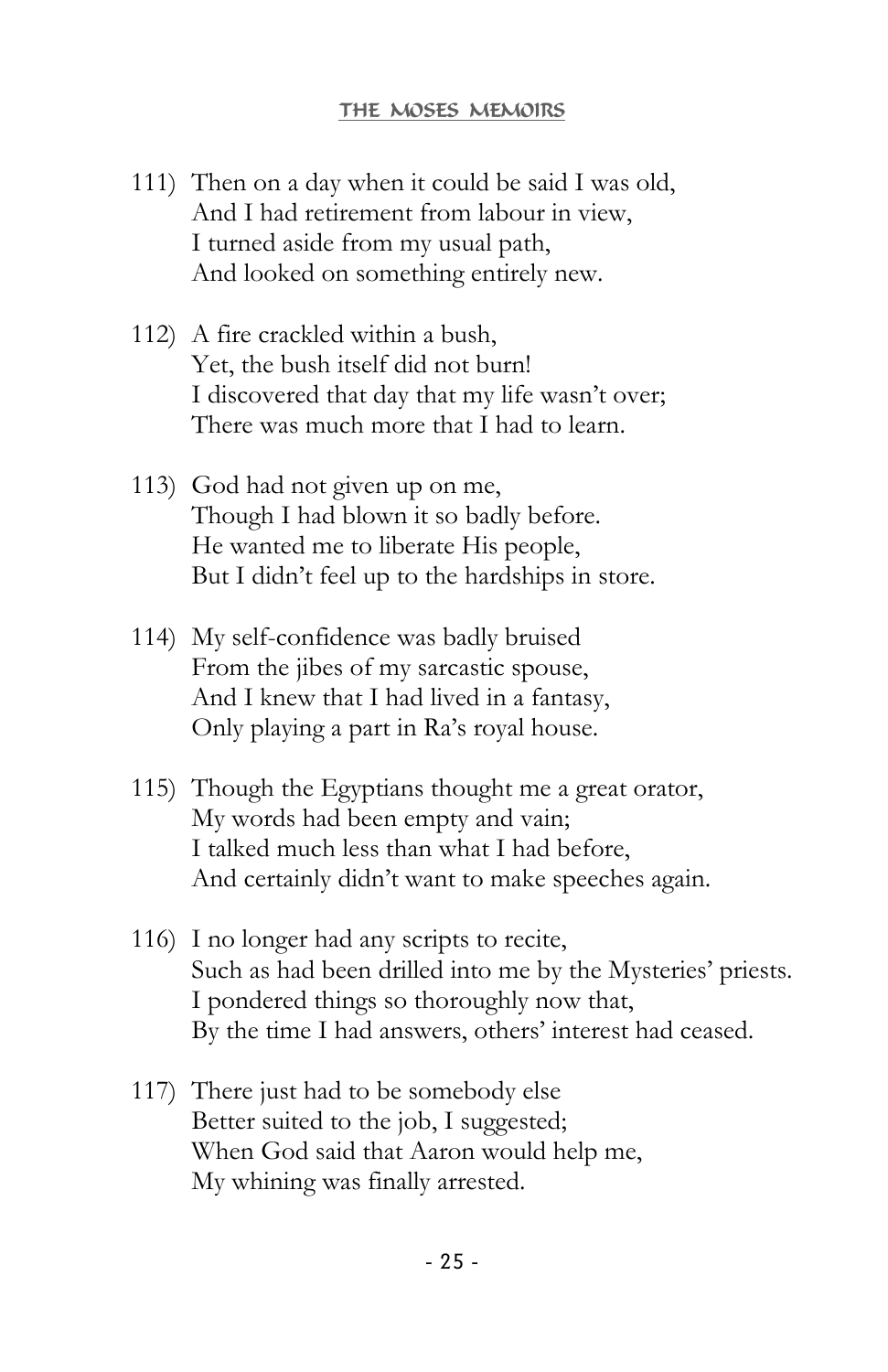- 118) Also, I knew I had better not outwear His patience another fraction of an inch, Or I'd soon be reduced to cinders on the ground Before I even could flinch.
- 119) Thus God did not accept my excuses; He did not allow me to have fears. Yahweh overcame my every objection, And held out His bottle to gather more of my tears.
- 120) I journeyed on back to Egypt To face a situation that had become worse; Instead of only smelly, dumb sheep to herd, I had a million or so people to nurse!
- 121) God dealt with my waffling on the way By nearly ending my life, Because one of my sons wasn't circumcised, Thanks to my obstinate wife.
- 122) Clutching my chest, unable to speak, I pointed frantically in Eliezer's direction; His mother then knew exactly what it was That needed immediate correction.
- 123) Zipporah remedied the trouble she had caused, But did so with very poor grace. She threw the scrap of flesh at my feet And threw my allegiance to God in my face.
- 124) Finally, my leadership was established; In the family is where it all starts. God isn't really all that interested in foreskins; He wants us to circumcise our hearts.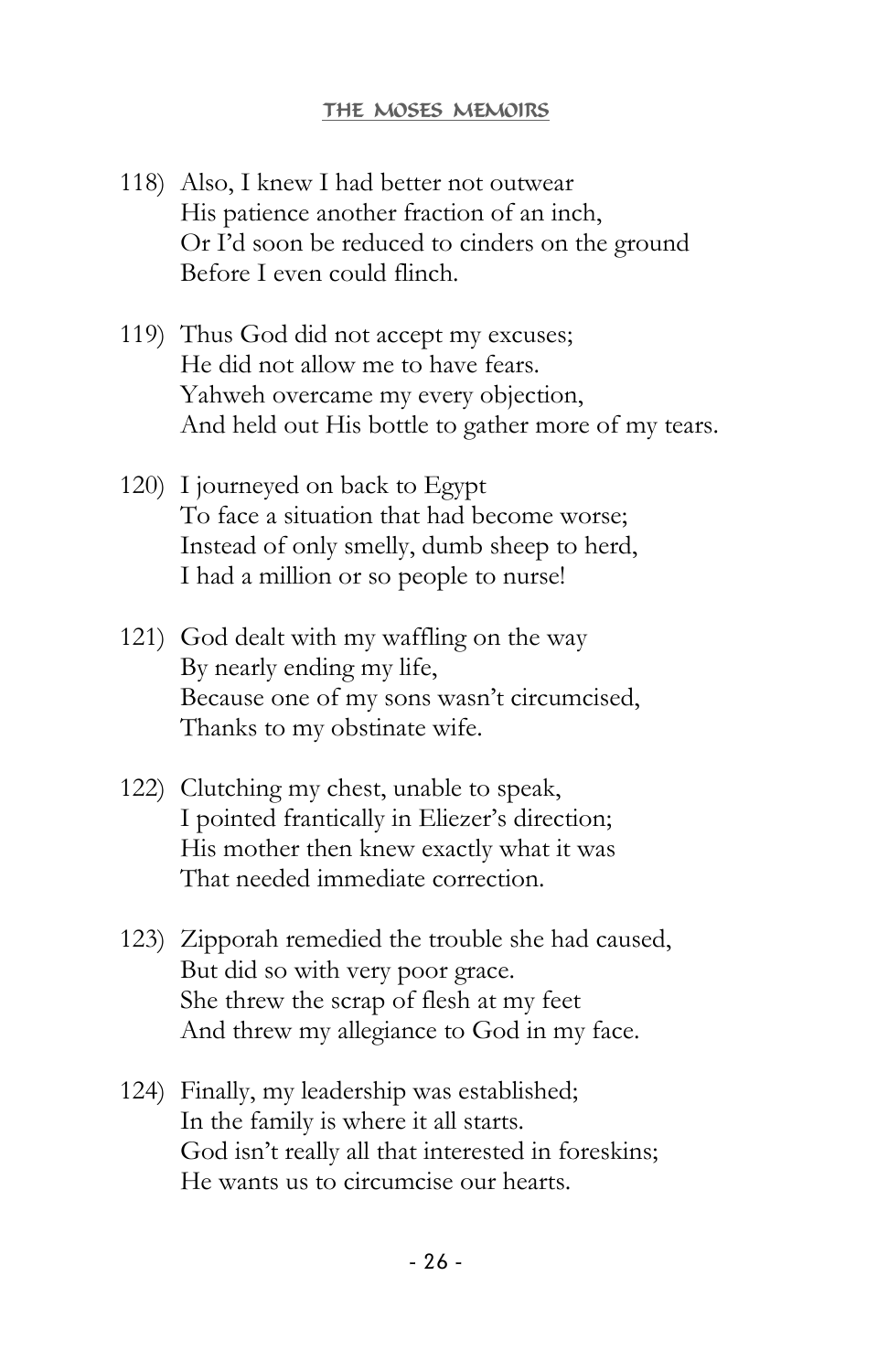- 125) Onward to Egypt we travelled, While the sun burned hot in the sky. I wondered at the "brother" that had joined it; A blazing comet had come to challenge Taui.
- 126) Taui Thom was one of Pharaoh's official names; He was a nasty little brat as a child, I recalled. I met Aaron on my way in the desert; When he told me who reigned, I was appalled.
- 127) To my people I returned with a staff; A staff that turned into a snake. Another sign of Yahweh's power was given me; For leprous, my hand I could make.
- 128) If those wonders were not enough, I was able to turn water to blood. With each successive, miraculous sign, Hope rose in the Hebrews' hearts like a flood.
- 129) "Yahweh has sent me," I said to my people. "He has come to break off your chains." "Rise up and be ready," I urged. "He will lead you out with great gains."
- 130) Then I marched to the tomb of my youth; How grim the palace seemed to me now. I entered the den of the cobra, And greeted Pharaoh with a courteous bow.
- 131) Taui Thom sat coiled on his throne And looked down on me with disdain. "So, you've returned, have you, Moses? You always were such a royal pain!"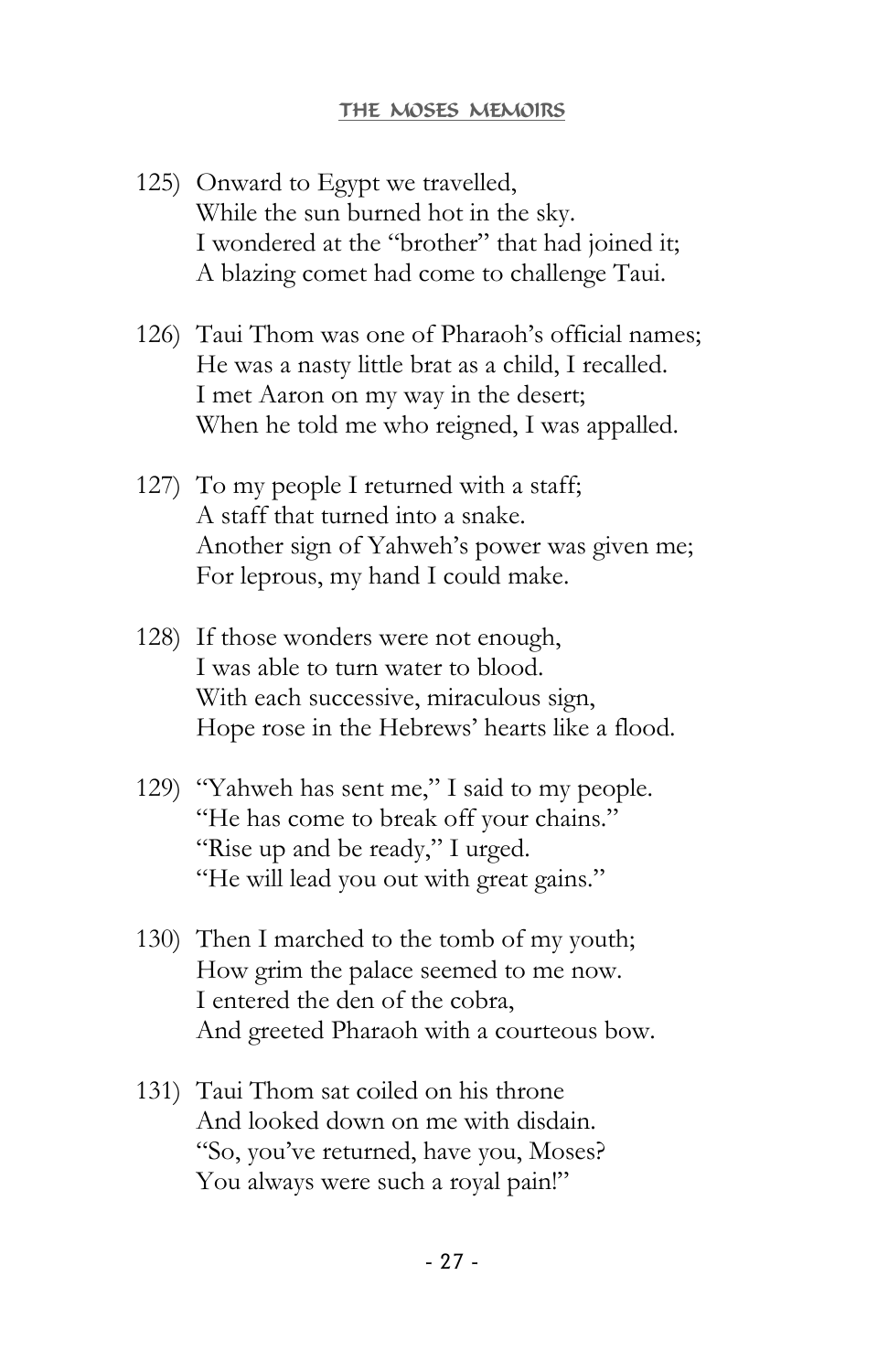- 132) His courtiers laughed as Taui mocked me; To him I was a bug he couldn't be bothered to crush. He jeered at my message from God, And his officers hustled me out in a rush.
- 133)`My people were subjected to more abuses, For Pharaoh said they were idle. "They've too much time on their hands!" he ranted, And his taskmasters tightened the bit on our bridle.
- 134) Again, I gained audience with the king This time by barging forcefully in. I was determined he'd take me more seriously this time, But he brandished more belligerently his sin.
- 135) Arrogantly, he called for his magicians When my staff turned into a snake. His wicked sorcerers called on their demons, And other serpents, it seemed, they did make.
- 136) Yahweh's serpent swallowed them up, But Pharaoh only resorted to sulks. With a peevish wave of his hand, Again I was escorted out by his hulks.
- 137) The troubles that were coming on the land Were poised to distribute their pain. God would not deal lightly with Pharaoh; He had wonders lined up in a chain.
- 138) The comet loomed larger in the brazen sky; Pharaoh had egotistically given it his name. He thought it somehow ratified his splendor, But God had sent it to trumpet his shame.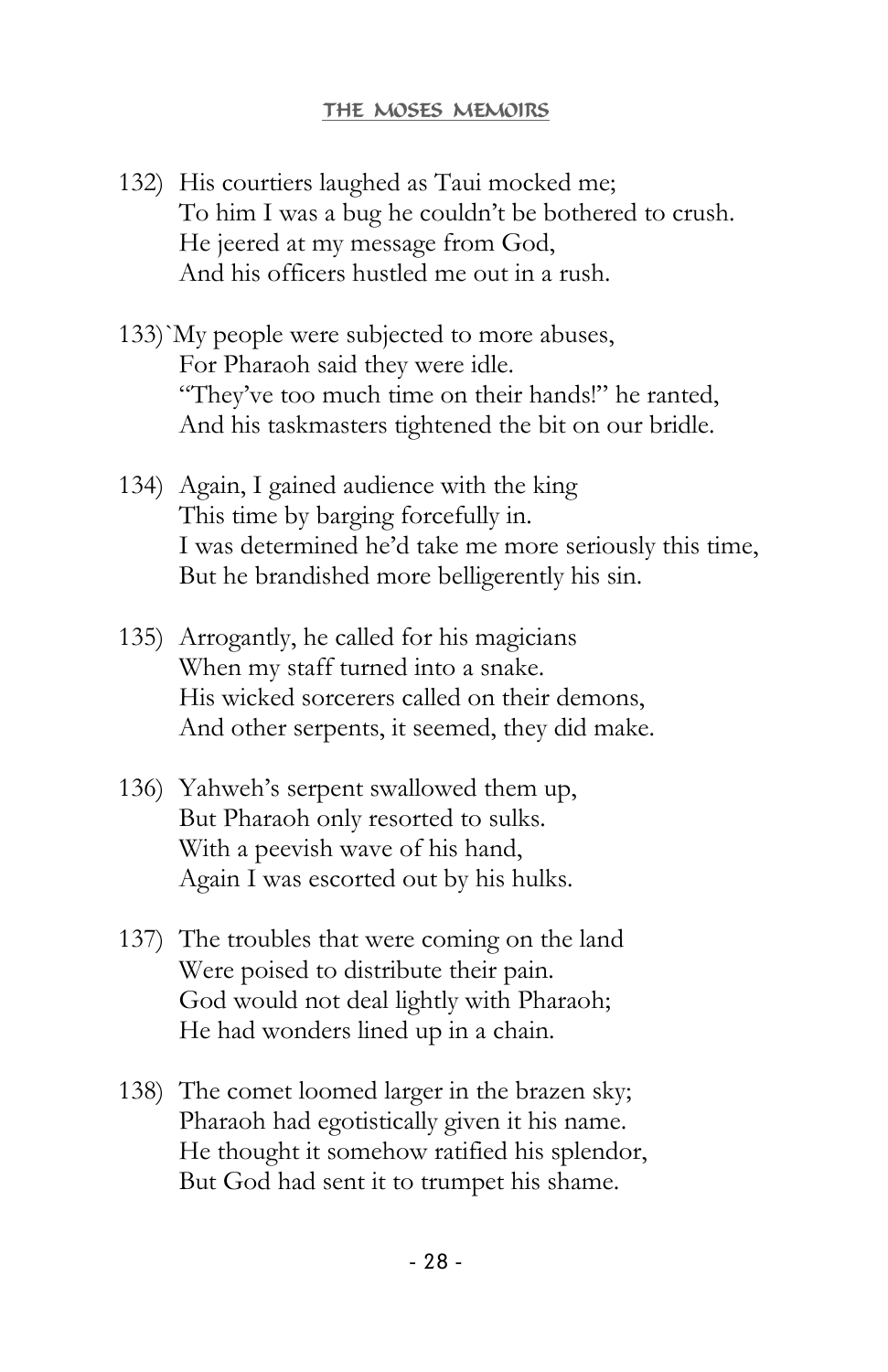- 139) Pharaoh's court then heard the blast of its horn. "What's this?" they cried in alarm. "It's the name of the Hebrews' god! Surely then, it's a harbinger of harm!"
- 140) Like a wildcat about to pounce on its prey, It snarled and yowled its fierce battle call; The Egyptians trembled as they waited to see If disaster was imminently going to fall.
- 141) I confirmed their fears in the morning light, As I met with Pharaoh by the brink of the Nile. However mightily he prayed to his gods, My God made their drink vile.
- 142) The water became bloody, as God said it would; A thick, iron dust covered the land. The whole earth learned of Yahweh's displeasure; The whole earth felt the strike of His hand.
- 143) The comet's dust mingled with the waters, And made them taste metallic like blood. It reddened the rivers and purpled the oceans, Loosed on the world by its inhabitants' crud.
- 144) Pagans had drunk the blood of His martyrs, As they hardened their iron-hard hearts. "Since they like blood so much, let them drink it!" He said. "Drink it until my fury departs!"
- 145) Pharaoh's magicians countered By dissolving iron powder with water in a chalice, Producing a mixture that looked and tasted like blood, And therefore the king remained callous.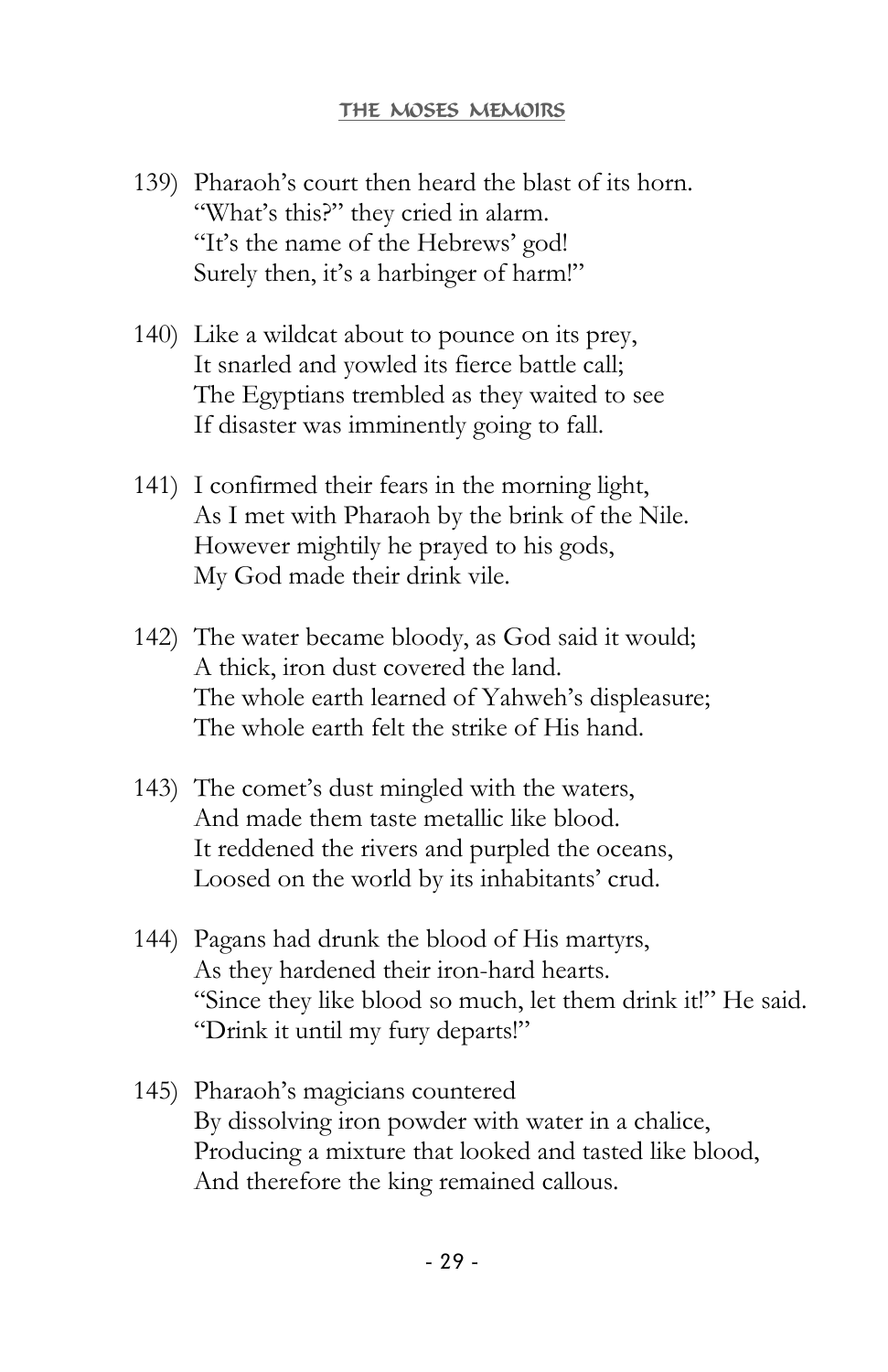- 146) It was merely natural science, They declared with amused and superior disdain. They said that it was just a fluke the dust fell when it did, And that trying to trick them was vain.
- 147) However, the magicians failed at a task That would have been a far better answer; But the comet's mess could not be reversed By even the most skilled necromancer.
- 148) Desperate with thirst, the people thought deep; Holes were dug by the rivers and lakes. Muddy water was sieved through linen; Aaron and I were deemed to be flakes.
- 149) The stink of poisoned fish mounted up, Rising to Heaven with the stench of men's sins. The Lord told me about the next phase of the battle; He always makes sure that He wins.
- 150) More pressure was brought to bear upon Pharaoh As frogs came up to cover the land. The comet's heat had increased their breeding; The Nile couldn't contain the work of God's hand.
- 151) Eighty years before, the river had been a grave To many babes of the Hebrew daughters; It was fitting that this judgment should come forth From its child-devouring waters.
- 152) Rahab gloated like a crocodile As his magicians seemed to duplicate the wonder. Their demons herded the frogs onto the land, And so Pharaoh plunged onward in blunder.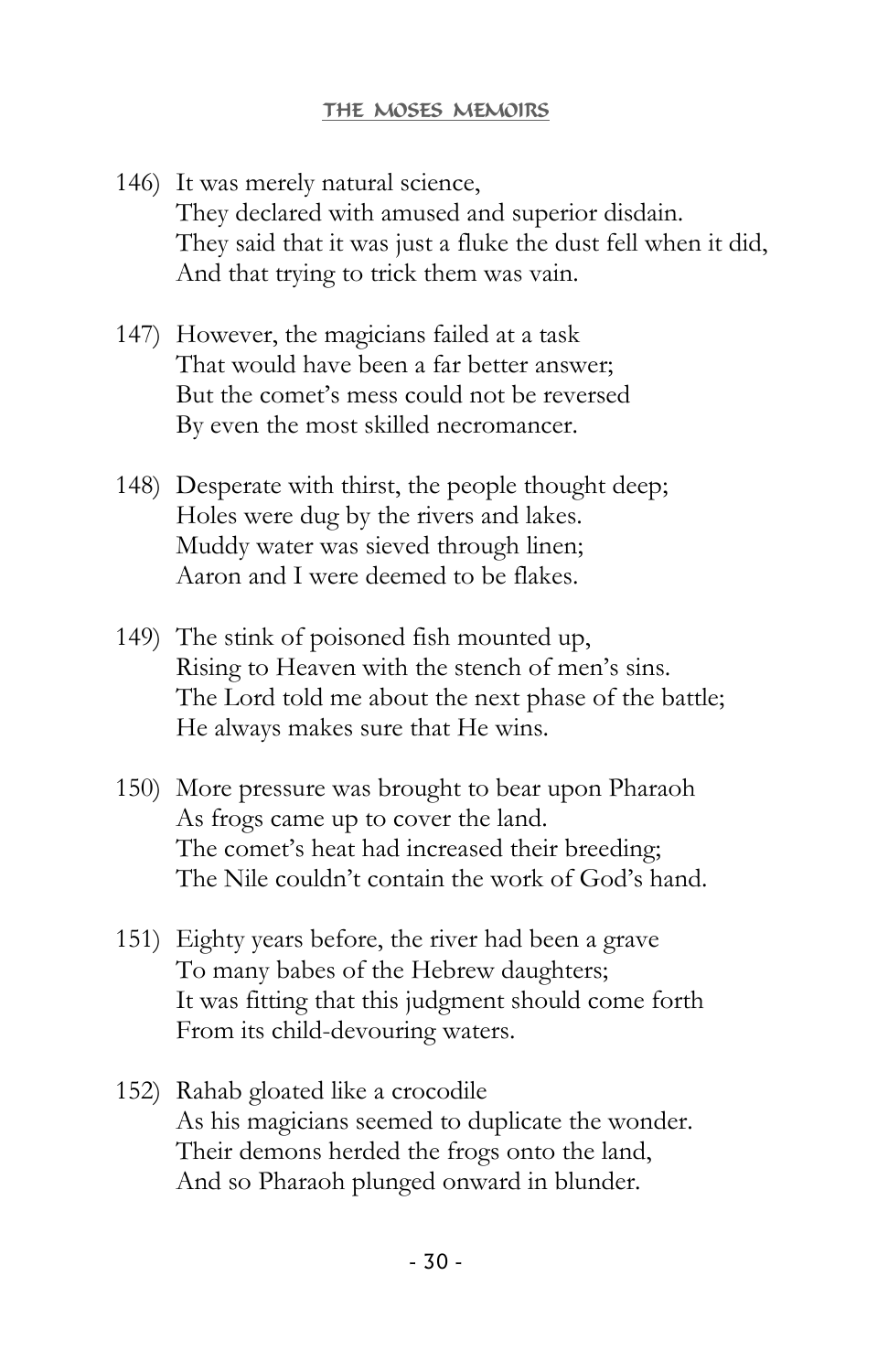- 153) It was just like Pharaoh's dizzy wizards To make the plague even worse; It would have been more impressive If his toadies could have made the froggies disperse.
- 154) I, Moses, knew when the plague would cease, For I knew the voice of my God. I had learned it well in Midian When I had wandered its cheerless, dry sod.
- 155) I had learned to draw on God as my Source; To get from Him the patience I needed. He chastened me sore and my willfulness outwore, Until His Voice I earnestly heeded.
- 156) I had learned to drink from His deep well, For there wasn't much comfort at hand. I had learned to let Him settle His peace in my heart, As I wandered in exile from family and land.
- 157) It served the Lord to use me, One of the despised Hebrew race, To bring down the last of a line of tyrants Who ungratefully spit in His face.
- 158) An Israelite had been the instrument Of Egypt's deliverance centuries before, When drought and a grievous famine Had tried the nations long and sore.
- 159) Our kinsman Joseph ben Jacob Prepared storehouses full of grain, Against the years when heaven would close The storehouses of its life-giving rain.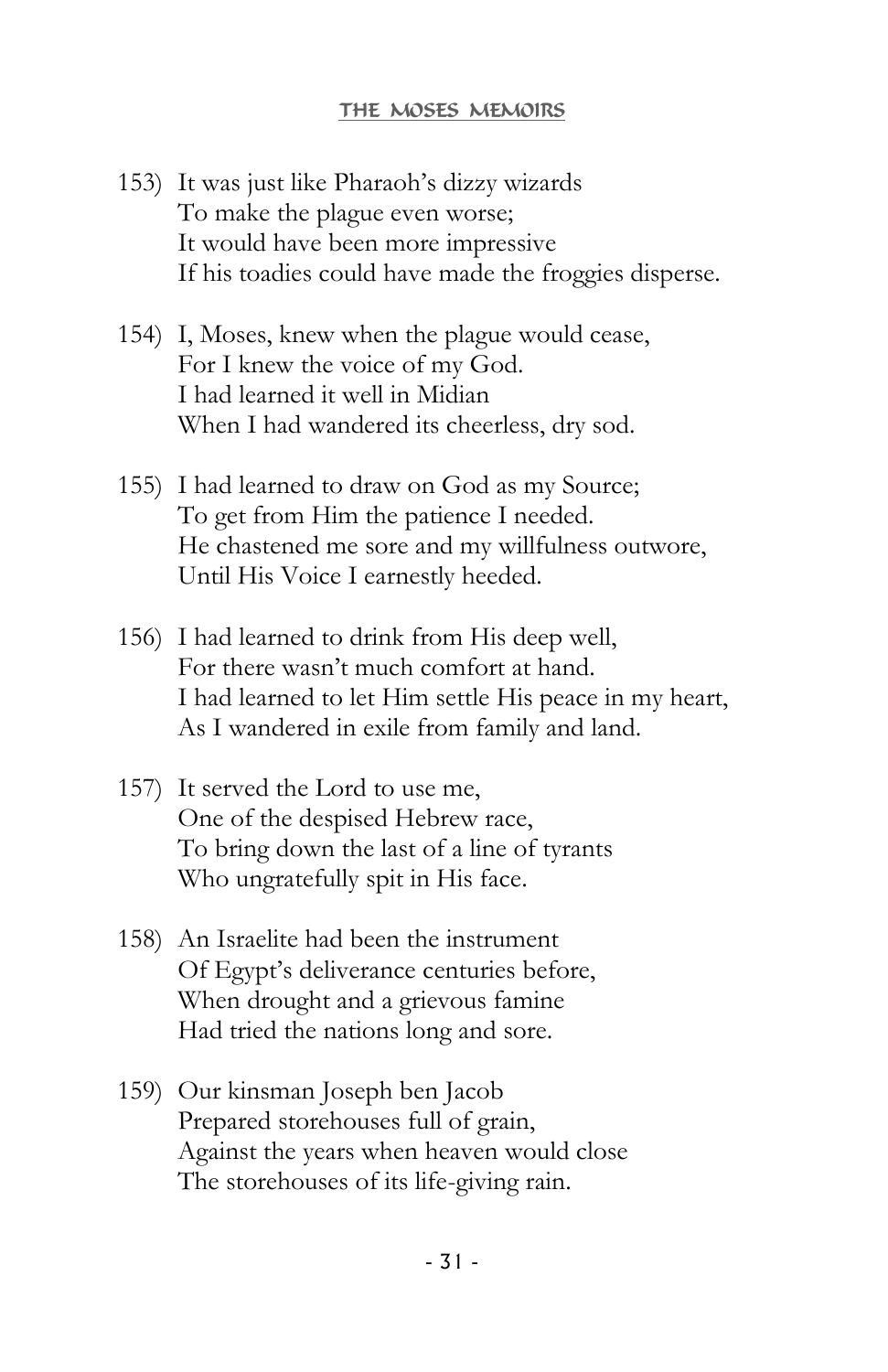- 160) Not only had the citizens of Egypt been supplied With nourishing food and kept alive, But Joseph also made the revenues of the king And of his successors to notably thrive.
- 161) It was our brother who caused only the kings And priests of Egypt to own the land, So that from the people, one fifth of their fruits The Crown could then legally in taxes demand.
- 162) These deeds became forgotten in the rising tide Of Pharaonic pride and insatiable greed; The Pharaohs came to view themselves As the owners of Jacob's sojourning seed.
- 163) Many of our people were not only hardy and strong, But also very skilled and clever; To retain us as a resource for the state Was Egypt's tyrannical endeavor.
- 164) Taui Thom made desperate promises That were withdrawn as each plague was relieved. Rahab smugly lounged back on his throne Each time his aims were achieved.
- 165) The blood and frogs, his magicians manipulated, But the lice came thick with the dust in the winds. The sorcerers had no control where they blew; And they, too, felt the itch of their sins.
- 166) God was putting His finger on their conscience, Even as He shook His hand overhead. Pharaoh's servants couldn't control the lice That swarmed over the king in his bed.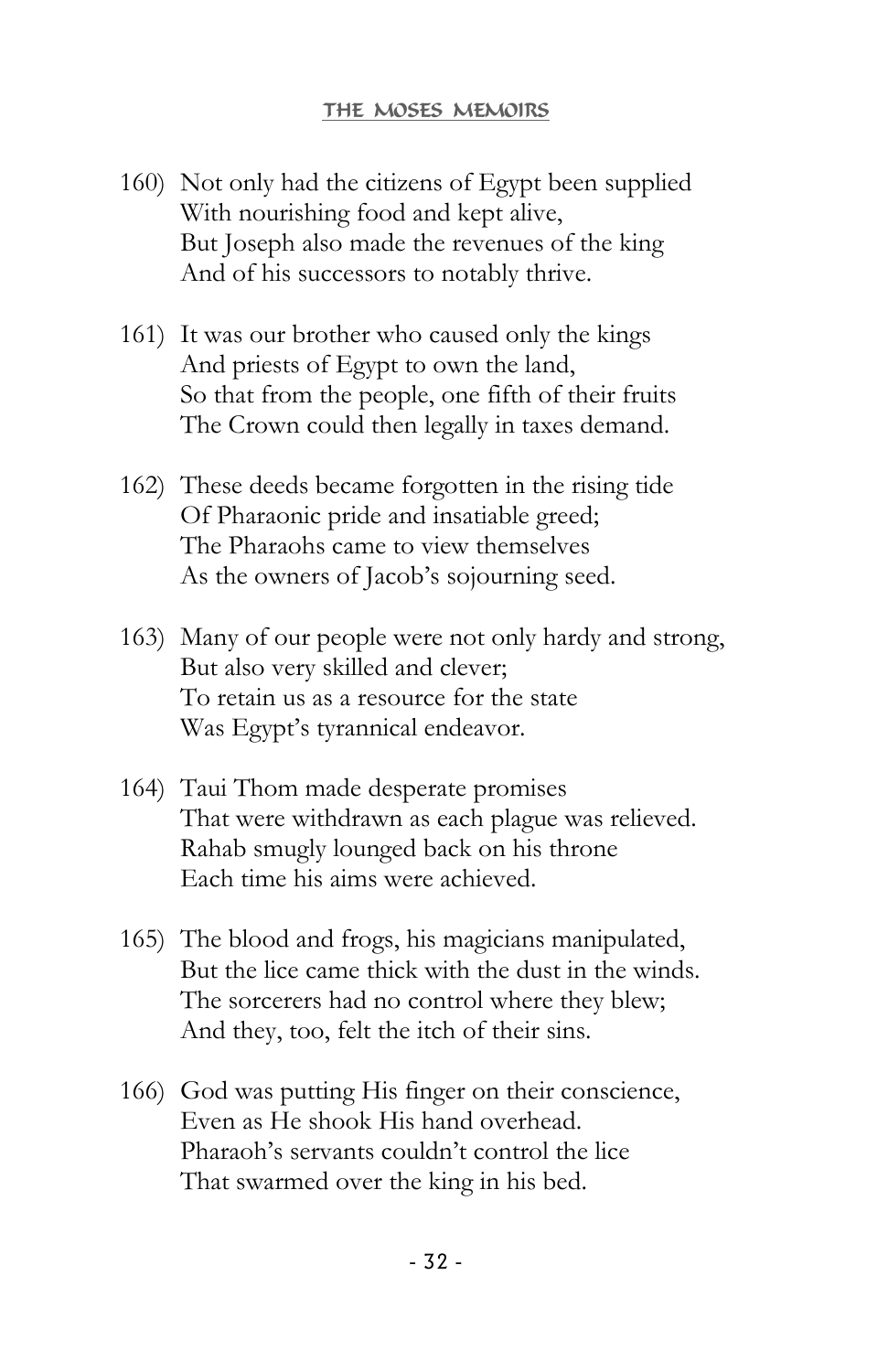- 167) The Egyptians had said that the Israelites were parasites, And therefore treated us increasingly harsh. Now their blood was being siphoned off for real Because they had oppressed the dwellers of the marsh.
- 168) Taui Thom and his court stood around scratching As my brother and I joined them on the banks of the Nile. It annoyed them greatly to see us at ease; The lice didn't seem interested in our bodies to defile.
- 169) I told him Yahweh was going to add to his torments, Since he delighted to worship the restless lord of the flies. He'd soon have flies swarming in abundance; Then he'd see if resisting Yahweh was wise.
- 170) The comet mocked Pharaoh's tattered splendor, As it proclaimed the Name of my God. On and on, it stretched out the sound; But further into destruction, Taui stubbornly trod.
- 171) He merely looked at me with bored irritation, And turned his back with a twitch; As if I were the only fly that bothered him, And that he longed to hit with his horsetail switch.
- 172) Just as I said, the flies came, Spreading disease in their wake. I wondered how long Taui would hold out, Before more entreaties he'd make.
- 173) Biting and stinging and buzzing, Winged insects pestered both human and beast, For mosquitoes and wasps were in the flying armada That descended on Egypt to feast.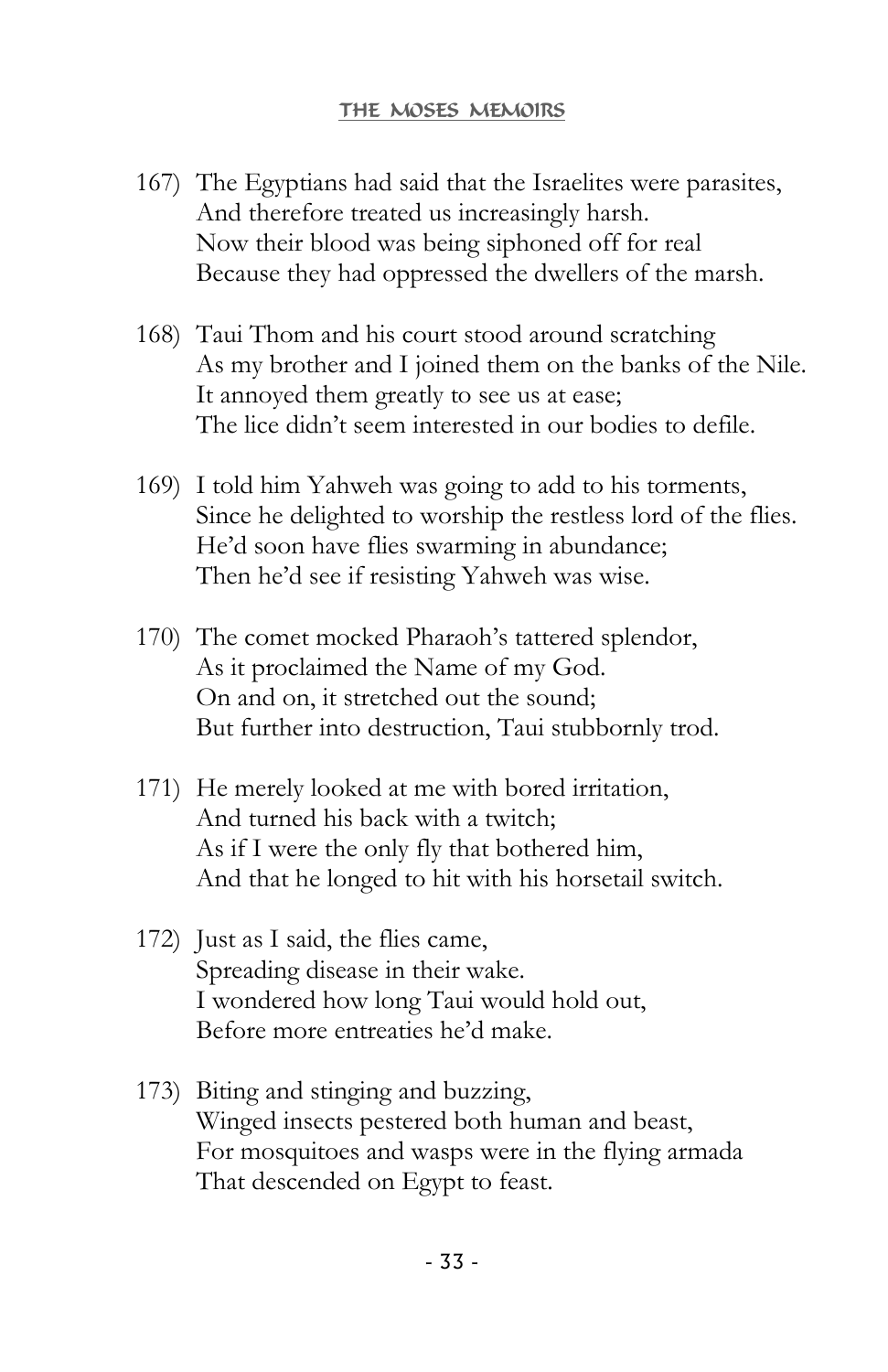- 174) The employment of violence and worship of death Bred consequences grievous to bear. The flies drove the Egyptians crazy, But to Goshen, they did not go there.
- 175) "Ra-uah-ab demands your presence!" The heralds announced at the door. The fear of Yahweh was upon them As they bowed their scabbed bodies to the floor.
- 176) Pharaoh made a plea for relief; I warned him that his word had better be true. But being the fool that he was, He gave himself more misery to rue.
- 177) God sent a plague first on all his beasts; Then Pharaoh heard that none of ours were smitten. He boiled with jealous and vicious envy; His black heart became more hard-bitten.
- 178) He did not see that it was Egypt's greed That had brought the plague upon them, For they had coveted our fathers' wealth, And had plagued the children of Shem.
- 179) God instructed me in a prophetic sign To perform before Pharaoh's face. I gathered ashes from a furnace And tossed them heavenward in that place.
- 180) The Egyptians were well on their way to ruin, But their sins would burn them still more; In the furnace of their afflictions, Their regrets would plague them sore.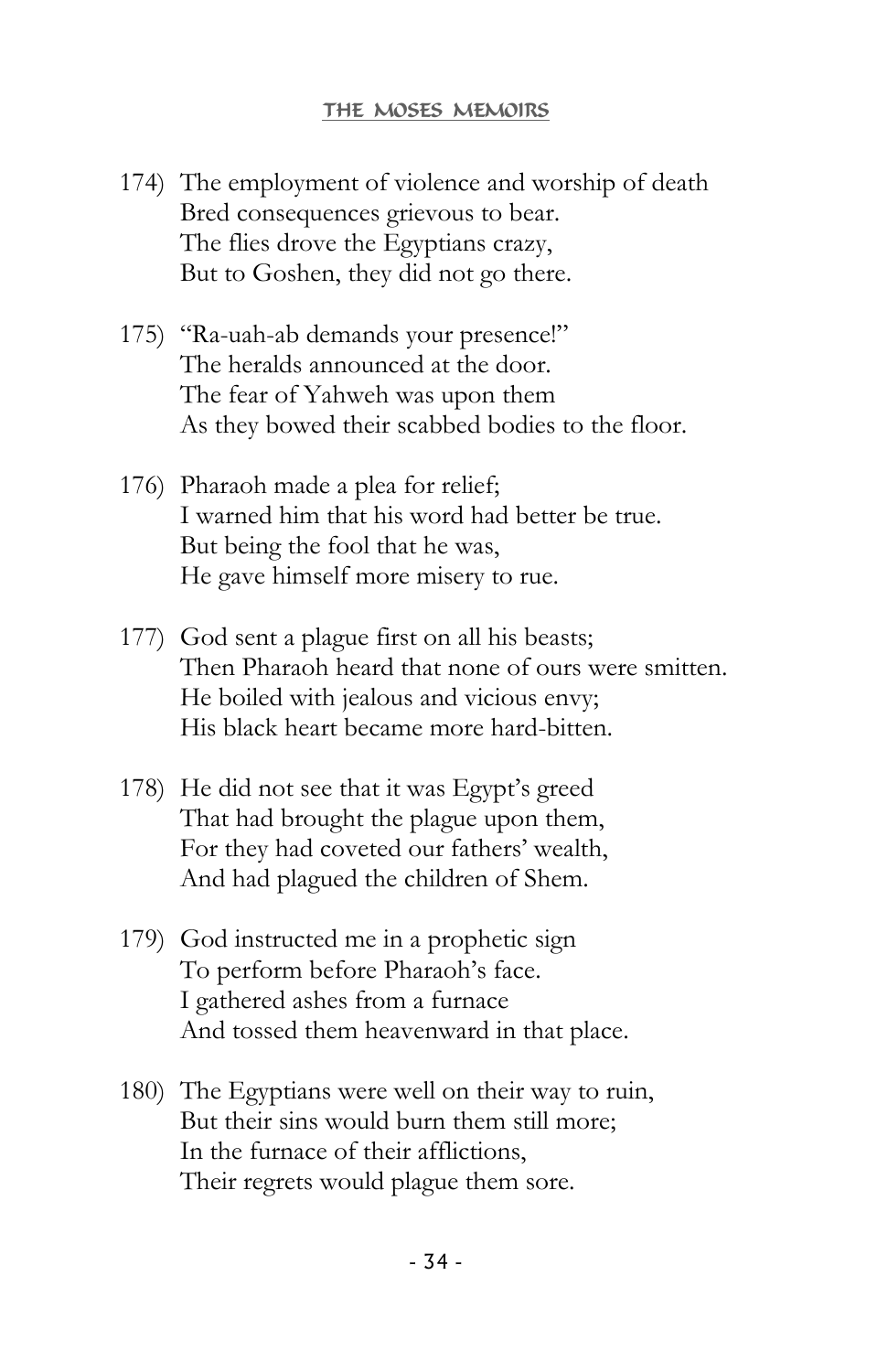- 181) A small dust from the comet came flittering down And burned into the Egyptians' skin. Stinging, festering boils erupted, So that God could thresh out their sin.
- 182) But however severely the pestle of wisdom Upon a fool shall beat, Presumption refuses to give up its throne In the mortar of a fool's conceit.
- 183) Mizraim wallowed in its oozing pus, And lamented for its miserable pains. Warriors drooped as they guarded their posts, And children lay fevered in the lanes.
- 184) Cattle wandered away from stricken herders Who had staggered off to find shade; The marketplaces were almost deserted For few had energy for engaging in trade.
- 185) In the temples, priests desperately chanted And made vain offerings to their hideous gods, But none of their deaf idols could help, For all of them were impotent frauds.
- 186) Within their sumptuous chambers, Noblewomen gazed in their mirrors. The halls of the palaces echoed With wailing and bitterness of tears.
- 187) Even Tephnut the Queen recoiled in dismay When she saw her reflection in glass. She turned furiously to her louse of a spouse And berated him for being an ass!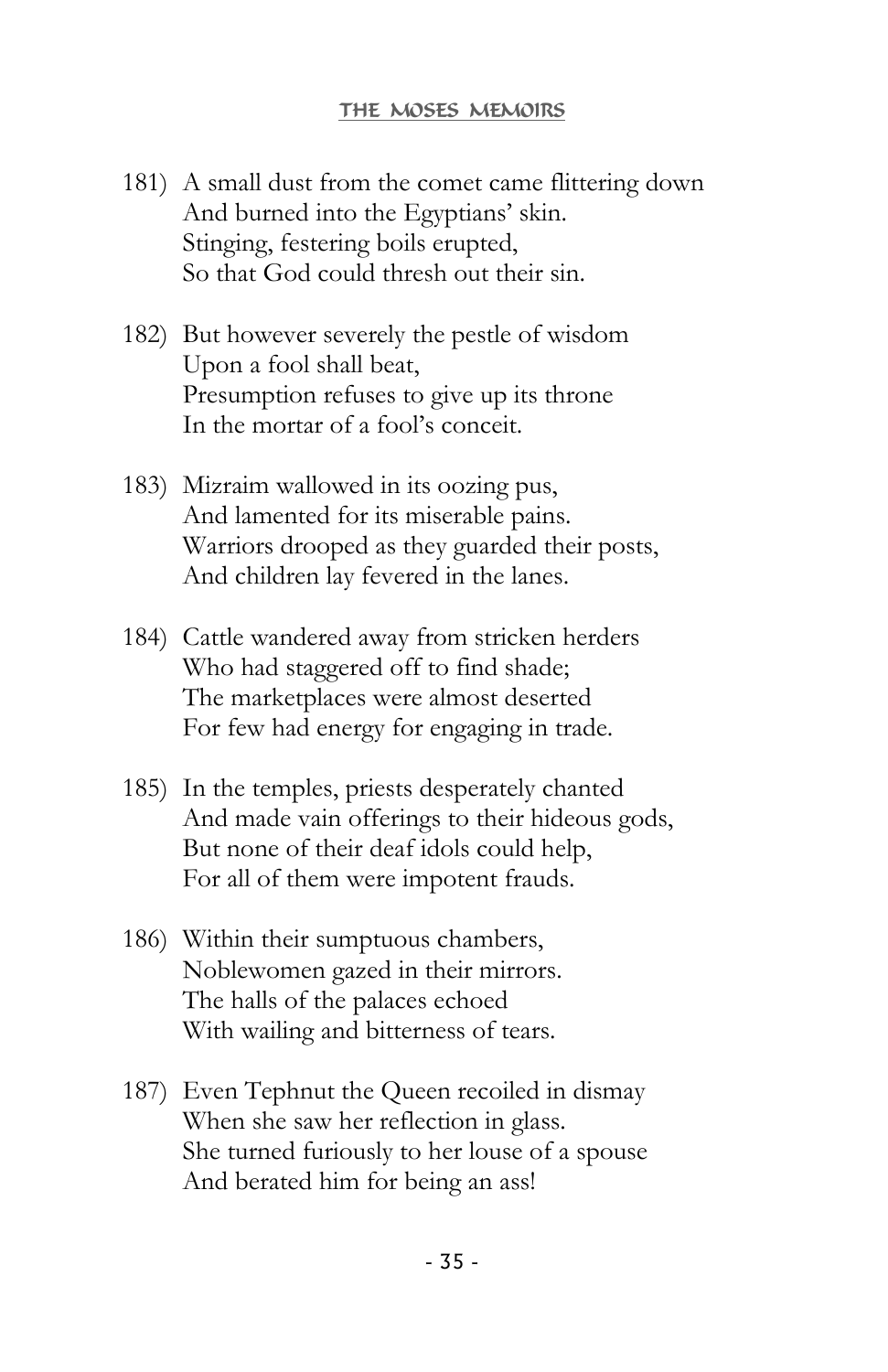- 188) Pharaoh sat moping in dragonish gloom; He sneered at his queen in distaste. But what could he say about her looks? For boils covered his very own face!
- 189) I spoke sternly to Pharaoh the next day, But he still behaved like a jerk. He was a sucker for punishment, So I told him about God's next work.
- 190) Meteorites fell, as predicted, Smashing and burning all in their path; Crushing Mizraim down to despair; Scorching the Egyptians in wrath.
- 191) A history far from unblemished Had been exposed to the gaze of these souls. Now the heaviness of their own tyranny Burrowed into their hearts like hot coals.
- 192) Cowering with his servants in his palace, Taui Thom trembled beneath the blast of the storm. Cringing at the sound of its pounding tattoo, He looked at each shuddering form.
- 193) His servants' eyes rolled in terror; They implored him to give them relief. These mighty judgments were too awesome; Already, the horrors exceeded belief.
- 194) Pharaoh sent for Aaron and me; We had been waiting in the palace close at hand. None of his servants could have ventured outside To entreat us for their bombarded land.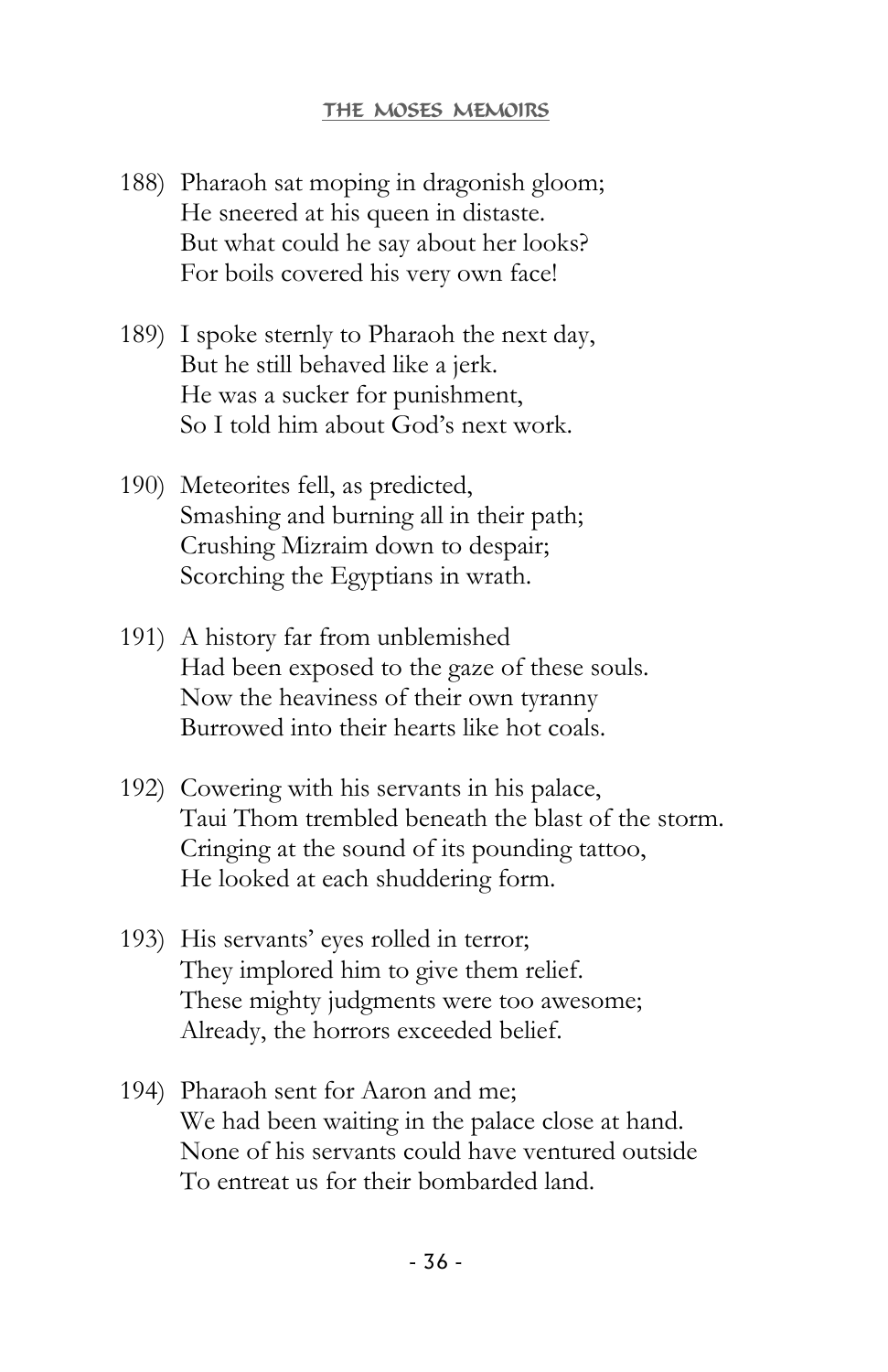- 195) The hand of our God was upon us, For He was preparing to show forth more power. He didn't need the thick walls of that palace To preserve His servants in the deadly, dark hour.
- 196) I told Pharaoh that I would go to the outskirts of the city To call off the comet's fiery assault; Then he would know that the earth is the Lord's, And only Him should we exalt.
- 197) Pharaoh and his court accompanied us As we boldly walked from his hall. God's peace saturated my every fibre As I obeyed His beckoning call.
- 198) The Egyptians followed us to the double-leafed door, And opened it to that incredible storm. The comet burned in the treacherous sky; The land of Egypt was battered and torn.
- 199) The bodies of beasts and men lay shattered; Burned and bloodied in the dusty, red streets. Fires streaked in black sludge on the ground And rose up around us in sheets.
- 200) That black glop was falling from the comet; In some places, I heard, people were drowned, For the naphtha fell like a flood, which is why, In some parts of the world, so much oil is found.
- 201) Meteorites crashed through the flimsier dwellings As the people fearfully huddled inside. God was about to confirm His favour; The door of opportunity was opening wide.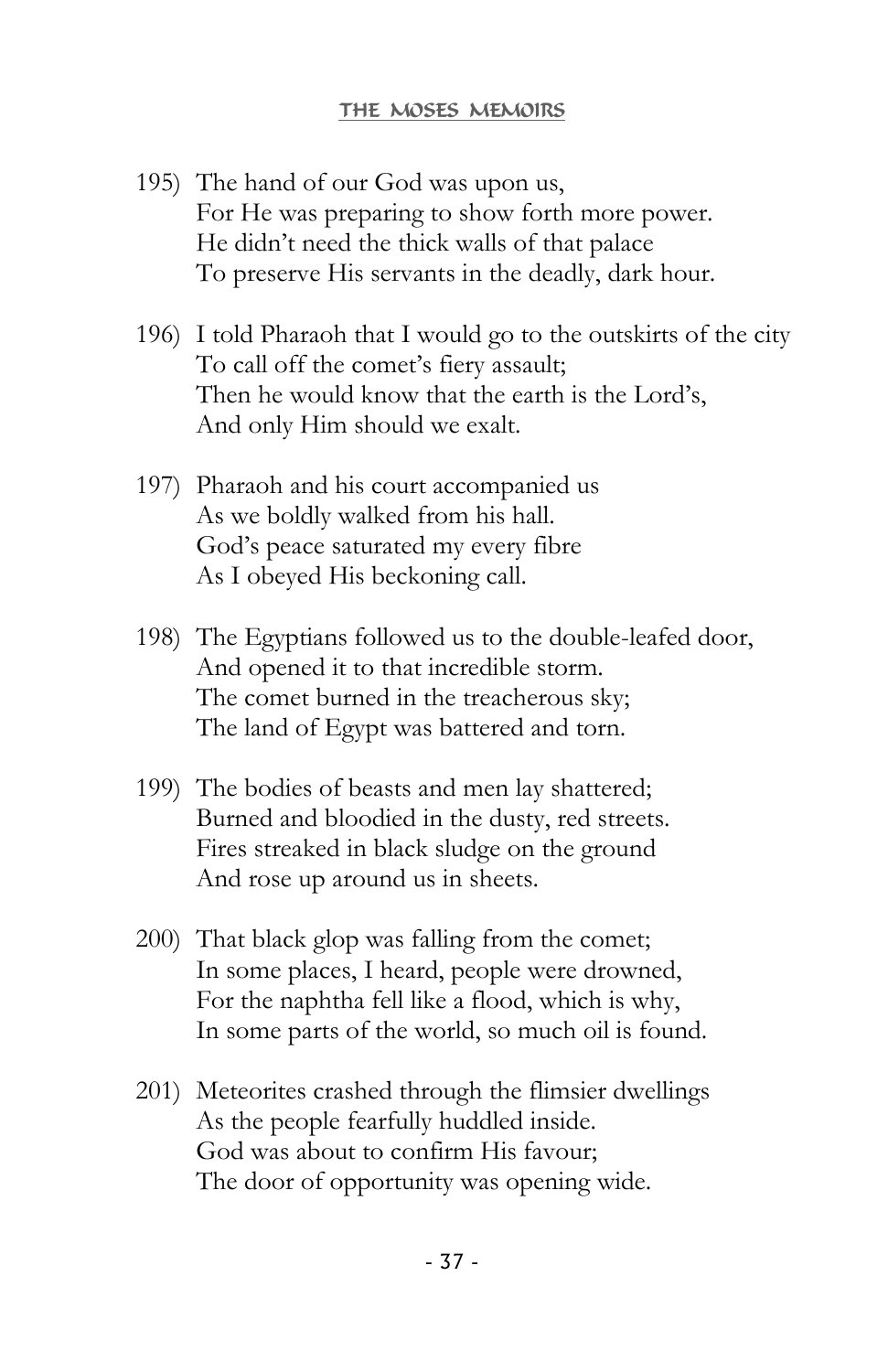- 202) For a moment, Rahab reared back smugly; Gloating triumph smeared across his oozing face. Aaron trembled as he stood at my side; Taui's hissing chuckle contested God's Grace.
- 203) Ignoring his mockery, I reached And took hold of Aaron's faltering hand. Then calmly we both stepped forth, Out into the pulverized land.
- 204) Speeding missiles whistled about; Like blazing torches, they hurried on by, But to our circumcised Hebrew flesh, Destruction never came nigh.
- 205) God's holy angels covered our bodies; They covered us completely with Grace. Invisible to Pharaoh and his thunderstruck minions; I'm sure they enjoyed the look on each face.
- 206) I looked back after some paces To see the reaction of Taui's court. Their faces were filled with awe - and Pharaoh's, too, Looked humbler, I'm glad to report.
- 207) I'm sure that disappointment soon became etched Upon his scabby, scarred features, As Aaron and I walked through the firestorm; Evidently Hebrews were God's favoured creatures.
- 208) Outside the city, I stretched forth my hands; The shower of meteorites and their explosions ceased. I was glad I was the Lord's prophet, And that Aaron would be the Lord's priest.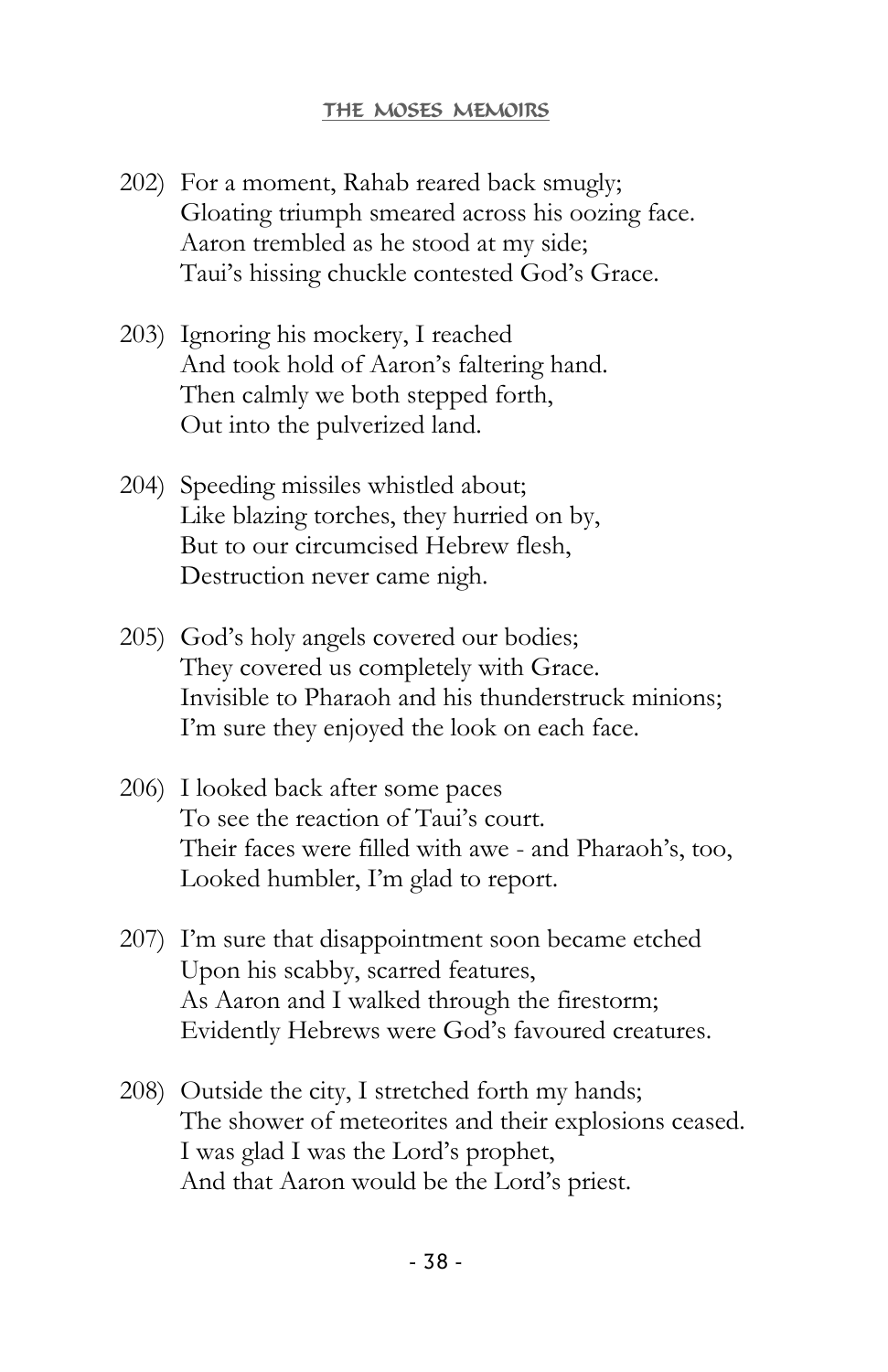- 209) How grateful I was for the decision I made To forsake the pleasures of Egypt; To turn my face to the God of my fathers, And turn my back to its old, musty crypt.
- 210) Where would I be now, If I had entered the Mysteries' ultimate degree, And I was the Pharaoh against whom God Was ordering each formidable decree?
- 211) The mighty hand of my God remained upon me; The risk of pronouncing the next judgment was dire. Locusts were coming to cover the land; They would consume the rest of the crops entire.
- 212) God was not finished with chastising Pharaoh; The hardening of his heart was yet furthered. If it hadn't been for the protection of God, He would have had me cold-bloodedly murdered.
- 213) Pharaoh's servants pleaded desperately with him; Therefore he called my brother and I back; But of reverence suitable to our God, There most definitely appeared to be lack.
- 214) Hypocritically, Pharaoh chided us, Saying we desired to expose our weak ones to risk; The earth was filled with grievous dangers From the comet's glowing, horned disk.
- 215) He pointed outside to the ferocious orb, Which he had arrogantly given his name. He berated us for stubbornness in the face of his god, And drove us away in a torrent of shame.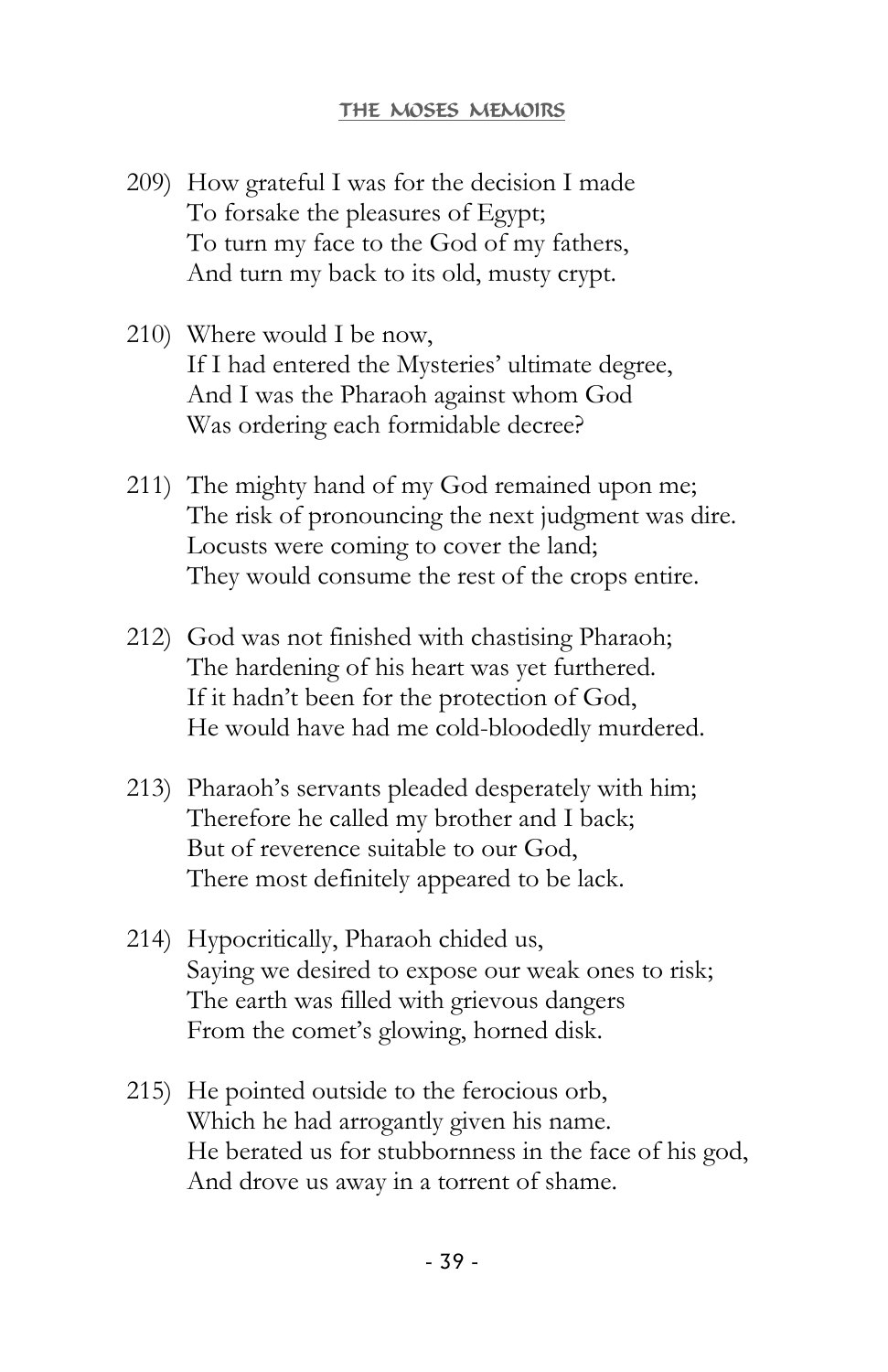- 216) Again, I stretched out the rod To beckon God's judgment and wrath. A hurricane brought the locusts to dine Upon every green thing in their path.
- 217) The Egyptians had not hungered for righteousness, So now they hungered for food. While the locusts pounded on their houses, Upon their sins, the Egyptians could brood.
- 218) "Taui Thom, Taui Thom!" drummed the winds, Dancing furiously around Pharaoh's big house. Like warriors, they proclaimed his demise, As Pharaoh trembled inside like a mouse.
- 219) The locusts blew into the palace, Carried on the wind's angry waves. The people beat at them frantically; They terrified the royalty's babes.
- 220) Taui Thom screamed in his chambers; He screamed out my much-despised name. His servants stumbled in their hurry to call us; To his chambers, Aaron and I came.
- 221) We charged through the whirling locusts, And squeezed around a narrow, closet door. There Taui huddled in terror of starvation, And pleaded with us to torment him no more.
- 222) Aaron and I again covered our heads with our cloaks And made our way to the palace's roof; After all this display of God's power, Pharaoh should not have needed any more proof.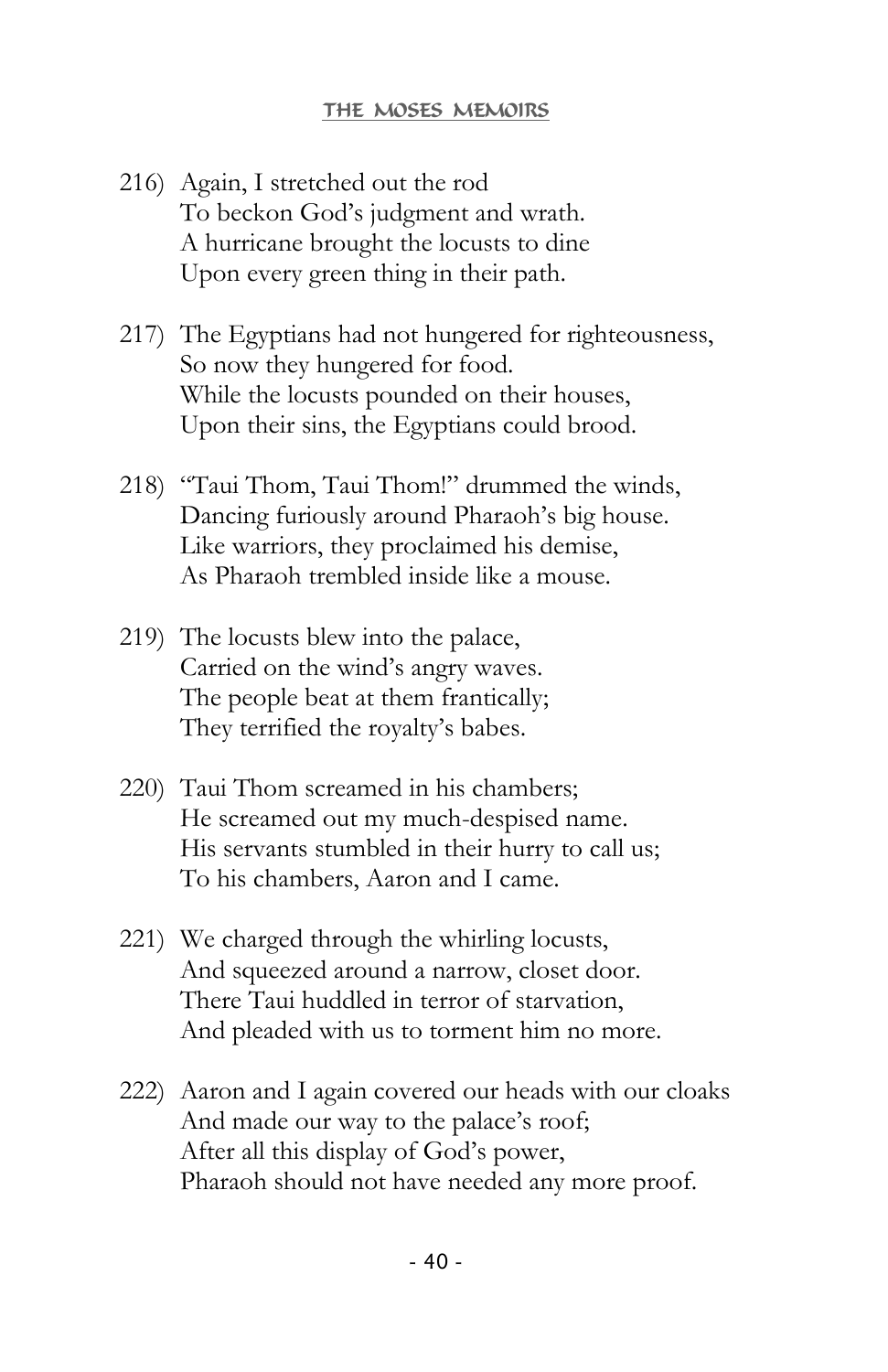- 223) Turning toward Canaan, I prayed to my God. My hopes were high that the bondage was broken, And that soon we'd be on our way homeward At the ceasing of this last mighty token.
- 224) A strong western wind blew and then turned to reverse, Scooping all the locusts out of Mizraim's coasts. But as it turned out, Taui Thom wasn't finished With his stupid, stubborn, and arrogant boasts.
- 225) Pharaoh thought that he had bought time To restock his dwindling larder; At the idea of outlasting the plagues, He let his greedy heart grow harder.
- 226) But the darkness that invaded his heart Also invaded the air. Breathing was nearly impossible; Its oily grittiness clung to the hair.
- 227) Yes, darkness descended on Egypt; Hurricanes tore across the earth. A cloud of dust had spun off the comet, Embracing the planet's vast girth.
- 228) Light was swallowed by night; Fire was impossible to employ. This darkness was a devouring beast That crouched for its chance to destroy.
- 229) The heathen also crouched to form pockets From which they could scantily breathe. We Hebrews knelt in our awe, Certain of our freedom's retrieve.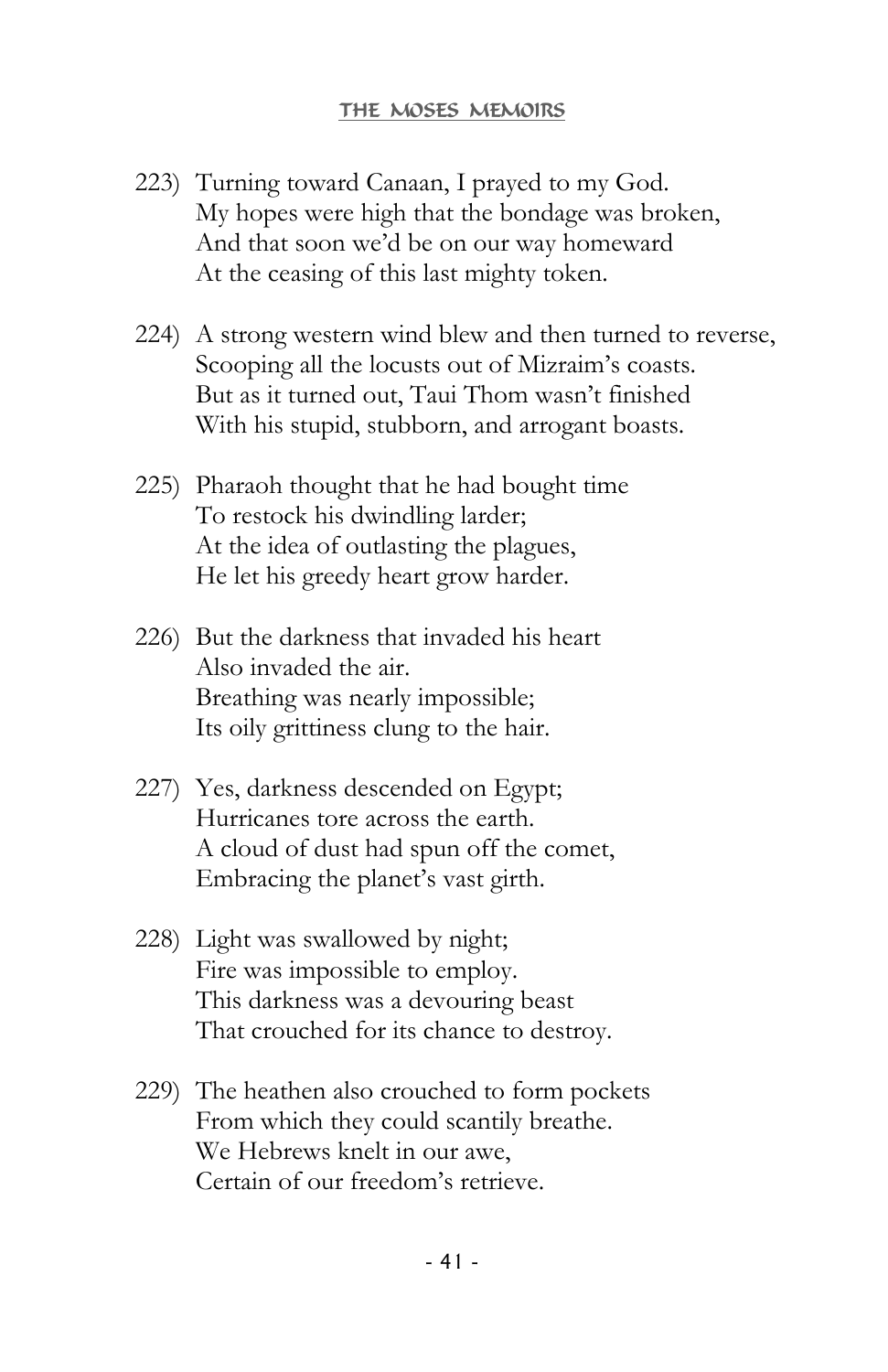- 230) For wonder of wonders unceasing! There was light in the homes of my race! Not the light of candles or lamps; But the light of God's glory-filled Grace!
- 231) This wondrous light glowed bright on each face As we, in amazement, looked one to another. Our hearts grew warm and full of great cheer As we heartily, joyfully embraced each other.
- 232) Yet, Taui Thom pushed God's patience further After the suffocating darkness swept by. He still sought to spoil the Hebrews, Though our freedom, he dared no longer deny.
- 233) After all our years of forced servitude, He tried to send us away empty and waste. So God gave us a plan and told us, "Be ready for haste."
- 234) Upon the door posts and lintels of our houses, We sprinkled the blood of an unblemished lamb. How puzzling to the Egyptians, the ways of the God Who passionately calls "…I Am That I Am That I Am."
- 235) That night, we ate of the sacrifice And anxiously, eagerly awaited release. The death angel thundered from Heaven And brought forth the firstborns' decease.
- 236) Outside, the angel spun in its fury; Meteorites rained again and again. Earthquakes toppled the strongholds of Egypt, And caused even Pharaoh to flee from his den.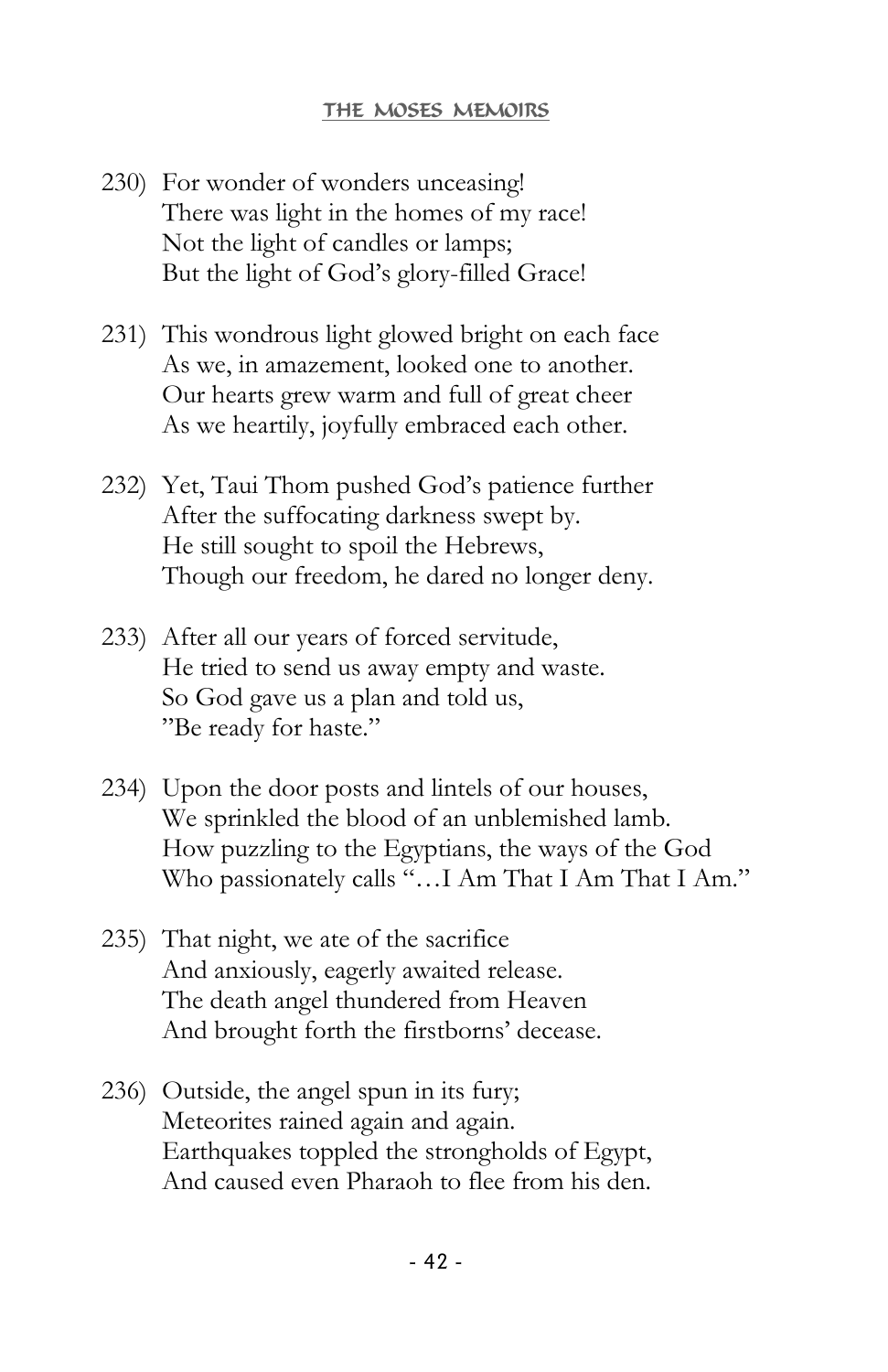- 237) His eyes bulged from their sockets, As he stared at the comet passing overhead. In all the dwellings of the Egyptians, There was found at least one of them dead.
- 238) There was no refuge in this world, or beyond, Where the Egyptians could flee. That the choicest people of Egypt would die Was Yahweh's unchangeable decree.
- 239) Even the animals were caught In the net of the firstborns' curse; Between earthquakes, meteorites, and fire, No one could tell which were the worst.
- 240) While fleeing from one, people ran into another; Panic and despair ruled complete. That night, God's messenger of death Brought Egypt to total, unutterable defeat.
- 241) But in the homes of the Hebrews was peace, As they quickly packed up their gear; Like the thick darkness that God kept outside, No death or terror came near.
- 242) Aaron and I were summoned to the palace Where Pharaoh and his court assembled near its stairs; The king told us we could leave as we wished, Pleading that we intercede for him with our prayers.
- 243) The Queen vented her sorrows nearby; Her garments were torn and there was no wig on her head, For the Consort of Pharaoh was mourning That the Crown Prince of Egypt was dead.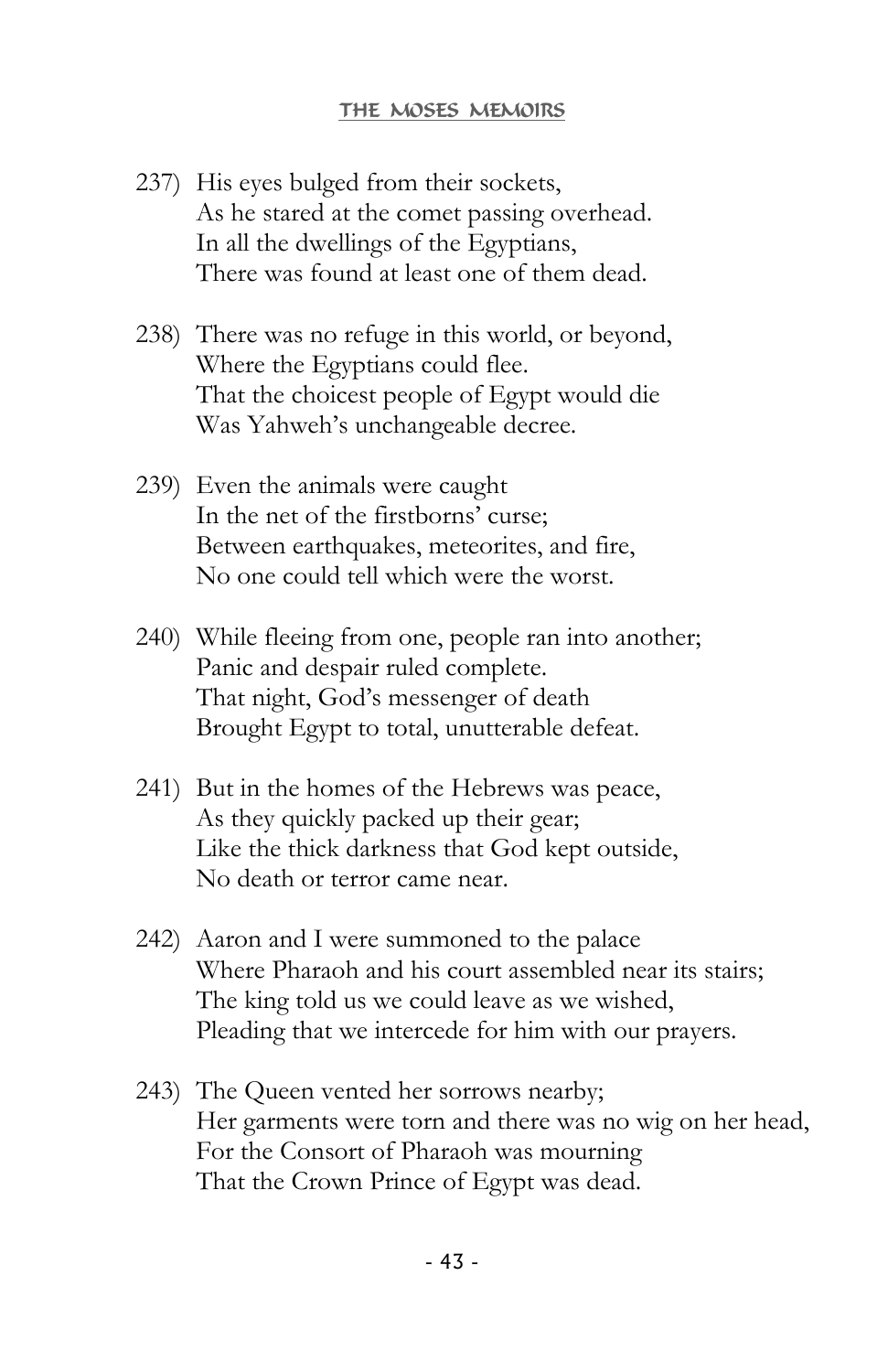- 244) Those who remained of the harem who were mothers Also held dead babes in their arms; Pharaoh lost many children the night That the death angel released its deadliest harms.
- 245) We listened to the wails of Egypt As they rose from its smoldering rubble, And I grieved deep down in my heart That they had brought on themselves such trouble.
- 246) Perhaps God had driven me away Those forty years so long ago, So that most of my former acquaintance could die Before on this leadership path I could go.
- 247) Very few of my friends had been left To pull at my heartstrings when I returned. Resisting their approbation and my fleshly sentiment Were other hard lessons I learned.
- 248) And now, my friends lay dead; Those few remnants from my youth. Of all that I cherish, however, The best are God's Light and His Truth.
- 249) Neither of them lay in the ruins of Egypt; I carried them in my heart from there. Others collected material treasures, But I found these the sweetest to bear.
- 250) Another treasure gladdened my heart; Restored was my gracious, Ethiopian wife. After all those years, Tharbis still loved me; She brought comfort to my difficult life.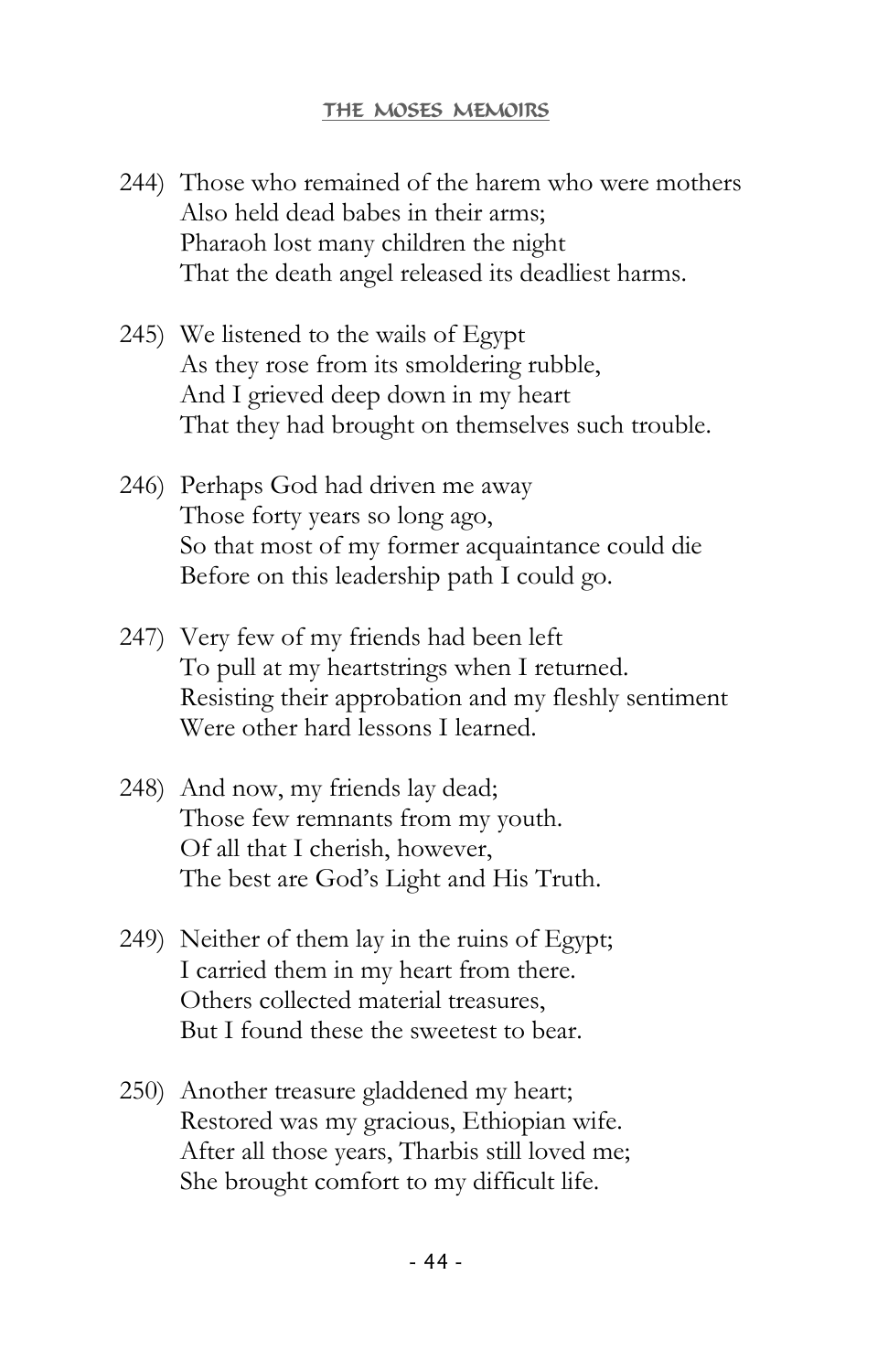- 251) I was surprised when I met her again, Shortly after my return to Mizraim's land. Held hostage in Egypt for years by the Crown, She had been conveniently at hand.
- 252) Not trusted to rule Ethiopia for the benefit of Egypt, She was taken into Pharaoh's ward; Also it was feared that because of my marriage, The Ethiopians would make me their lord.
- 253) Egypt well knew that I could have caused My enemies much harm in that way, For I had been a great politician and warrior, The leader of all their generals in my day.
- 254) They never once suspected that after I fled, I'd opt to be just a lowly herder of sheep; The proud man they had known before Would have disdained such a way of earning his keep.
- 255) Instead they supposed that I was acquiring Foreign armies to lead an invasion, And that I was cunningly devising strategy To bring about that very occasion.
- 256) Though Tharbis was brought to the Delta So she couldn't be a tool for such plans, Her life was preserved so that her people Would comply with Egypt's demands.
- 257) With cool dignity, she bore the scorn of the court For many long, lonesome years, And at night she longed for her husband, Soaking her pillows with tears.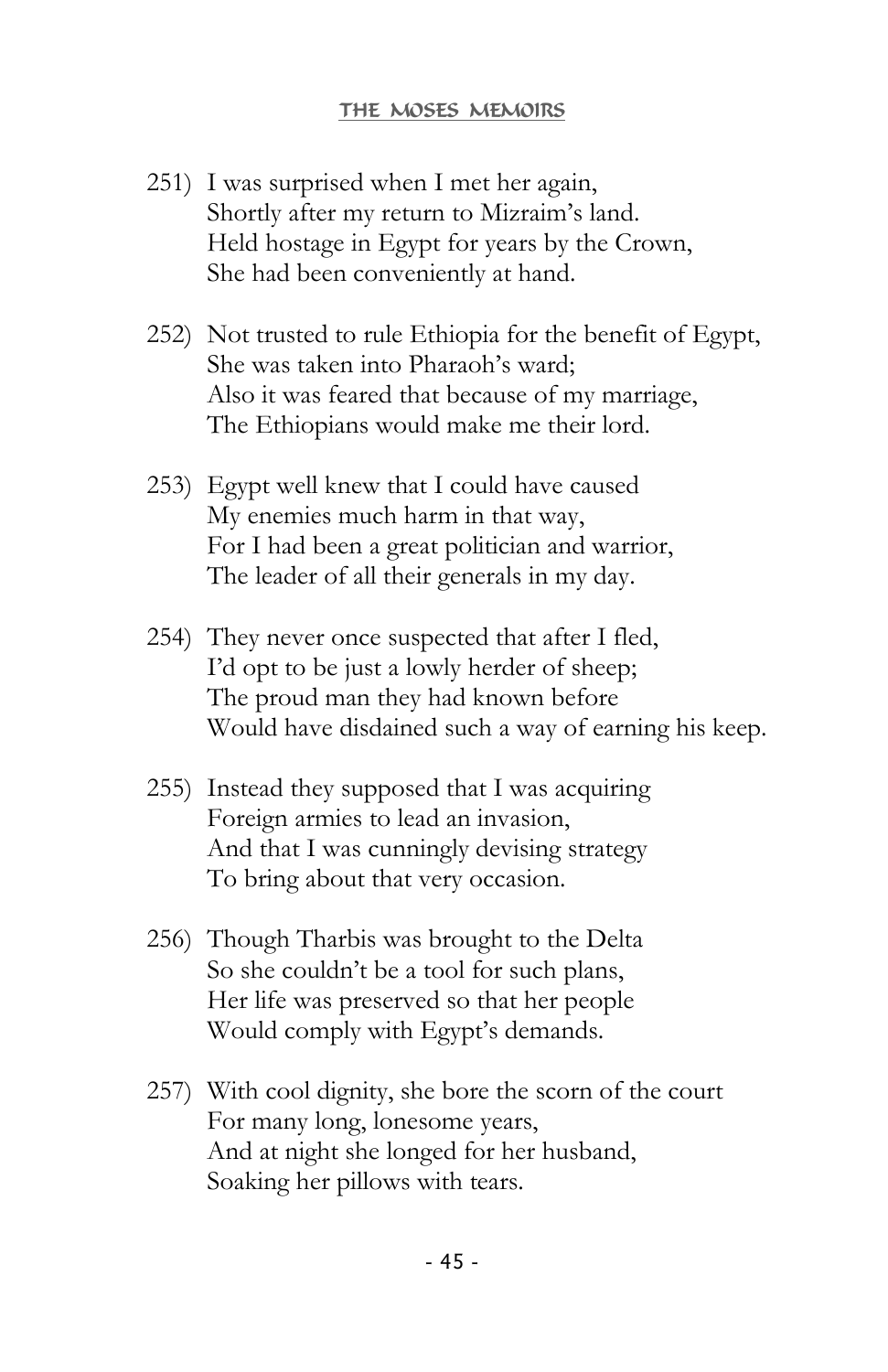- 258) God prepared my wife for those four decades To understand my suffering that same amount of time, When I longed for my family while being drowned In Pharaoh's cesspool of vanity and vice and crime.
- 259) Tharbis studied the history and ways of my people With steady diligence and increasing awe, Remaining faithful to her fugitive spouse With the most vigilance that anyone ever saw.
- 260) Her heart had leaped with excitement Almost too much to support, When she learned that I had returned as an ambassador, To present my people's cause in the court.
- 261) As soon as she could, she summoned her servants And rushed to where I was sojourning, For she was determined that she would let nothing Stand in the way of her yearning.
- 262) Barely able to maintain her poise, She stood at the door of the house; Giving my host her name, she asked to see The prince who was her long-lost spouse.
- 263) I had hardly thought of her throughout the years, For many women had lain in my bed; It hadn't meant much to me that she Was one whom I actually had wed.
- 264) My marriage had been an easy way To take a heavily fortified city and avoid a long siege; After I left Egypt, I did not expect my infatuated bride To forever honour me as her liege.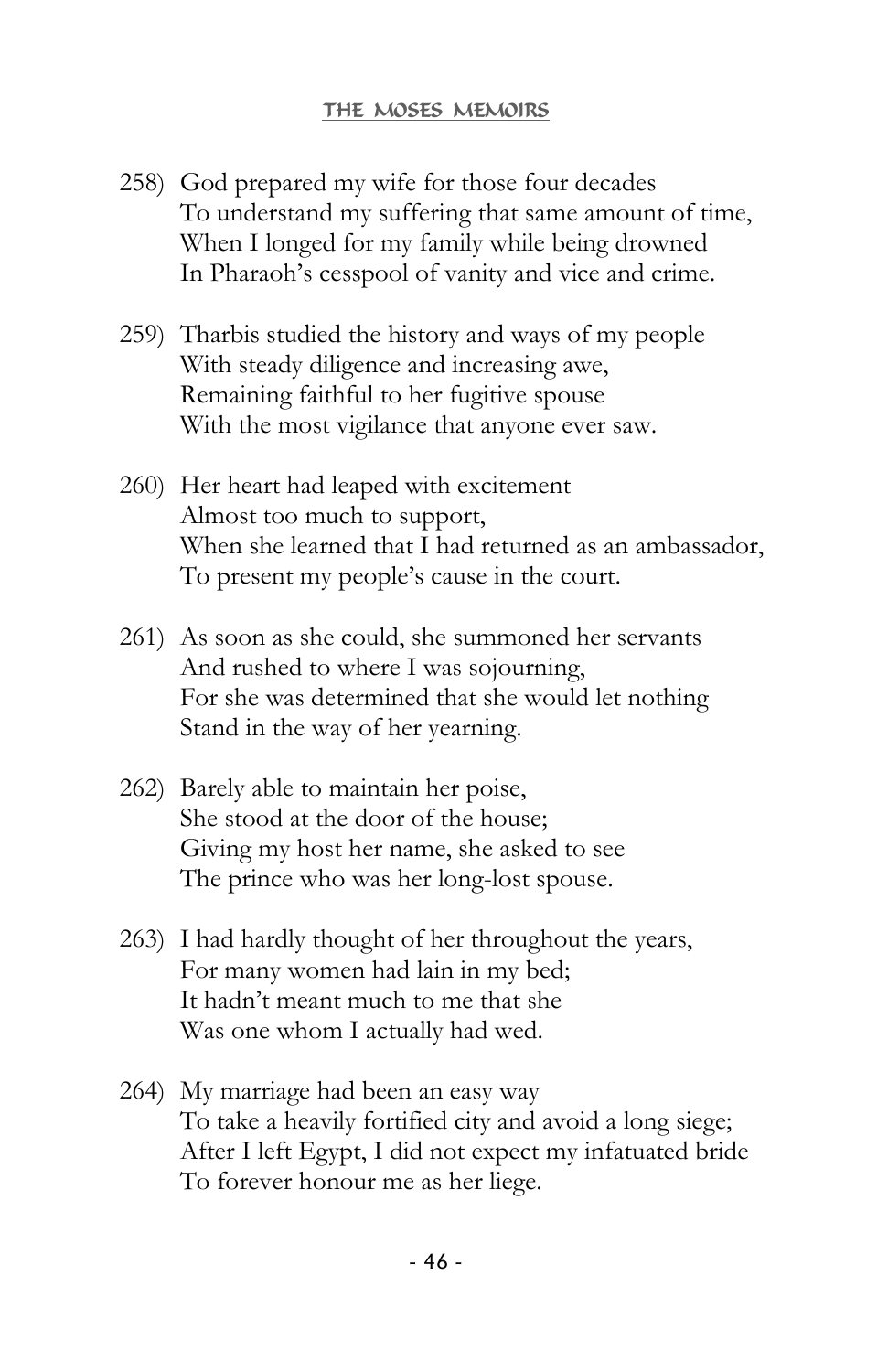- 265) I was stunned to see her standing in the hall, Her bright eyes glowing with love, She was still slim and a beauty, Though the hairs were grey on the head of my dove.
- 266) First she bowed low, and then leaped up To throw her arms around my neck, Saying my name over and over, Against my breast, she trembled and wept.
- 267) I was amazed that for my tortured years, God would give to me such lavish reparation, As this wife who still loved me so passionately and loyally, After years of complete separation.
- 268) Awed by how her character had been refined in the fire, I gladly welcomed her into my heart at last; This delight of my eyes was a rich reward for my labour, Both present and future and past.
- 269) Zipporah was astounded to be denied On the very threshold of anticipated fame; To be First Lady of the Hebrews, Tharbis was eminently suitable and had more claim.
- 270) Her early training gave my first wife the better skills, And she had developed much godly insight; Zipporah was provincial, obtuse, and inept Compared to this royal, dignified Cushite.
- 271) Jethro's daughter could not bear To take her place as my second wife; She schemed and scammed and scattered, Stirring up a load of discord and strife.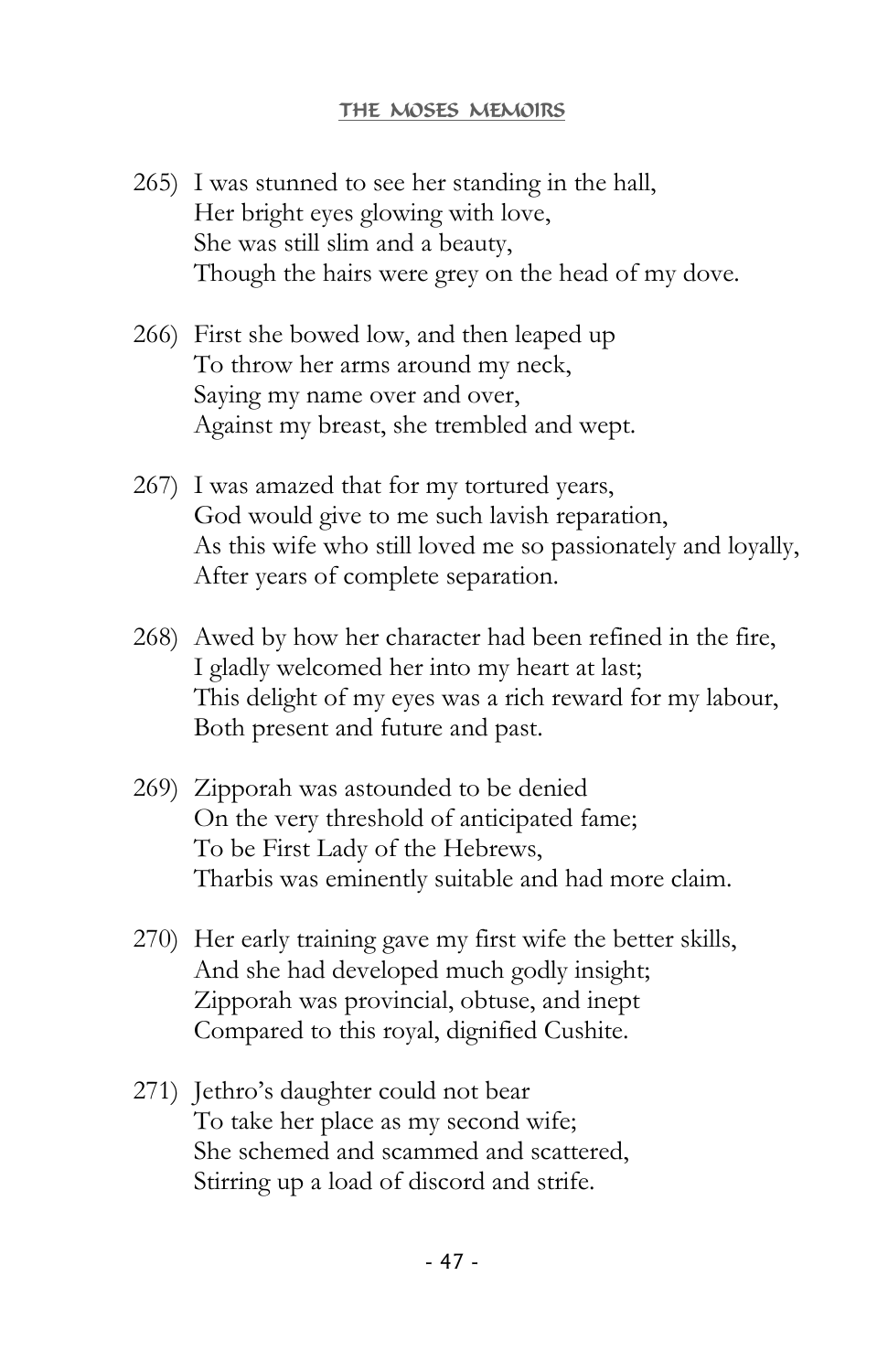- 272) I had to send her away to Midian, For the Arabian hounded Tharbis with jealous spite. It was trouble enough to deal with Pharaoh, Never mind coming home to an ongoing fight.
- 273) Not that Tharbis answered her nemesis When she snubbed and snarled and sniped, But I had to listen to Zipporah and my sons While they accused and fumed and griped.
- 274) The boys went with their mother When I sent her with escorts back to Jethro, And now the rest of us were leaving Egypt, too, And all were so glad to go.
- 275) Tharbis hovered at my side As I urged the people to step up the pace; They had to quickly visit their neighbours Before we left this accursed place.
- 280) My people asked the Egyptians for wages; They draped their jewels around the necks of our maids. They heaped on the Hebrews their loot That they had greedily gathered in raids.
- 277) The Egyptians now begged us to leave; Yahweh's strokes, they could endure no more. We left the blackened landscape behind us; Egypt was broken, bleeding, weeping, and poor.
- 278) Incredibly, Pharaoh once again Set himself up for another blow, For after the Hebrew children, He was deadly determined to go.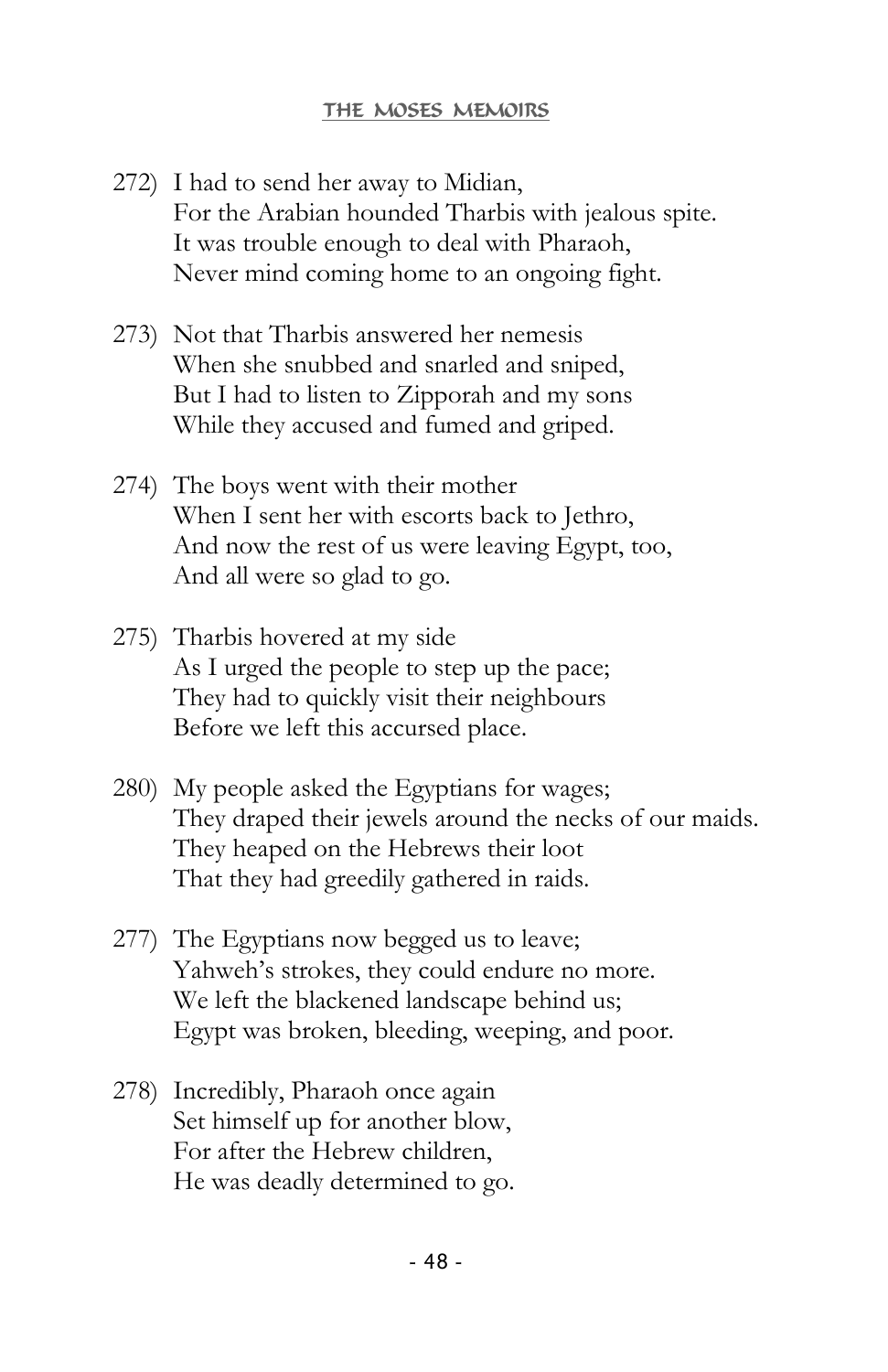- 279) His agents that had been sent to spy Had returned with a grim report. The Hebrews said they would make a three-day journey, But they had been making sport.
- 280) Sacrifices to their God were duly made, But they had no intention of ever coming back, For beyond three days' journey, They were continuing to beat a hasty track.
- 281) From Pharaoh's remaining aristocrats Arose protests of dismay, And the king was in full agreement With where their objections lay.
- 282) Wasn't Egypt poor enough, Without the loss of the marsh dwellers' labour and cattle? Many of his legal slaves were dead, And reduced greatly was his other chattel.
- 283) Pharaoh and his court asked themselves What they possibly could have been thinking, To give permission for the Israelites to leave, And let their assets take such a shrinking.
- 284) Not only did the Hebrews take with them Most of Egypt's jewels and silver and gold, But many Egyptian leaders, as well as servants, Had joined up with Yahweh's fold.
- 285) Slaves and traders of foreign origin Had also flowed through the breach, To follow the Hebrews to the desert, Far from the taskmasters' and tax collectors' reach.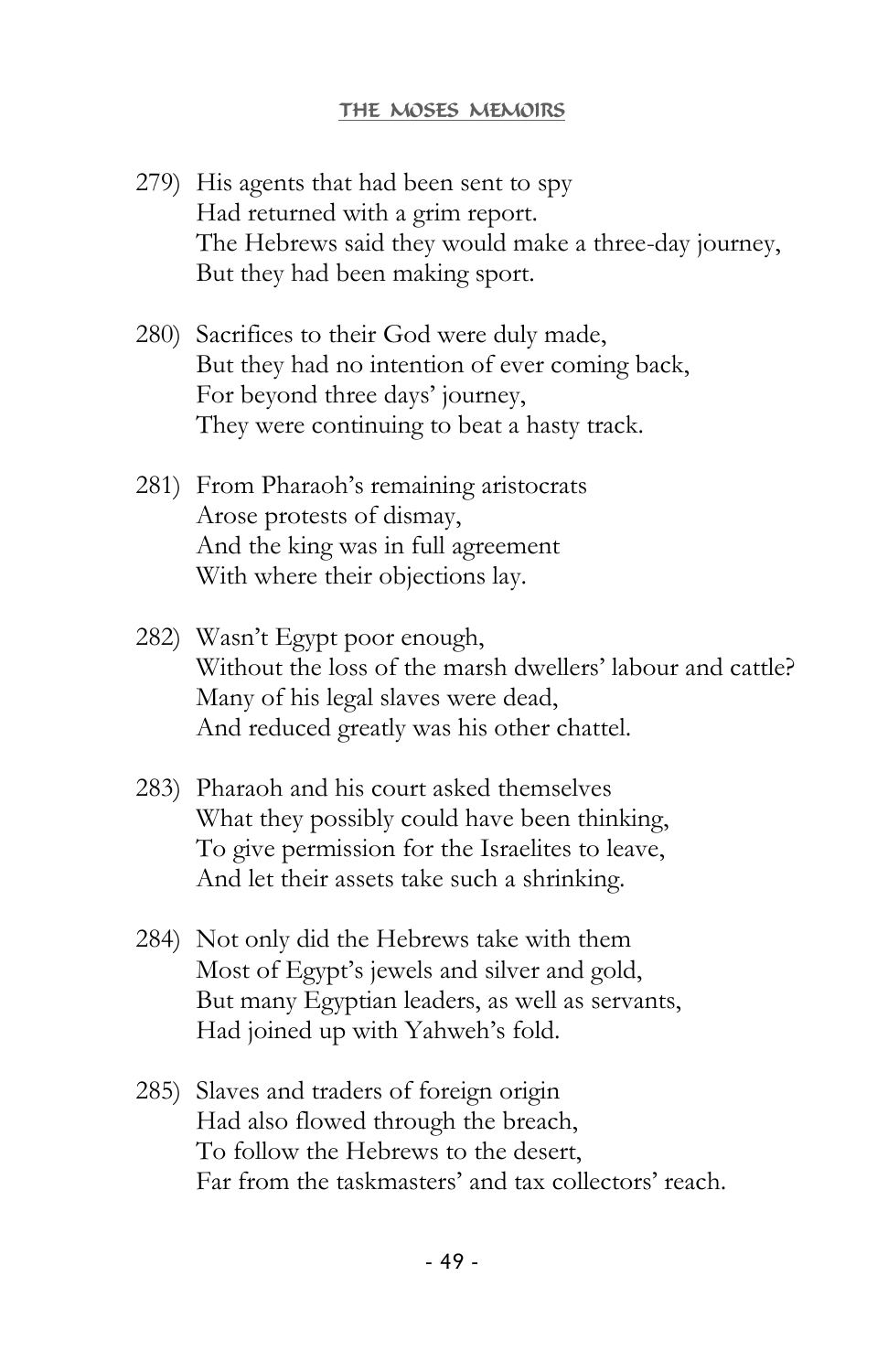- 286) Pharaoh sat stewing with remorse In the midst of a makeshift audience hall; Then deciding on revenge and to regain, For his horses and chariots and army did he call.
- 287) The soldiers became intoxicated more Than if they had drunk the juice of fermented grape; The king was leading them on to the thrills Of murder and torture, plunder and rape.
- 288) The charioteers and horsemen mounted up, And the infantry fell into order. As swiftly as these dregs of Egypt could, They headed for their country's border.
- 289) Rage and fury burned in Pharaoh's breast; He had been humiliated in front of the world. He lashed his bony, chariot steeds on; Beneath his wheels, the red dust swirled.
- 290) I had hurried my people for days With hardly a rest in spite of appeals, For I knew that Pharaoh and his army Would soon be hot on our heels.
- 291) Through shakings and smoke, we travelled; Dry, hot wind whipped all around. We now could feel the vibrations of chariot wheels Rising up from the trembling ground.
- 292) There to Pi-ha-Khiroth, the Lord led us; There to the mouth of the mountains' gorge. The Egyptians were sure we'd be swallowed up, But a final weapon, God was ready to forge.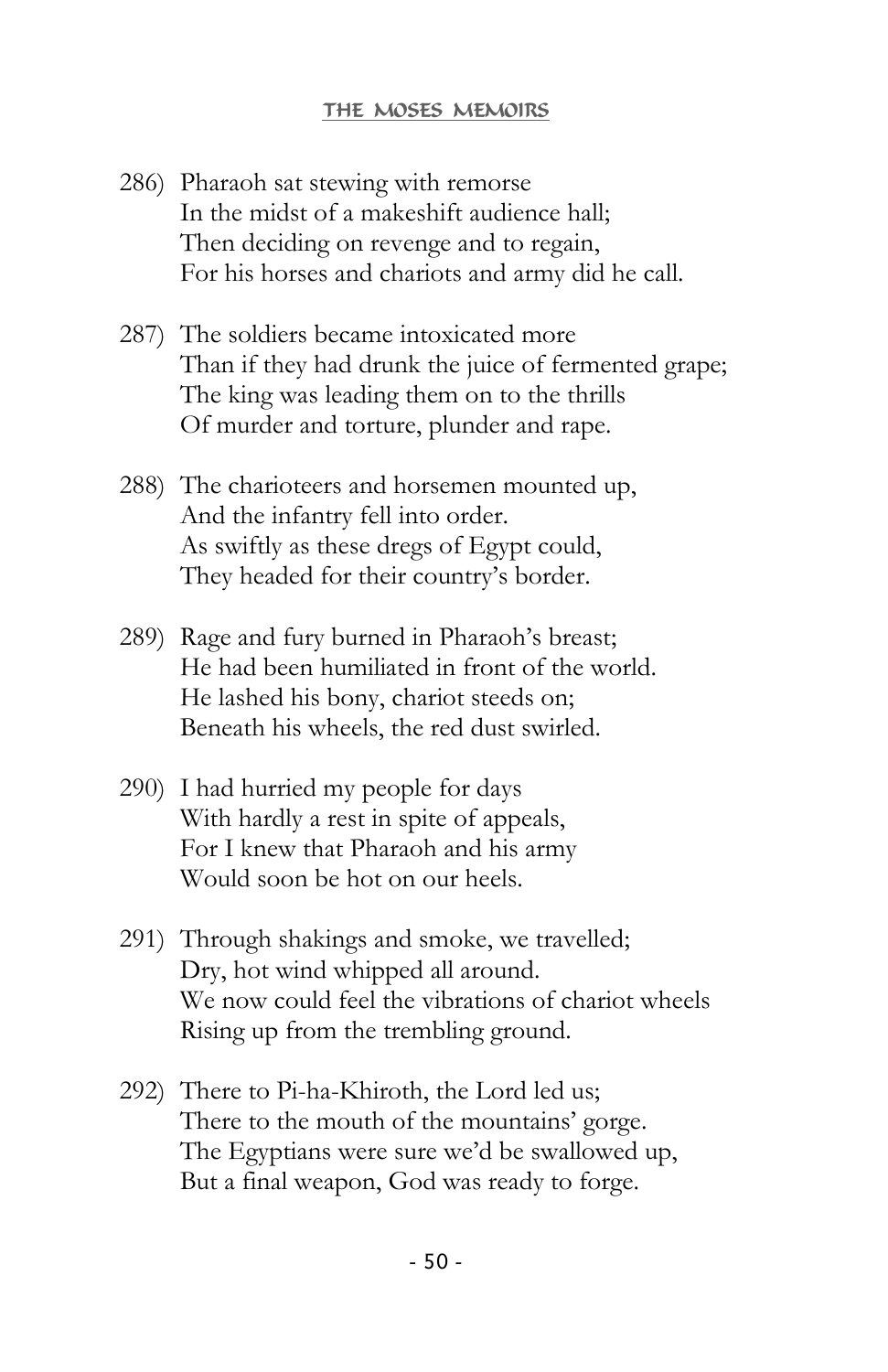- 293) My people crowded near the water's edge; The strait was painted red by the comet's rust. We looked at the dunes behind us; They were plumed with the chariots' dust.
- 294) The people wailed, quite forgetting Yahweh's mighty acts on our behalf. I confess, I wavered a little, as well, Until Yahweh commanded to stretch forth my staff.
- 295) The cloud we followed skirted along our length, And the wind increased its scream. The smoking pillar now backed us with its strength, And the waters rose up, as in a dream.
- 296) We were illuminated by the fire in the pillar, While it shielded us from our pursuers. The wind blew backwards the choking smoke, And blinded the eyes of the rank evildoers.
- 297) "Taui Thom, Taui Thom!" The hurricane hammered on the anvil, his name. But Pharaoh was determined to harass us, To his despicable, everlasting shame.
- 298) There where the broad waters stretched, God worked His amazing wonder. The waters parted like courtiers before a King; The wild, gritty wind had cut them asunder.
- 299) Furiously, it sucked them upward; At first, how, scientifically I could not tell. It was like the angel gave a deep sniff That made our hair rise up, as well.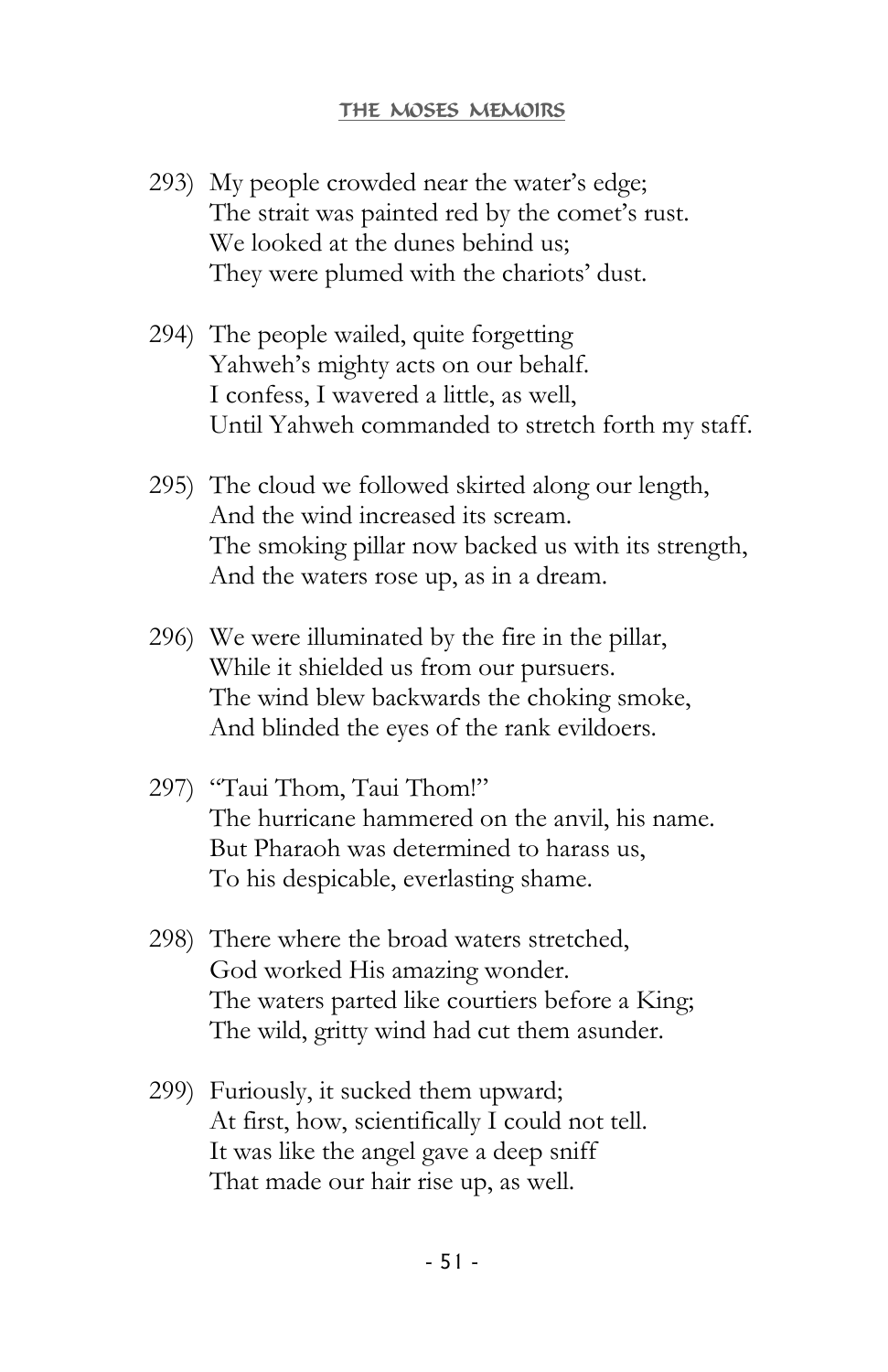- 300) By force of its gravity, the messenger of death That had brought Taui Thom to his falls, Was pulling the sea towards it, To form it into high, thin, wind-wracked walls.
- 301) Right before our wondering eyes, We saw a bridge of land that had lain beneath the sea. God had formed this highway long ago To help His beleaguered children to flee.
- 302) Anxiously, the people waited As the comet's heat dried out the bubbling mire. Then when God gave me the nod, We passed over safely with the wages of our hire.
- 303) As the sun was rising in a deep, red sky, The Egyptians began to see through the gloom. They shouted when they saw how Israel fled, And sped on ahead to their doom.
- 304) The column of smoke invited them forward, Teasing them into a foolish pursuit. We saw the soot-blackened Egyptians Careening along our well-trampled route.
- 305) I urged the people to scramble behind me; They needed no further instruction. We all watched with pounding hearts, The last phase of our enemies' destruction.
- 306) From the heavens came the blast of the horn As the comet resounded God's Name. It truly was a message of warning, Yet onward the chariots came.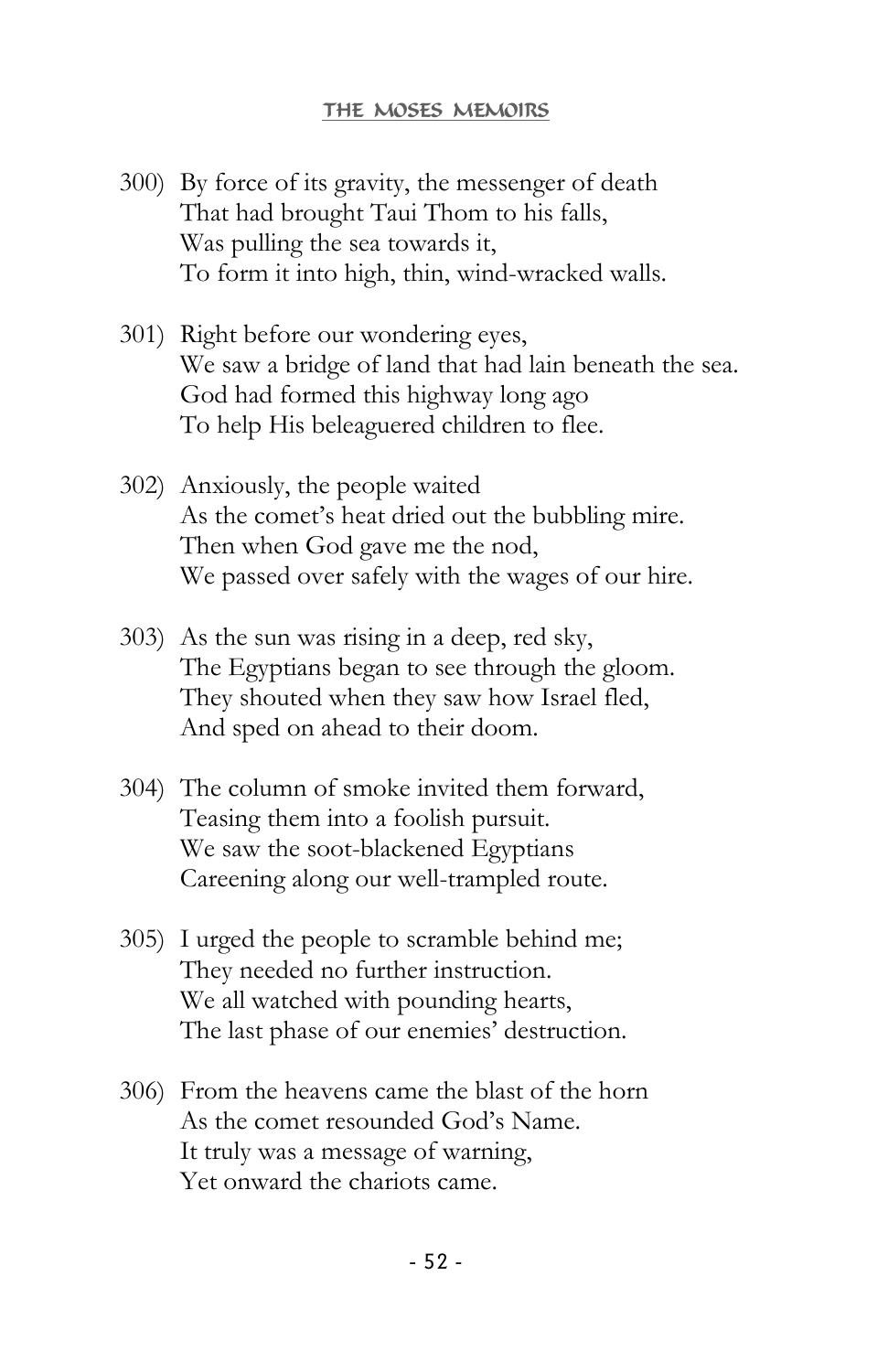- 307) The angel of God shook its fiery head As it peered through the column of smoke. It was amazed, I'm sure, at Pharaoh's presumption; Then with lightnings, it spoke.
- 308) Veins of fire arched from its globe And sundered the sky in two. From east to west, they cracked its wide shell; Yet, still did the Egyptians pursue.
- 309) Smaller lightnings spewed angrily forth, Hissing like a many-headed dragon. And that's how God threw His Sword in the spokes To "fix" Pharaoh's old wagon.
- 310) The comet's discharges passed through The whirling pillar of cloud, And blasted off the chariot wheels Of Taui Thom's terrified crowd.
- 311) Up into the air, the Egyptians flew; Blasted, shocked, and thoroughly fried. I lifted my rod when I heard a word from God As, with relief, the people behind me all cried.
- 312) The gravity that held up the waters Lessened with the comet's timely retreat, The towering panels exploded like a splattering sneeze That sealed the Egyptians' defeat.
- 313) Our enemies were too stunned to cry out, As the crashing waters threw them again to the sky. It shattered their bodies to jelly, And left them wallowing in mire to die.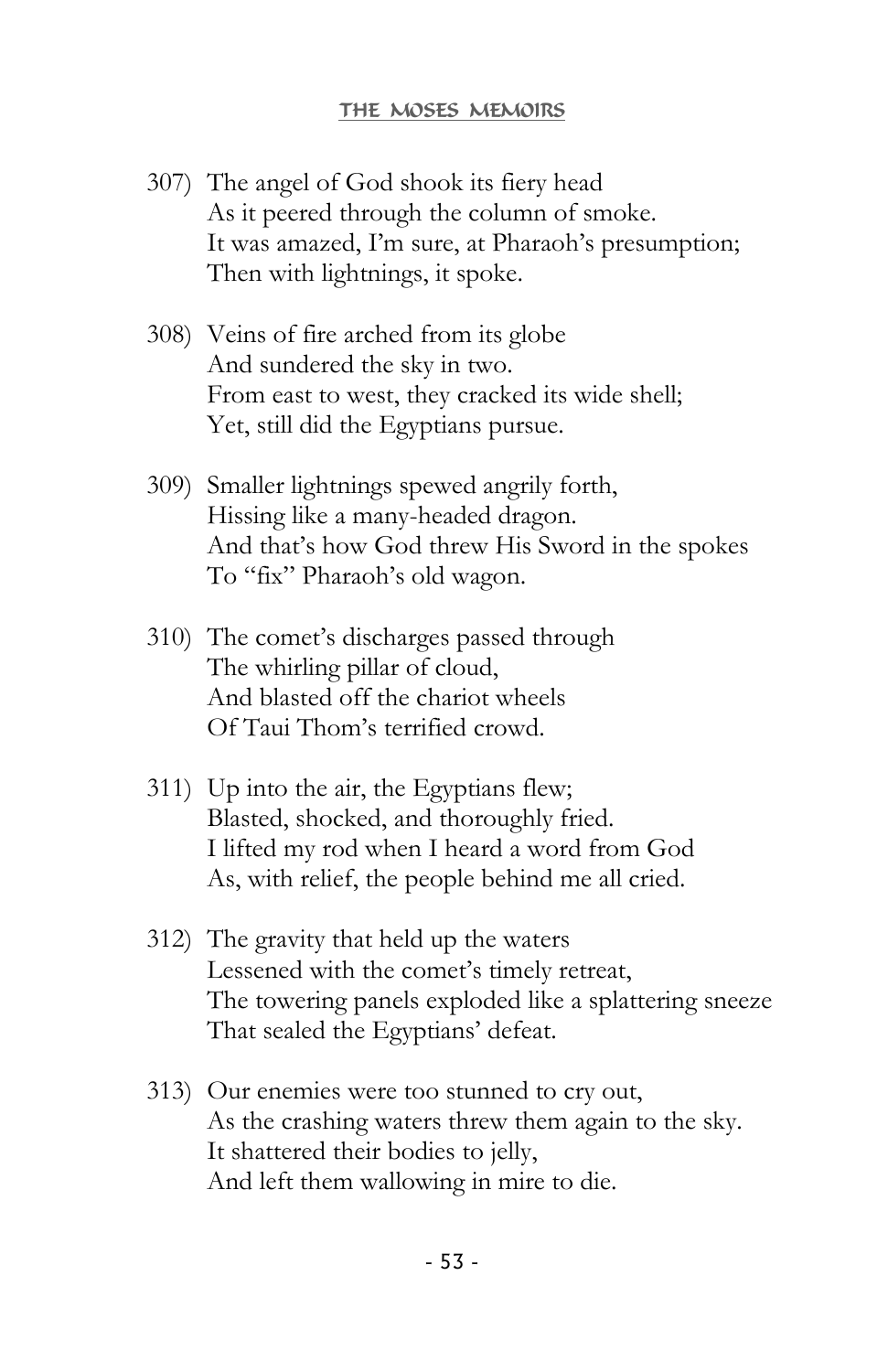- 314) Then into that sacrificial basin Came the waters of the Red Sea. Its devouring waves finished them off, Just as Yahweh said it would be.
- 315) With a shout, we applauded our God, While Miriam jumped at the chance, To take up her timbrel and kick up her heels And lead all our women in dance.
- 316) Around and around that old lady whirled, As the men clapped to keep time. Others brought out their pipes and their drums, And we all joined to sing rhyme.
- 317) Far into the night, we rejoiced, Recounting the wonders of God. Eventually, we headed to the palms of Elim; Then onward to Mount Sinai, we trod.
- 318) There is much to tell Of the journeys that followed after; How the Amalekites harassed us; That could fill many a chapter.
- 319) They swarmed into Egypt like locusts In the comet's disastrous wake. But since we had gathered our wages, There wasn't much left to take.
- 320) Those wicked Amu raided the census offices, And then gathered outside of our camp. One by one, they called out our names, Waiting with their chains to clamp.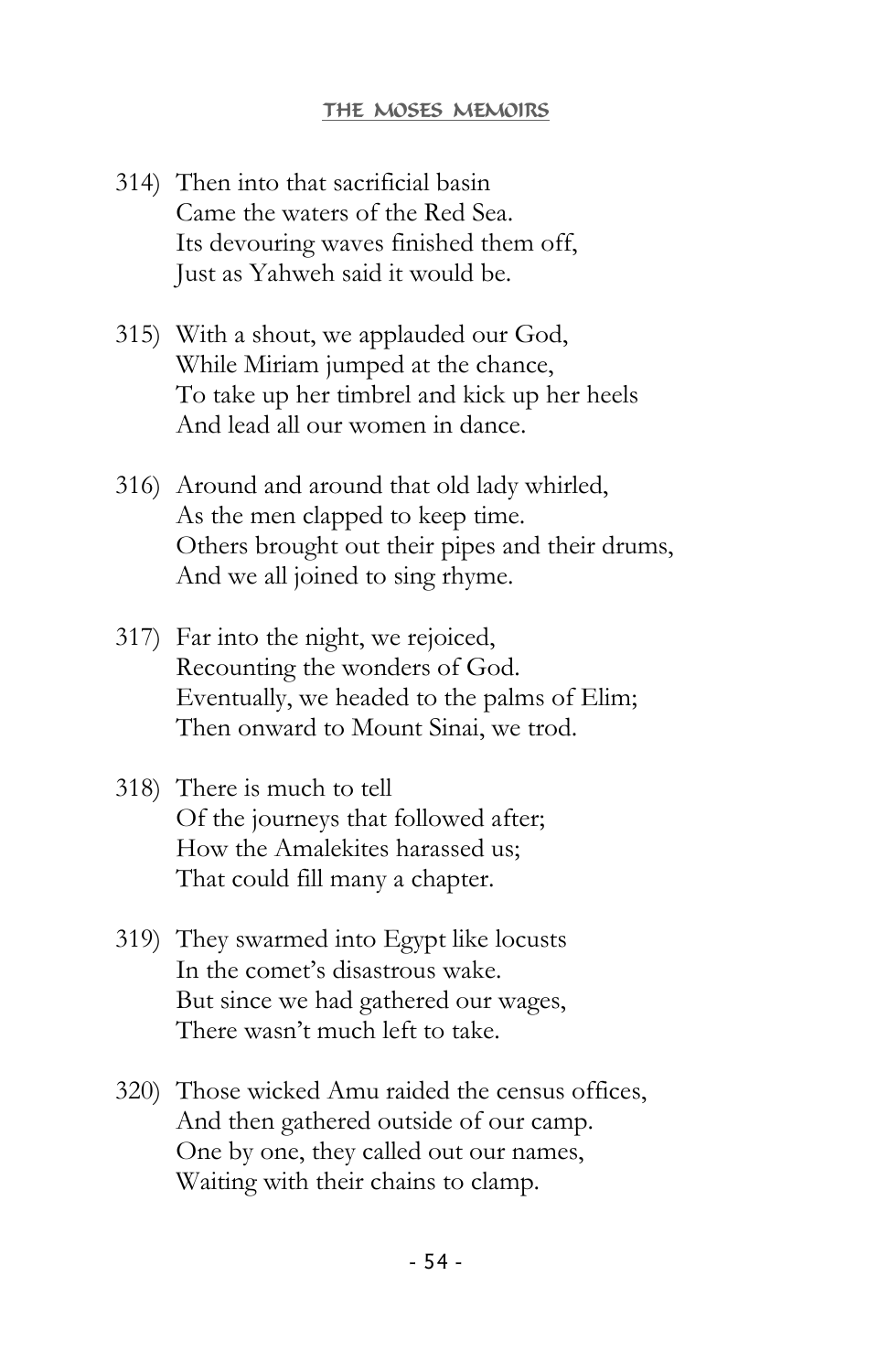- 321) The arrogance of those knaves! I hated them with a passion! They sought to make us return as slaves, Though God had delivered us in glorious fashion.
- 322) By and by, they'll be cut down, Until none of them are left alive. The Hyksos' identity will be forgotten, But Israel's children will thrive.
- 323) The people thought we would starve, There in the desert under the shadow of death; But God graciously sent us provision, Borne on the fragrance of the comet's honeyed breath.
- 324) How bountifully God fed us With the angel's sweet, oily food. Through the dark years that followed, It was sustenance to many of Adam's crushed brood.
- 325) How very much like our merciful God, To confer kindness on Hebrews and heathen alike. But the manna stayed fresh for us upon Sabbath, And we had enough food every day of our hike.
- 326) God gave me His laws upon Horeb When I was there for forty days and each night; I neither ate nor drank nor slept, For I was energized and enthralled by His glory and might.
- 327) The people got restless and said What had happened to me, they could not be sure; When my family tried to calm them, They stoned to death the son of my brother-in-law Hur.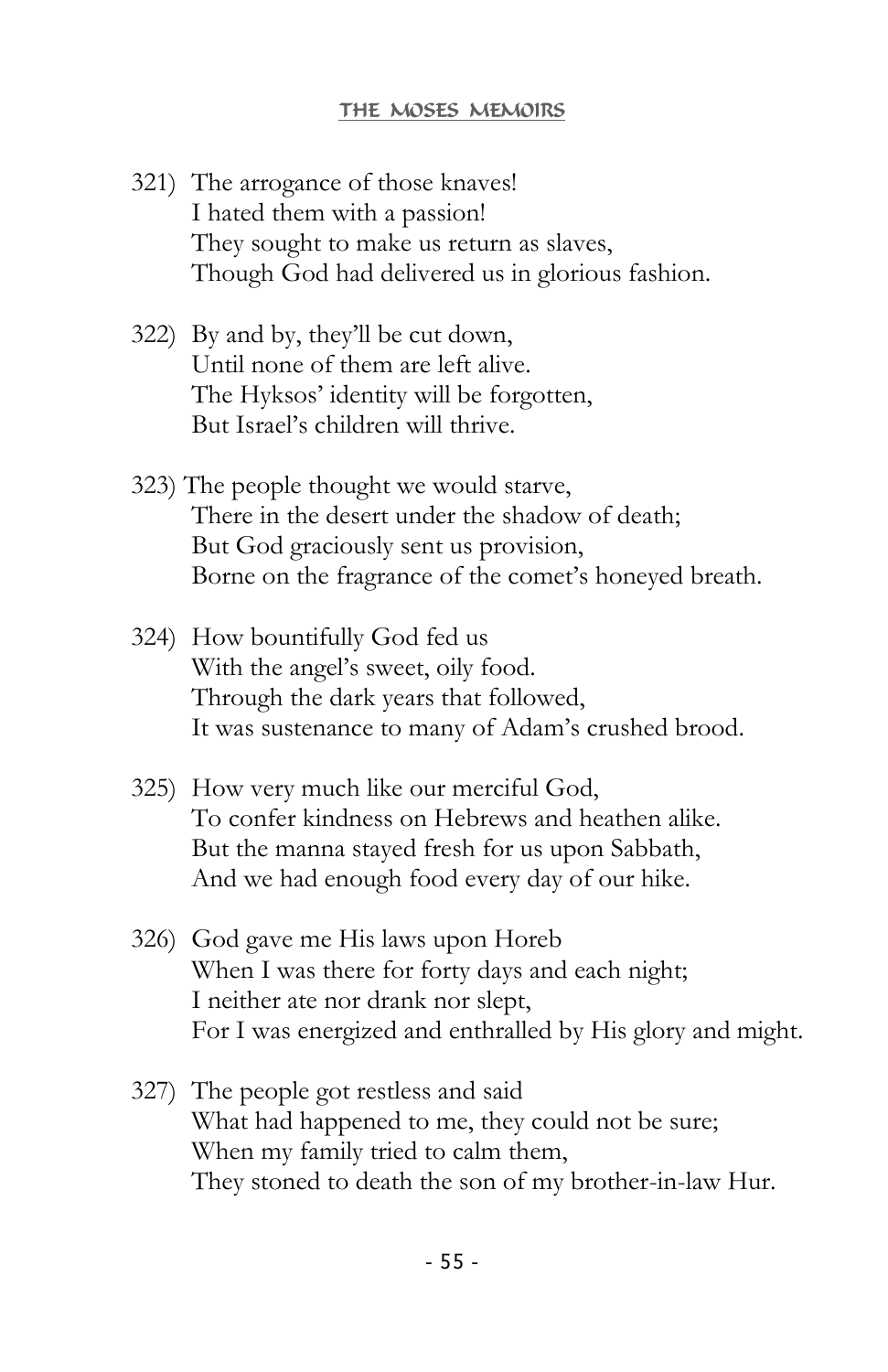- 328) Fearful for his life and failing in faith, Aaron caved in to the mob's rebellious cries; He made a golden calf to pacify the murderers, A move that was neither holy nor wise.
- 329) I returned to the camp to see a sight That filled me with furious disgust; The rebels were naked and dancing To the pounding of drums in their lust.
- 330) My people paid dearly for their sin, For many of them died by the sword and by plague; I interceded for them so that from greater wrath, God's avenging hand would be stayed.
- 331) God did something special for the young son Of my nephew who untimely died; Though only thirteen years old, Supernatural giftings on Bezaleel did abide.
- 332) Pitying the sorrow of his broken heart For losing so young his devout Dad, God gave him a special way of keeping busy So that he wouldn't be too broody and sad.
- 333) This boy was the foremost craftsman When God's plans for His Tent were advanced. Knowledge from Heaven was poured into his mind, And his artistic skills were supernaturally enhanced.
- 334) Also the gentle Danite named Aholiab, Who assisted Bezaleel as he did his part, Became a surrogate father to the lad, To further comfort his aching, young heart.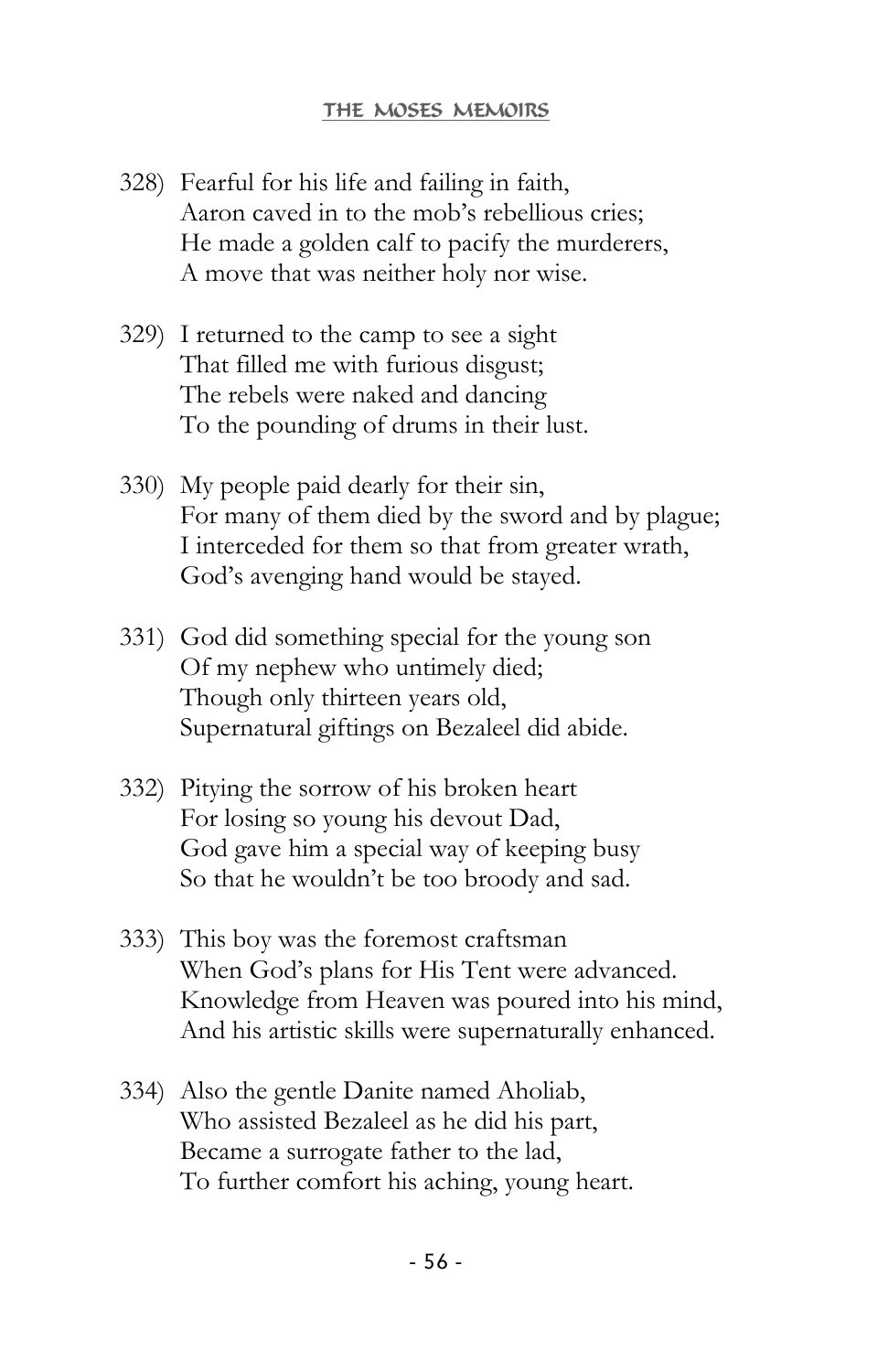- 335) Such a tender, loving God we have, Who cares about all of our sorrows; Knowing that He is in charge Gives His people hope for all their tomorrows.
- 336) We went to the border of Canaan, And our spies saw all of its wealth unfurled; God had preserved it from the plagues That were poured on the rest of the world.
- 337) It had totally escaped the locusts of Egypt For the east wind blew them only so far; Then the western wind drowned them in the Red sea Before the Promised Land they could mar.
- 338) The Arabian sands were defiled by naphtha That had soaked below its billions of grains, But in most of Canaan's land, the rivers and streams Were whitened and sweetened by the rich manna rains.
- 339) God concealed the oil as a blessing, though, In later days for the seed of Abraham His friend; The children of Hagar, Keturah, and Rebekah Will flourish with wealth near the world's end.
- 340) The spies said that the fruits of Canaan Were comely and large, its pastures lush and green, But also in the fertile land, The children of the giants were seen.
- 341) My protégé Joshua and Caleb his friend Were partners when they spied out the land; They were the only ones who returned Eager to carry out what God planned.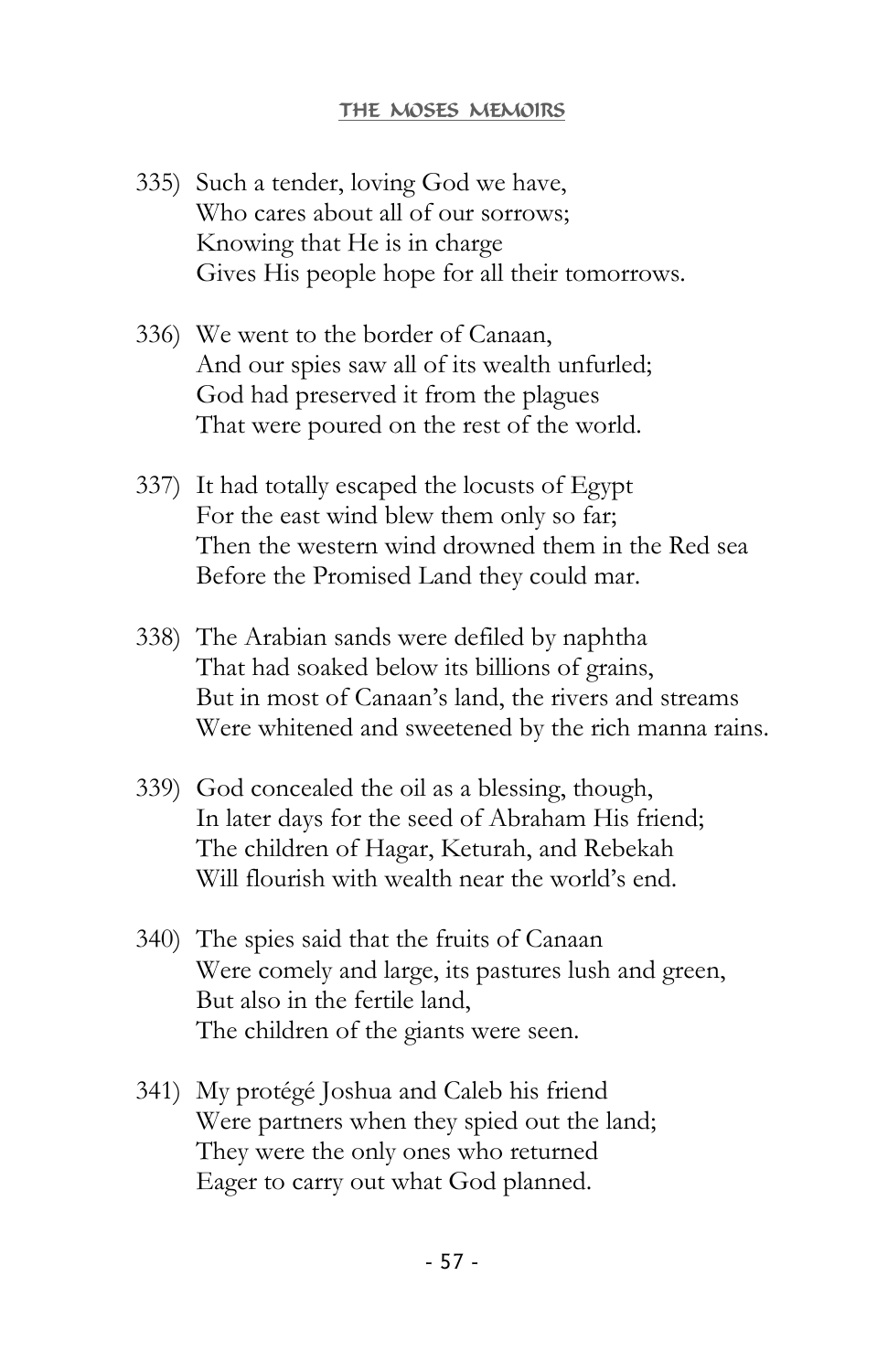- 342) The faithless spies with their evil reports Made the hearts of the people to be shaken with fear, But Caleb insisted that the land was ready to be taken, Regardless of how negative the circumstances appear.
- 343) The muttering mob arose and raved About returning to the land that had been their prison; They would not listen to the brave men Upon whom the Spirit of God had gloriously arisen.
- 344) I had to intercede yet again So that God would not destroy my nation; He accepted my urgent pleas, But there were penalties to pay for this evil occasion.
- 345) God said that none would enter the land, Except the faithful pair of spies; Israel's adult men would die because So many of them had listened to satan's lies.
- 346) When once that generation was dead and gone, Their unmarked graves scattered far and wide, Then their children would go forth To take the land that to their fathers was denied.
- 347) The rebels insisted on going to battle, Though God had told them no; Because He was no longer with them, They could not stand before their foe.
- 348) We gathered the weeping orphans and widows Of those who had been so slow at learning, And then we returned to the gloomy wilderness To continue our nomadic sojourning.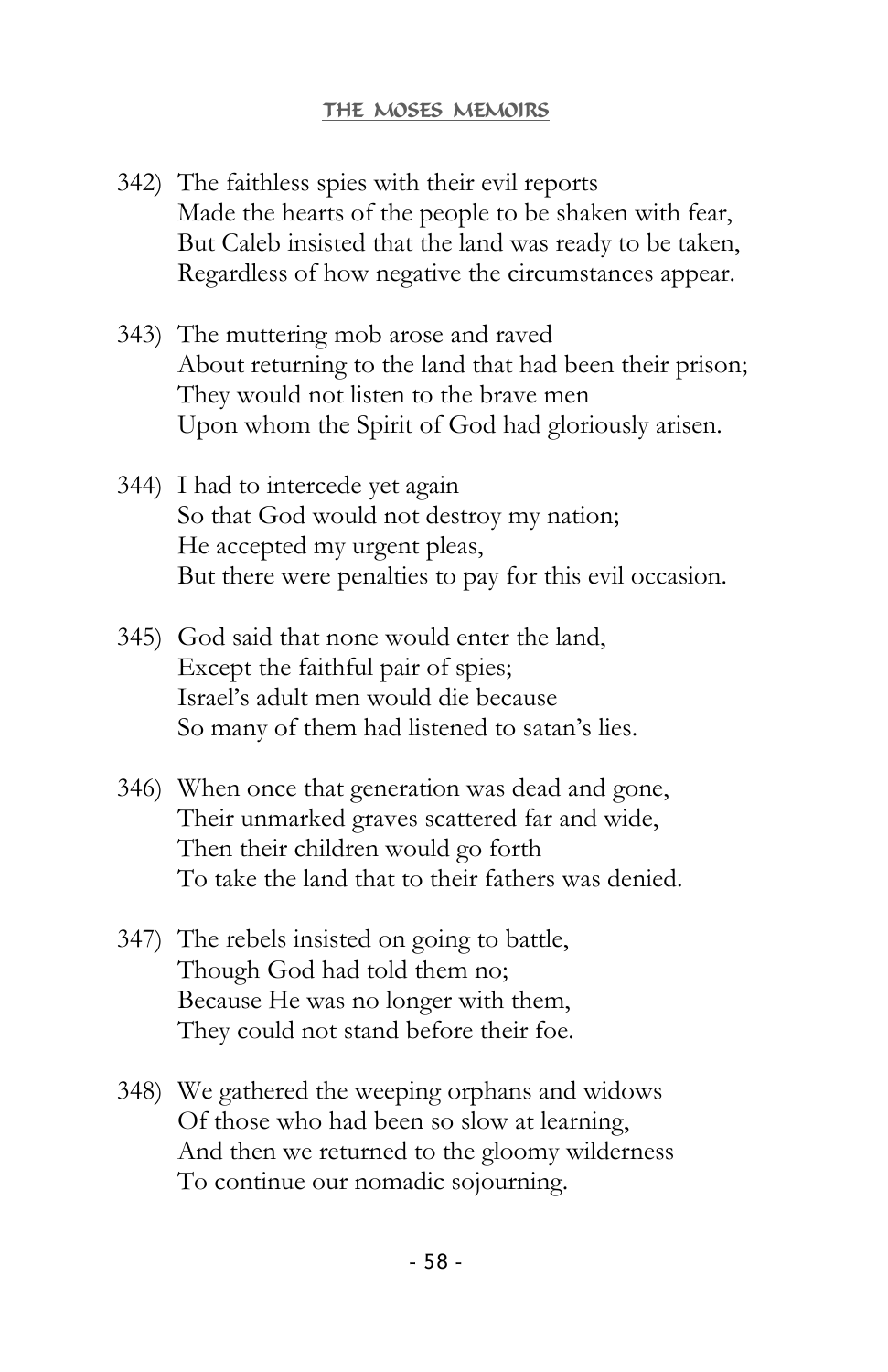- 349) The angel of the Lord led our migrations; They lasted forty years long. Sometimes I wished to die for despair, Trying to lead that cantankerous throng.
- 350) Many times, my patience was tried, For the people were like spoiled, little brats. They pulled on me like I was their mother; They nibbled on me like they were rats.
- 353) God reproved me for foolish wrath; How sorely I was vexed! The details are written with my tears Within the Holy text.
- 352) I had my faithful friends Who encouraged me along the way. Joshua, Caleb, my Ethiopian wife, . . . They helped me through many a day.
- 353) Jethro brought my family back, But he was too embarrassed to stay. Zipporah had stirred up trouble, Trying to get me to send Tharbis away.
- 354) She moaned about forty years Of cooking my meals and washing my clothes, And how she had borne my children, And endured so many sorrowful woes.
- 355) Upon all this labour and suffering, Persistently her claims to honour she did base, But the wife whom I had hardly known Had stolen Zipporah's well-deserved place.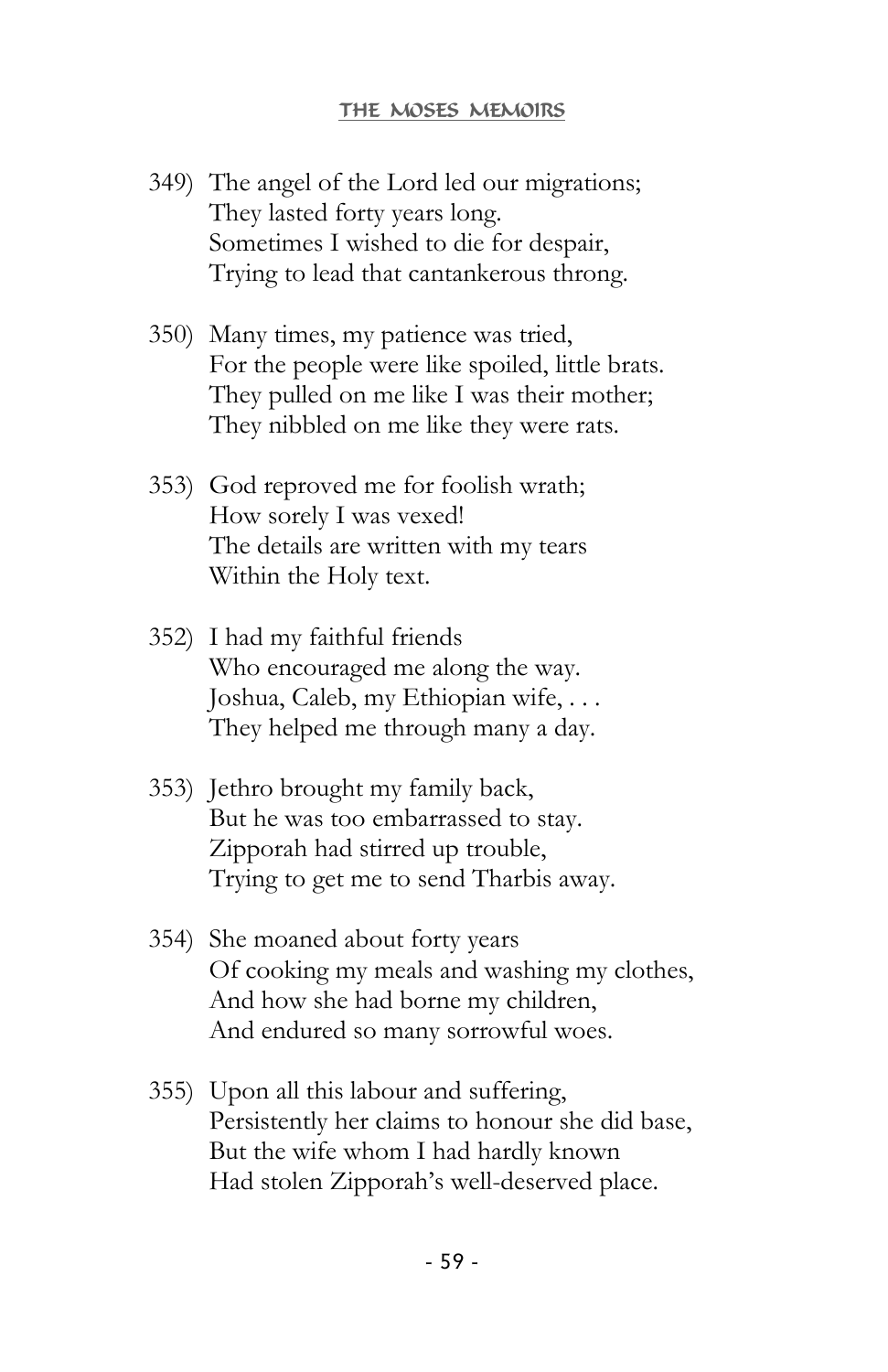- 356) She reminded us in subtle ways That we were now in the territory of her kin, And hinted that there could be trouble If the ties between us became too thin.
- 357) My brother and sister got caught in the web That my wife did so skillfully weave. In the end it was Zipporah herself Who had to pack up and leave.
- 358) It hurt me that my siblings disregarded What a grinder Zipporah had put me through, When I hid away those forty years in Midian From Pharaoh's agents when they did pursue.
- 359) Did they think that they could not trust my judgment Regarding my personal life? How could they suppose that I'd give up Tharbis, My gentlest, sweetest, dearest wife?
- 360) Inflated fears, selfish ambitions, and misguided sympathy Blinded them to the need within my lacerated soul, For this precious ointment God graciously had given To soothe my wounds and make me whole.
- 361) Also, Aaron and Miriam felt somewhat inferior To the regal lady of my house; They had much more of an edge Over the less cultivated, Midianite spouse.
- 362) In spite of Zipporah's divorce, Her brother's tribe still kept the peace, But other of her kin set snares for our men, And nearly made our nation cease.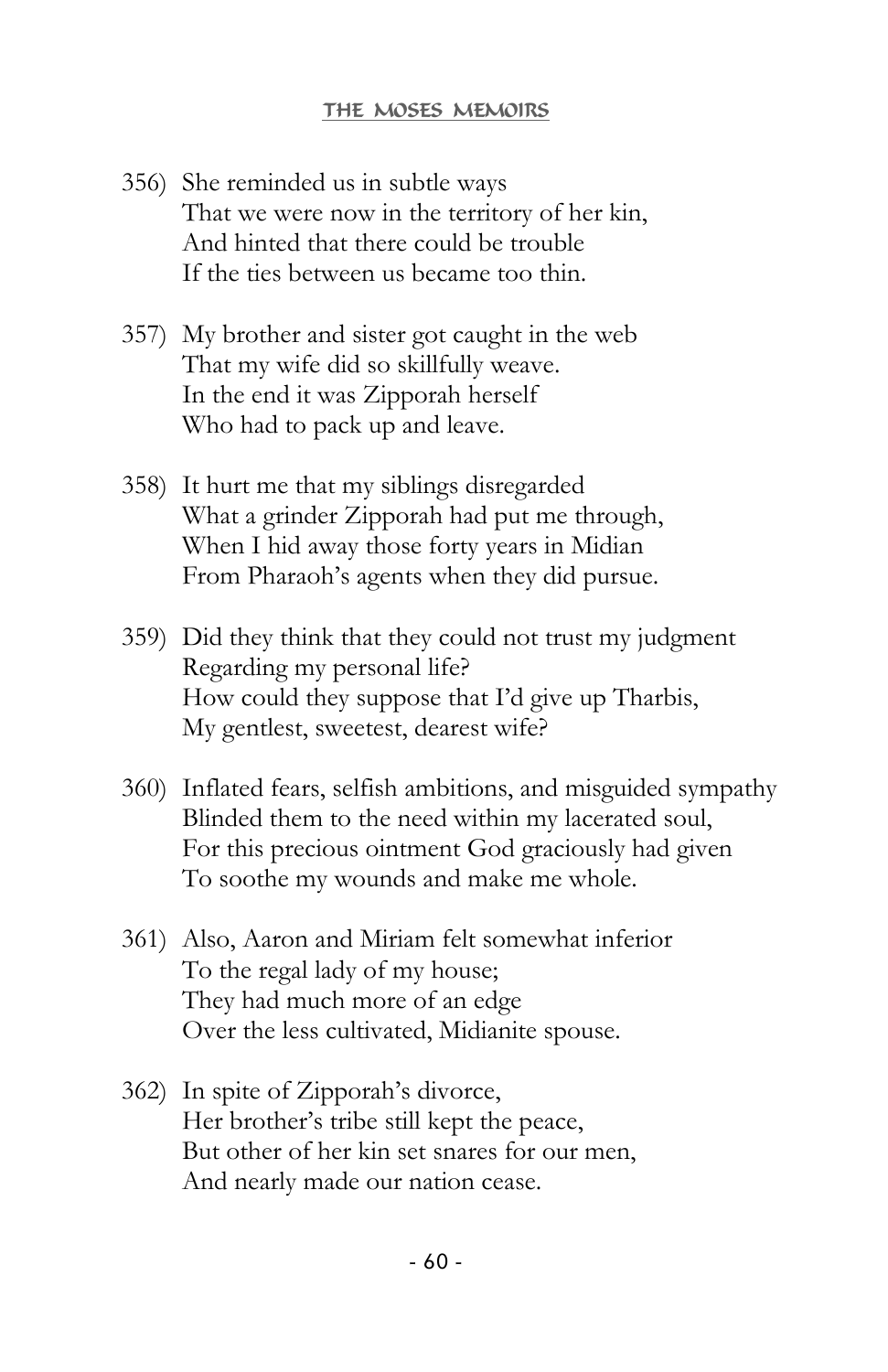- 363) The Midianites knew we were protected Under the covering that serving our God affords, So they sent their daughters to seduce our men Into worshipping their demon lords.
- 364) Taking their bait unleashed a plague, Which rampaged all through our camp, Until a fiery priest took revenge On a brazen rebel and his Midianite vamp.
- 365) One of Simeon's young princes smirked As he took his seductress to his tent, When the people were assembled Before the Tabernacle in concord to lament.
- 366) It was outrageous that this witch he would marry, Expecting the people of God to abide her; Living right among us, that huntress Could have spread her deadly nets still wider.
- 367) Aaron's grandson Phineas was enraged At the prince's callous behaviour; His javelin skewered the evil couple, Thus becoming to his people a saviour.
- 368) The victims of the plague by the time it was stayed Were twenty-four thousand in all; After their bodies were buried, we attended To the vipers who had brought about our fall.
- 369) We cleansed our camp of idolators, Then vexed the Midianites all around, Until most of their nation had poured their blood Upon the parched, thirsty ground.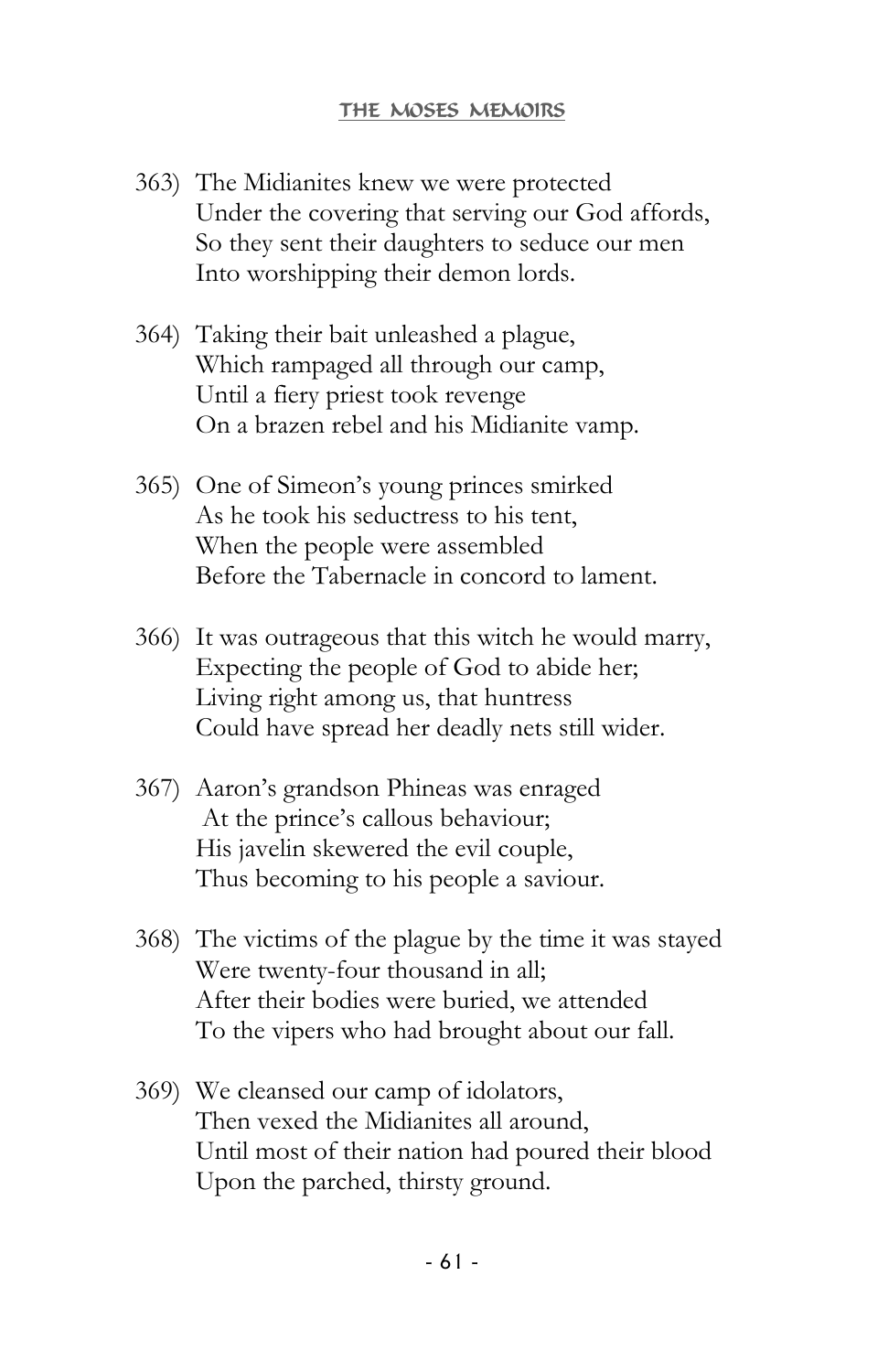- 370) I was sorry I had to lift my hand And wreak such awful slaughter, Against people of my own sons' blood Because of Jethro's willful daughter.
- 371) There were many things I had to do That went against what my flesh desired, Even in my final years, improper ways of thinking Had to be stripped away and rewired.
- 372) It was my awe for God that kept me faithful; Great reverence for His beauty, holiness, and power, And gratitude for His loving kindness; Such awe attracted angels that guarded me each hour.
- 373) Oh! Such glory that I saw Upon the smoking mount! God gave revelation to sustain me More times than I can count.
- 374) God has been my faithful friend With whom I have communed. Face to face, I met with Him; By His love, I am consumed!
- 375) It broke my heart to have to stop Upon Mt. Pisgah's peak; To only view the beloved land Of which I'd heard my parents speak.
- 376) Tears ran like rivers down my face, As I recalled my impatient wrath. Because of that vital time that I didn't obey my God, I cut short my desired path.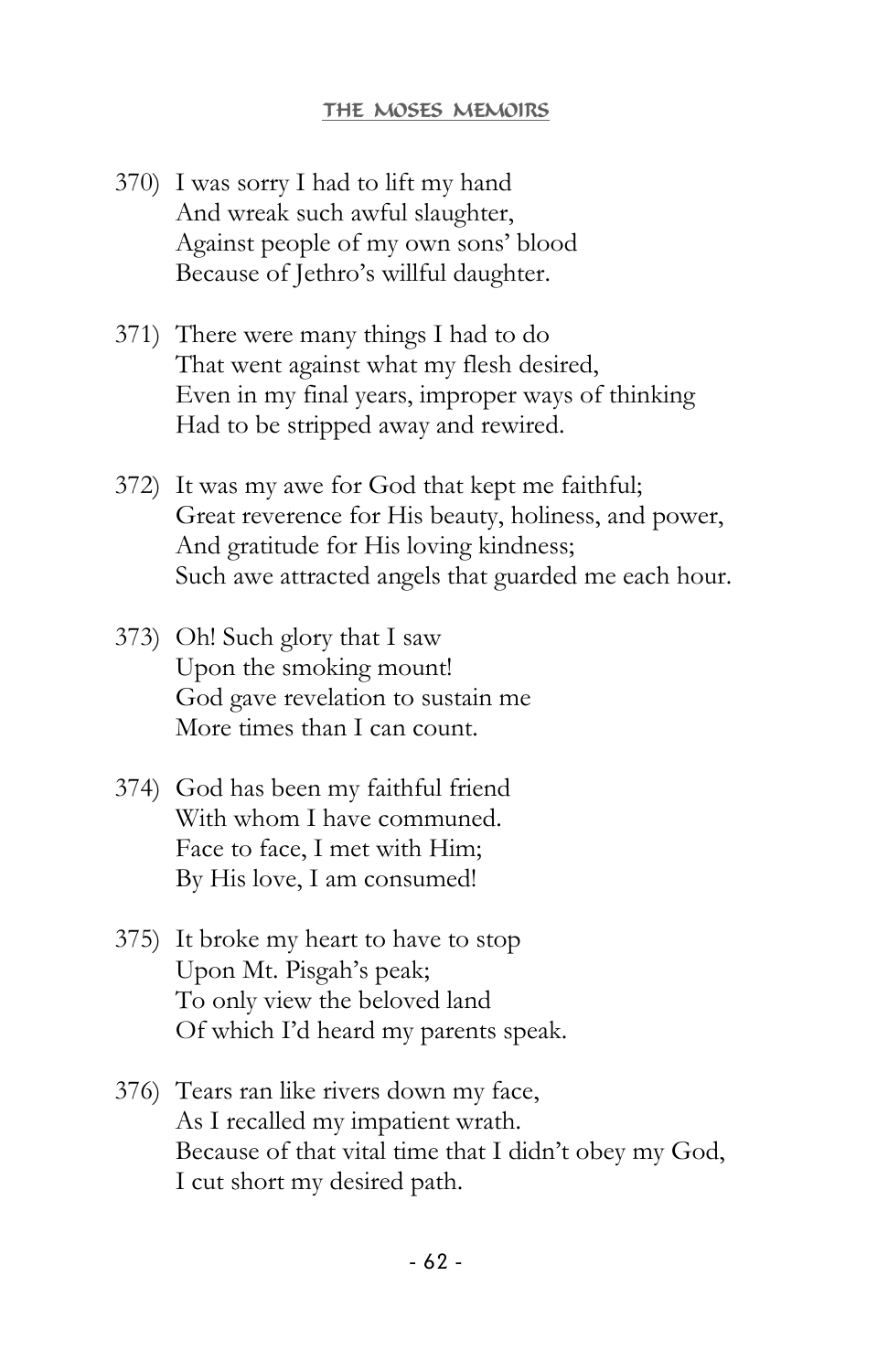- 377) There on Pisgah, I reviewed my life; The rancid pleasures that I have known. How glad I am that I gave them up, And have seen the glories that I've been shown!
- 378) I'm so glad that I've known the friendship of my God, Though I left the things men praised, And was ripped away from a family newly found, As well as good friends among whom I was raised.
- 379) The years of weary servitude were worth it; The loss of wealth, prestige, and hope; The afflictions that burned away my pride While I reached to God with desperate grope.
- 380) I marvelled that forty years ago, I had thought my life was nearly over. I stood amazed as I recalled my adventures As a deliverer and a desert rover.
- 381) My body had lived one hundred and twenty years, Yet it still felt young and strong. What a great temptation it was To leap down the mountain, to lead the throng.
- 382) There stretched Canaan before my eyes; I had heard of it long ago. This was my homeland I pined to tread; Was the answer still that firm, stern, "No!"?
- 383) The stilled, hush mass of my people Stretched beneath the mountain like a sea. I had bestowed God's blessings on them; They awaited my death on bended knee.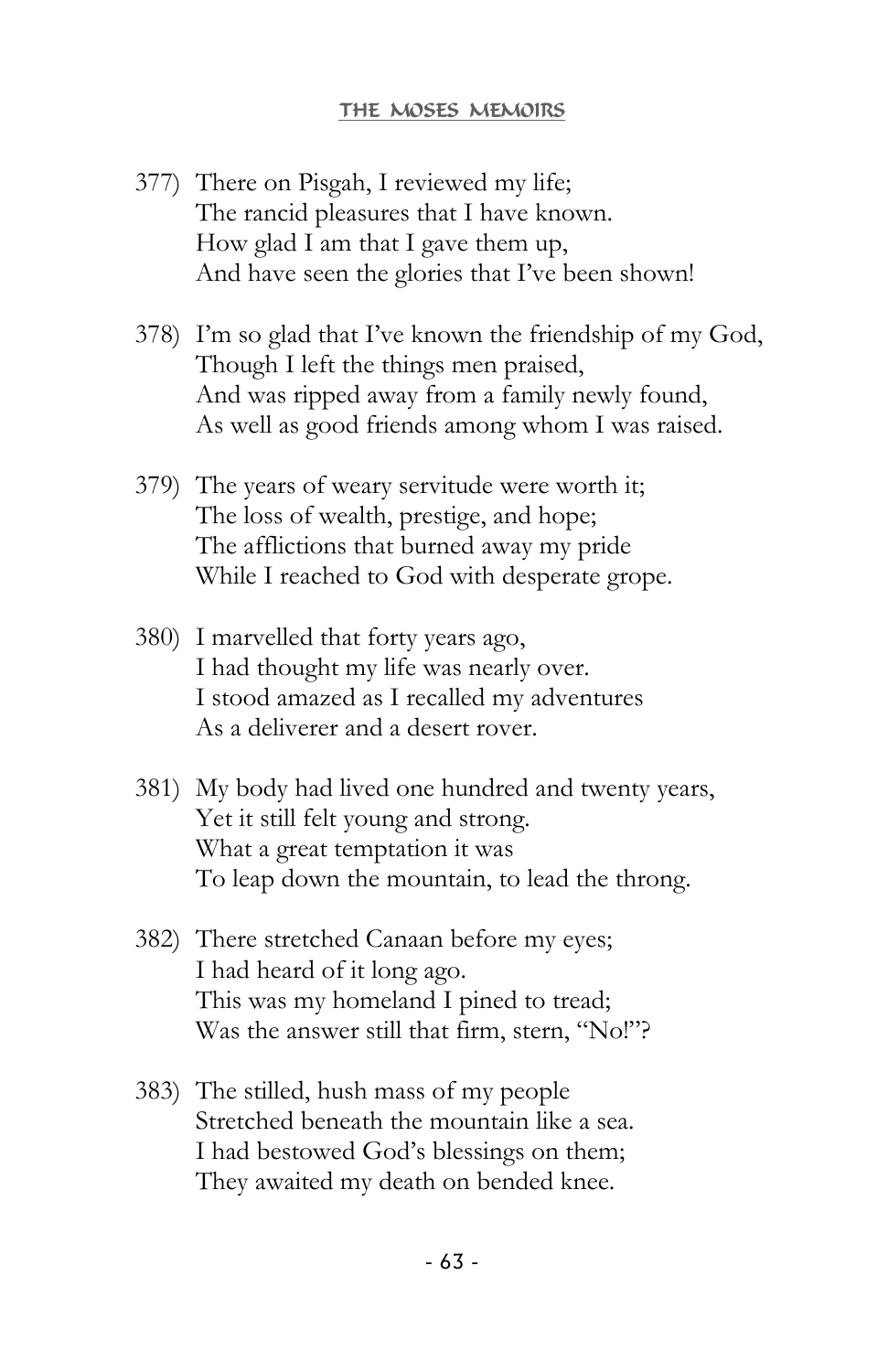- 384) I turned my eyes to Eden's gate Through which my Saviour beckoned. I was no longer needed here, right now; It was time to go, I reckoned.
- 385) His hand would be with Joshua To lead the children home; He now would lead me elsewhere To write in me His poem.
- 386) I laid me down and awaited death; To God, I yielded my spirit. Since I had come to really know Him, Death no longer had any fear in it.
- 387) I reached with longing toward the gate; I felt my heart stop beating and my breathing cease. There was a wonderful "sensation" of no sensation at all; My spirit leaped with glad release.
- 388) Oh, how my soul shook with joy As I looked into Messiah's eyes! Such love flooded into my thirsting heart! He is indeed my exceedingly great Prize!
- 389) I reflect that there is nothing that I did or was, Wherein that I may glory. All that shines is by Grace; Yahweh authored the entire story.
- 390) I walked with Him out of Pharaoh's court, And over Midian's slopes. We picked our way through decaying dreams, And waded through shattered hopes.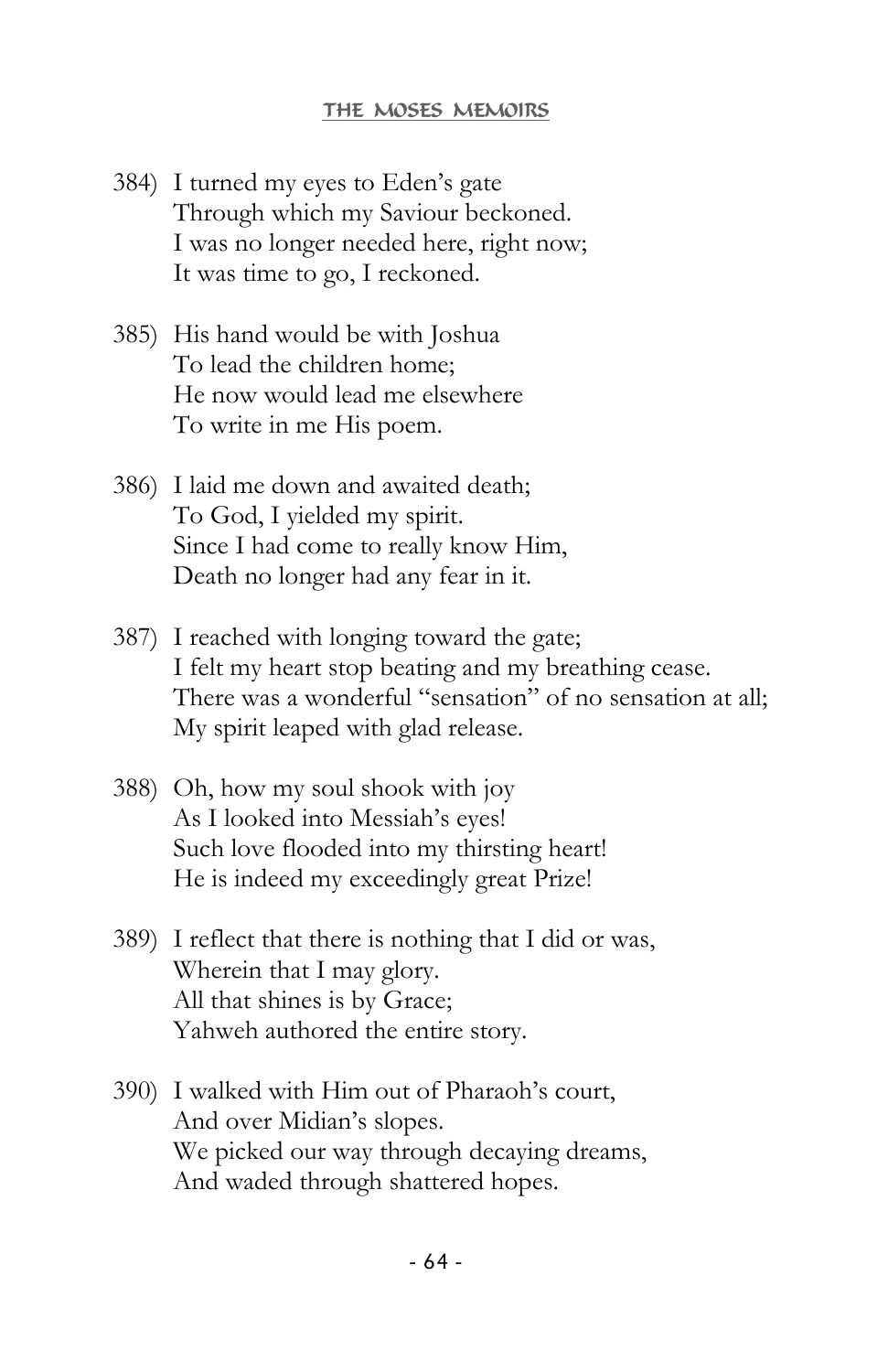- 391) He took my hand and led me Back to Egypt by and by; We walked through many dangers Beneath a fractured sky.
- 392) My Saviour led me to Sinai, And there He held His court. But here within the Garden Began communion of another sort.
- 393) What joys we all have known, Who meet with our Saviour here; How we romp and stomp and laugh, Where we are never assailed by fear.
- 394) It amazes me that Yahweh Still includes me in His plan. One time when He walked in His flesh, On a mountain, He bid me stand.
- 395) Yes, I finally got to Canaan And trod upon its earth, While Elijah and I talked with Jesus About the things He was about to birth.
- 396) There are greater glories yet to see, And great adventures to be unfolded. Pure hearts will have opened eyes; Great characters will be molded.
- 397) I am watching you, dear children, To see how you fit in. How far you go is your choice; You have in Jesus, all it takes to win.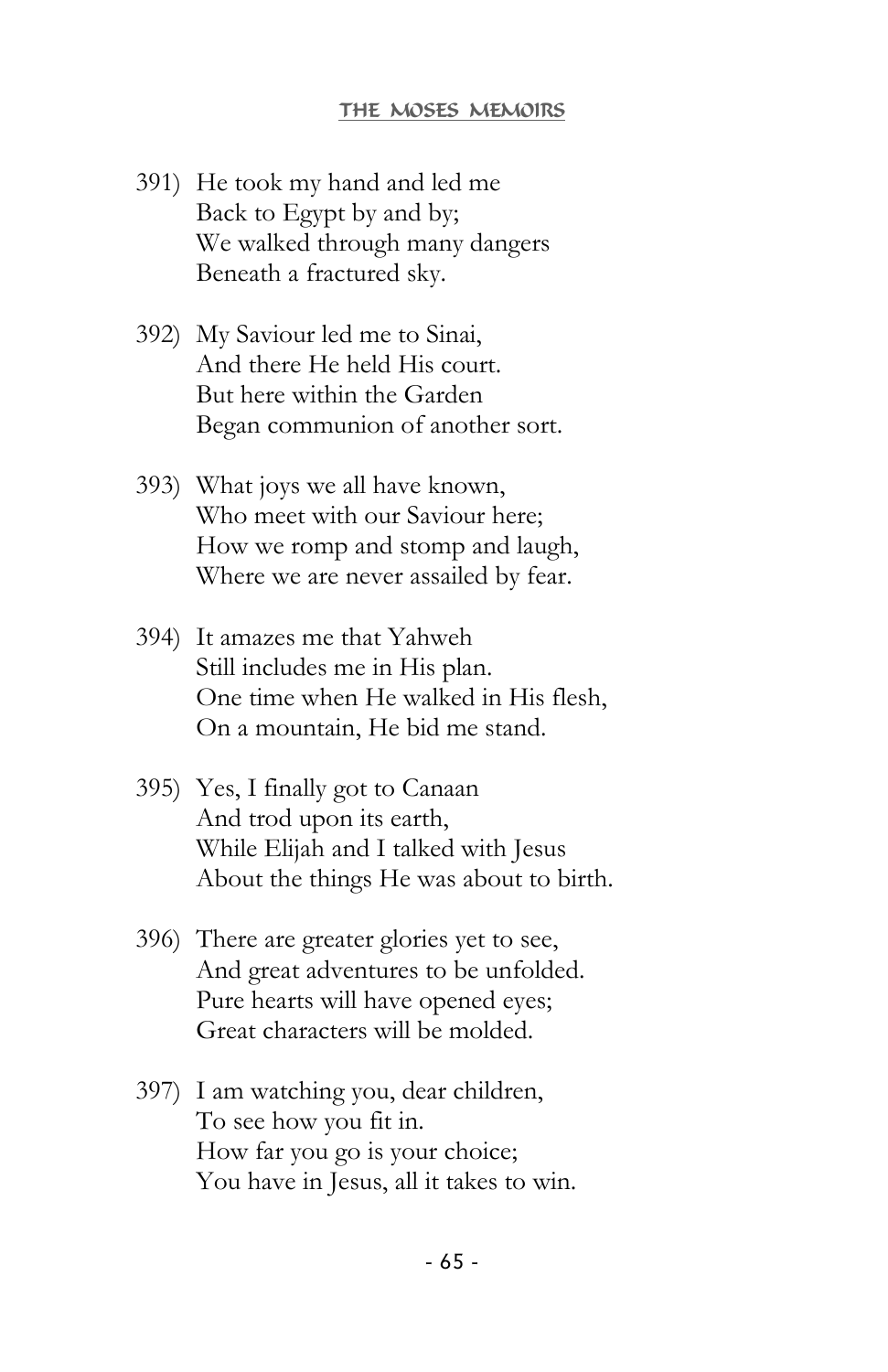- 398) It doesn't matter where you came from, Nor can a poor start diminish, For the thing that really matters, Is that your race, you finish.
- 399) Against the world, the flesh, and the devil, You run to win the prize Of your high calling in Jesus; So let His strength in you arise.
- 400) And you'll see me when you get here Within the City of Gold. We'll sing the song He gave me; We'll sing it loud and bold!

Love … Moses

by the hand and heart of Lanny Townsend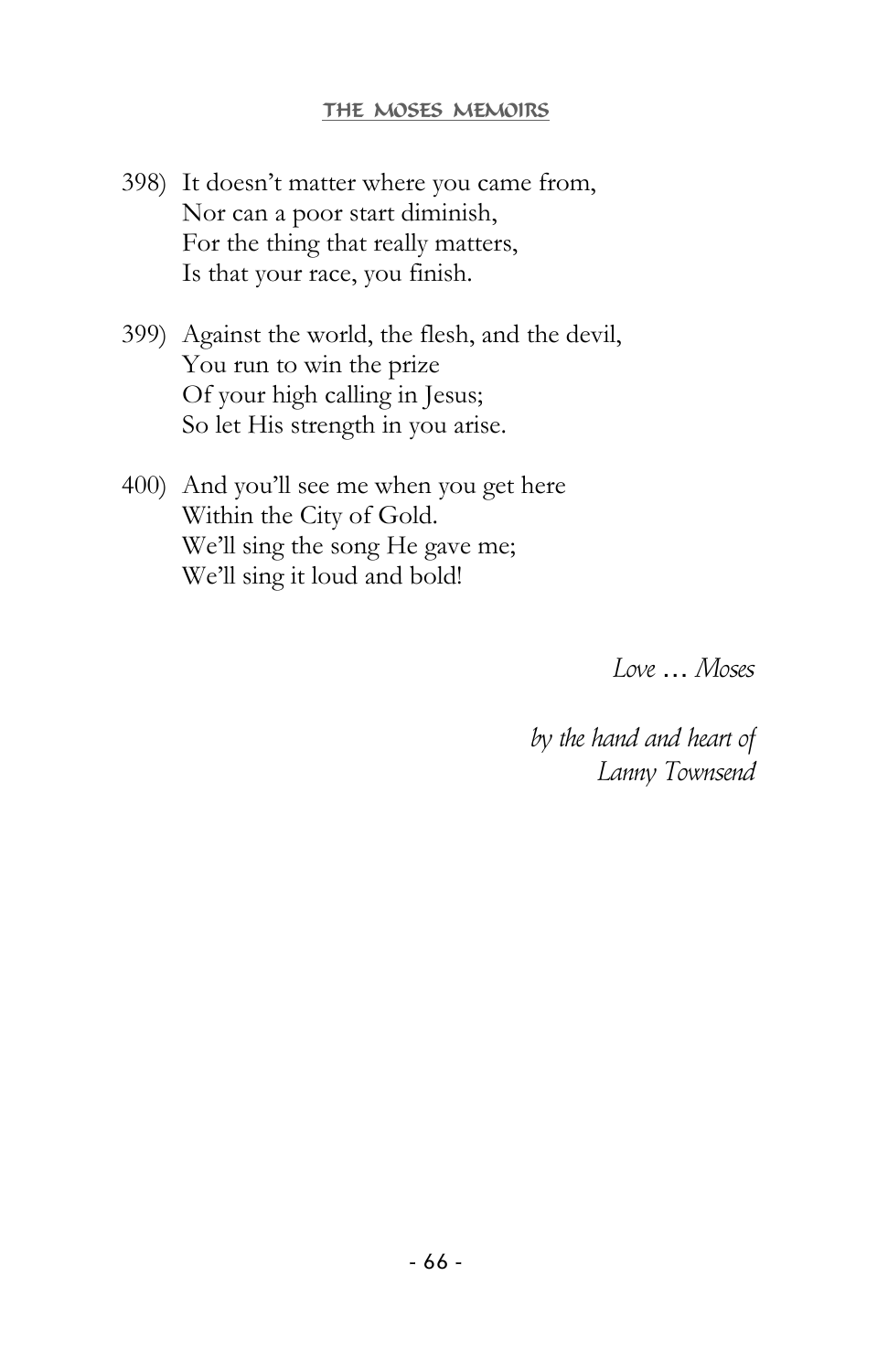# Afterword

The first day I worked on this poem, in July 1999, I wrote for twenty hours non-<br>stop. God gave me thrilling revelations as<br>I was writing the verses, which kept pop-<br>ping out with hardly needing to think about them. he first day I worked on this poem, in July 1999, I wrote for twenty hours nonstop. God gave me thrilling revelations as I was writing the verses, which kept pop-Until after I wrote each verse down, I hadn't really thought about many of the things that they said, aside from reading about how God used a comet to work the signs and wonders of Moses' day. Subsequent study confirmed many of my impressions, though some things had to be changed which had been coloured by preconceptions. It wasn't until January of 2004 that I discovered that Pisgah means Contemplation, which fits in very well with how I envisioned Moses' last hour on Earth. There have been many confirmations to me that God inspired this poem. I have added to it extensively over the course of ten years because of other bits of knowledge about the life of Moses that came to me as a result of my studies.

While I wrote, I felt as if I was seeing Moses' life through his eyes and feeling it with his heart, in some measure. I am sure that I wouldn't have been able to stand it if I had experienced it as deeply and seen it as clearly as Moses did. I felt some of the horror in the hearts of the Egyptians as the meteorites fell. I wept when I saw their warriors standing ill under the hot sun, wishing that they could lie down and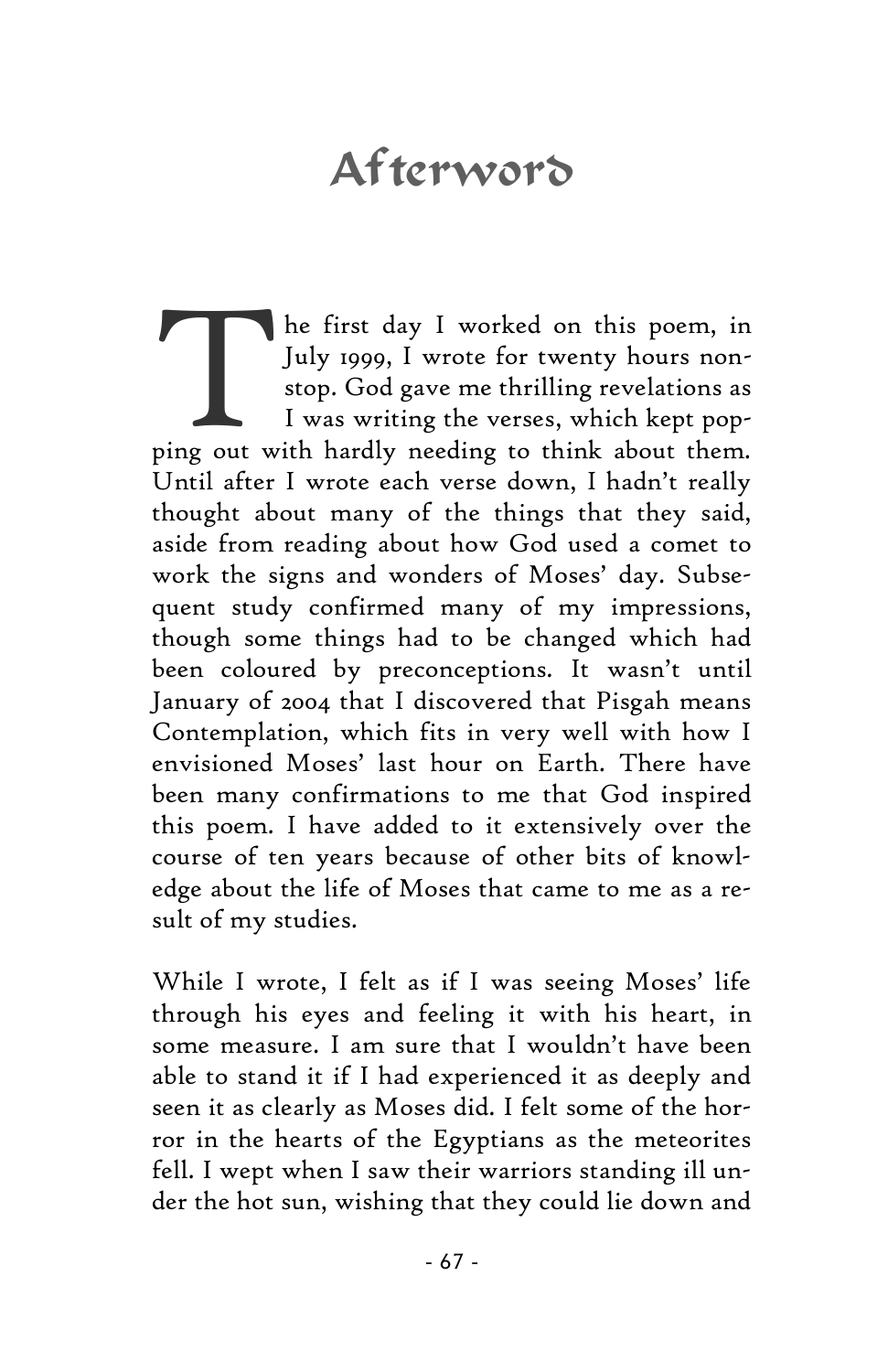rest. I sobbed as I saw the little children abandoned in the streets to die. I had never felt the Egyptians' pain before, nor had I realized that their suffering had torn Moses' heart to pieces. Until I wrote this poem, I hadn't thought about how it had broken God's heart to have to judge the Egyptians, as well as all the other people in the world.

I think that when Moses stormed out of Pharaoh's audience after telling him about the tenth plague, he was angry that a lot of innocent people were going to die because Egypt's king insisted on continuing to behave like a jerk, thus bringing more judgment upon his people. Some of the people slated to die during the plague of the firstborn were probably officers and soldiers who had served under him when Moses was Egypt's premier general, and some were probably personal friends whom he had known before he fled for his life from Egypt – people who had fine character, even if they didn't know the Lord. The term "firstborn" also means "chosen" or "the choicest", as we see in the case of Joseph, who was chosen to receive the double portion for his inheritance, though he was not the eldest son, and God also called the nation of Israel His firstborn, meaning His chosen people.

Great civilizations were destroyed at the time of Israel's exodus from Egypt. The memory of the comet's destruction crops up in legends and languages of many cultures around the world. This is in line with what God told Moses in Exodus 9:16, that He would declare His Name throughout all the earth.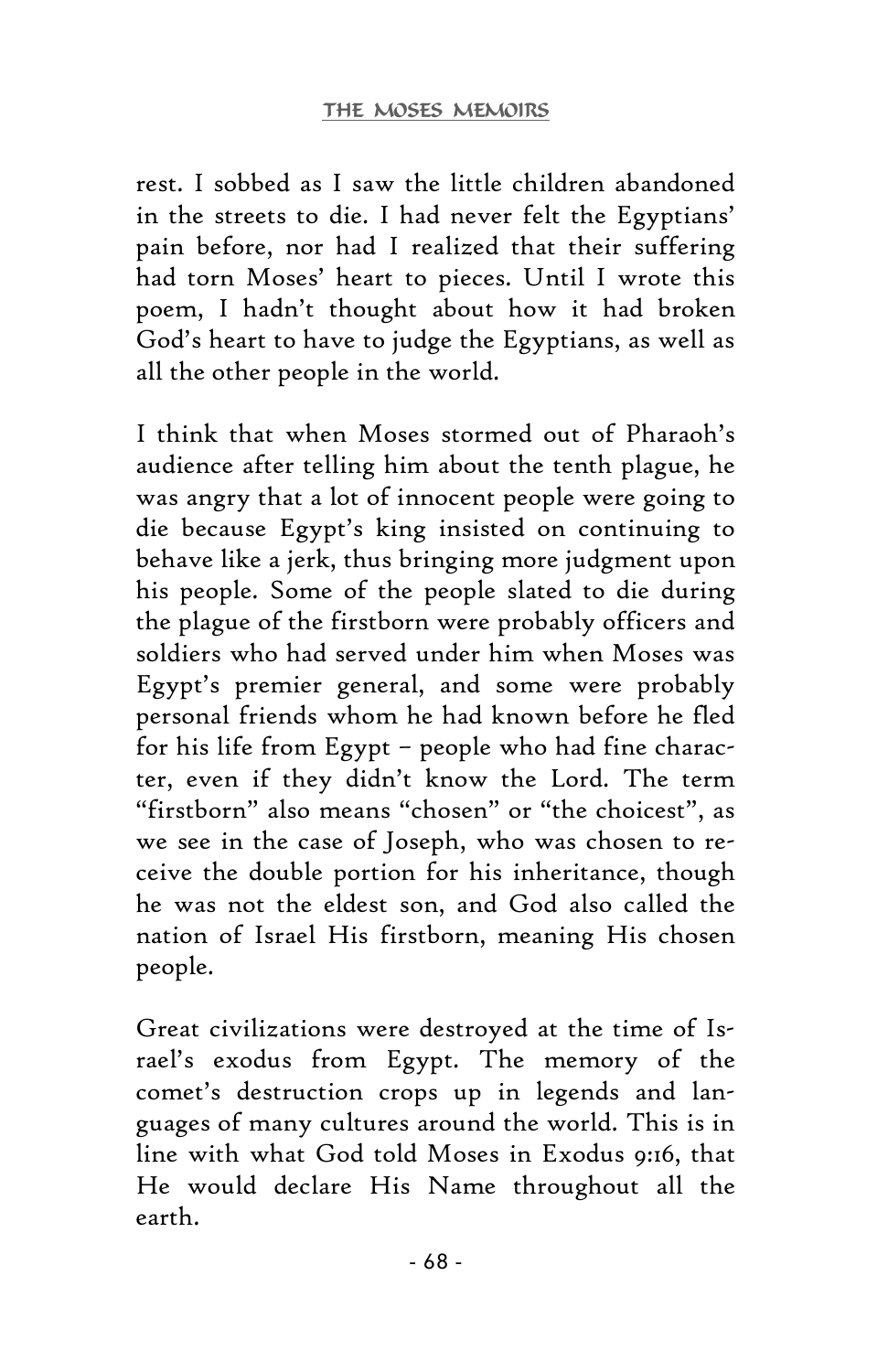God confirms His Word with signs following. The comet made a sound that declared the Name that God told Moses when Moses asked whom he should say had sent him. According to Jewish historian Immanuel Velikovsky, when two electrically charged globes approach each other, such as the Earth and the comet, they make sounds like a trumpet, varying the notes as the distance between them decreases and increases. The Israelites changed the vowels in the sound, which was "Yao" or "Yahou", in the belief that it was sacrilegious to pronounce God's Name. In North America, the sound was heard as "Yahu" or Yahoo, as it is commonly written. In China, the emperor at that time took the name "Yahou". The Aztecs called their god of war "Yao" or "Yaotl". A tribe in equatorial Africa took the name "Yao". It is also the name of a tribe in Thailand. Immanuel Velikovsky cited in his book "Ages in Chaos" several different instances of how that sound was preserved in the religions and lore of many ancient peoples.

I have heard of other instances that he did not mention. A Muslim told me that "Yao" is the sound that Islamic holy men make when they are in a religious ecstasy. I have heard of a language that consists of a single word that changes meaning in the change of its tones. The word is "Yoi". I also think it is significant that the meaning of the major Hindu mantra "Om" means "I am". The language changed, but the basic meaning did not, though the significance of it has been perverted by Hindu doctrine.

Pharaoh must have indeed heard his name in the hurricane because there is a sound in that strong of a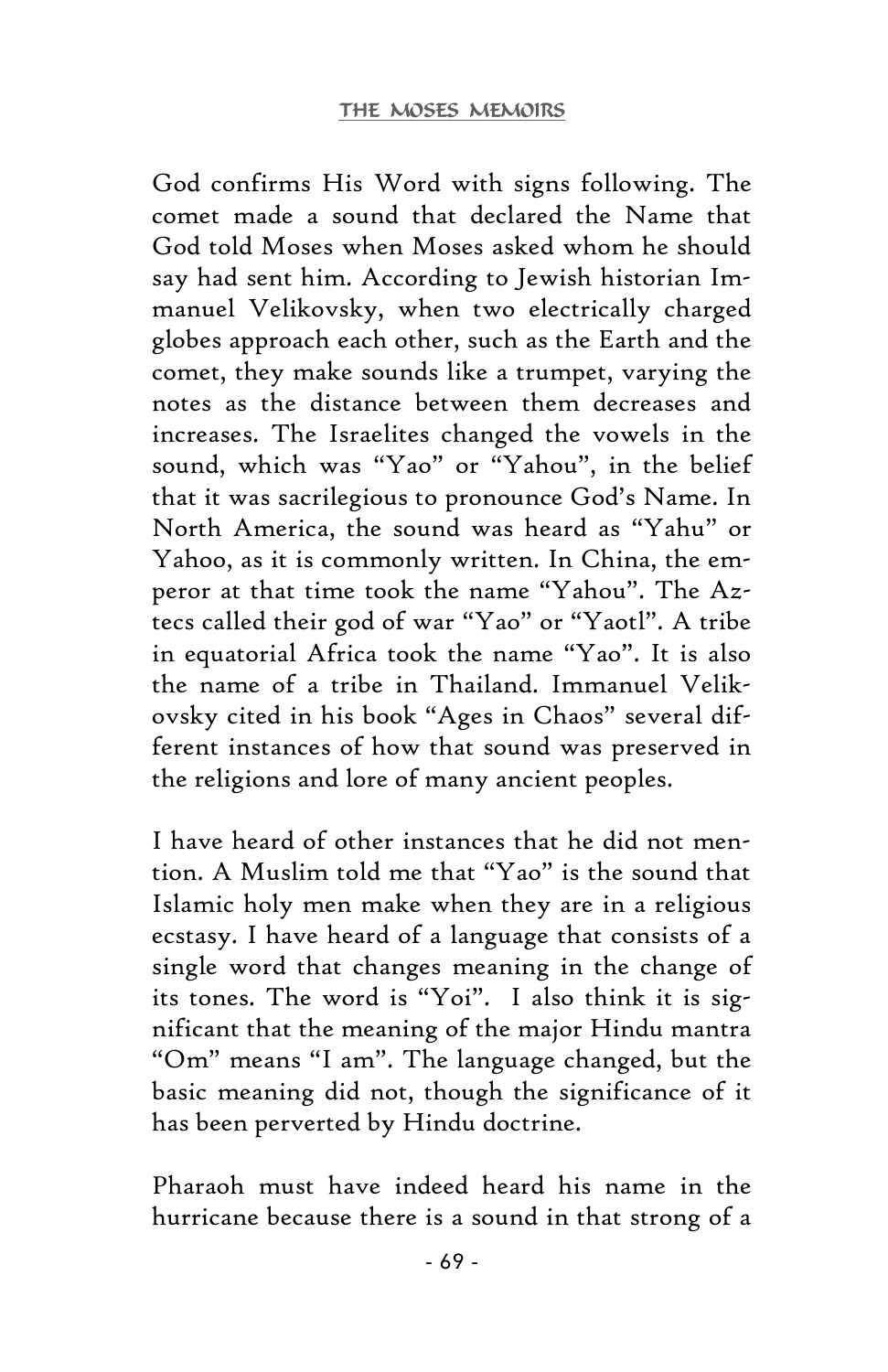wind that sounds very much like it. It is the origin of the word "typhoon" and crops up in the Chinese as well as Arabic language. One of the treasure cities that the Hebrews built during their bondage was Pithom, which means "abode of Thom". Pharaoh had numerous names, as is the custom among royalty. The Egyptian historian Manetho said that the king who ruled during the Exodus was Tutimaos. Tutimaos is the Greek form of Dudimose. Rahab or Ra-uah-ab was another of the king's names.

Rahab came to mean "arrogant" to the Hebrews, because of Pharaoh's psychotic pride. It was also the name that they gave to the comet that appeared in Pharaoh's reign. Other nations also equated that king with the comet, which figures in mythology, as well as the poetic language of the Bible record, as a dragon. To the bewildered minds of the populace, the electrical discharges it threw off looked like a monster. The Greeks and other heathen were able to witness what went on in the sky over Egypt, though at the time they did not know of all of the action taking place on the ground. The pagan priests made up their own stories about it to promote their agenda of keeping the masses bound in superstitious fear.

Thermuthis, the name that Josephus recorded as the name of the Moses' adoptive mother, is the Greek form of Tawaret. Tawaret was the goddess of wetnursing, pictured as a hippopotamus. According to another Jewish historian, Artapanus, the princess's name was Merris. I surmise that Merris took the name Tawaret because she thought it fitting, seeing as she had found Moses among the bulrushes of the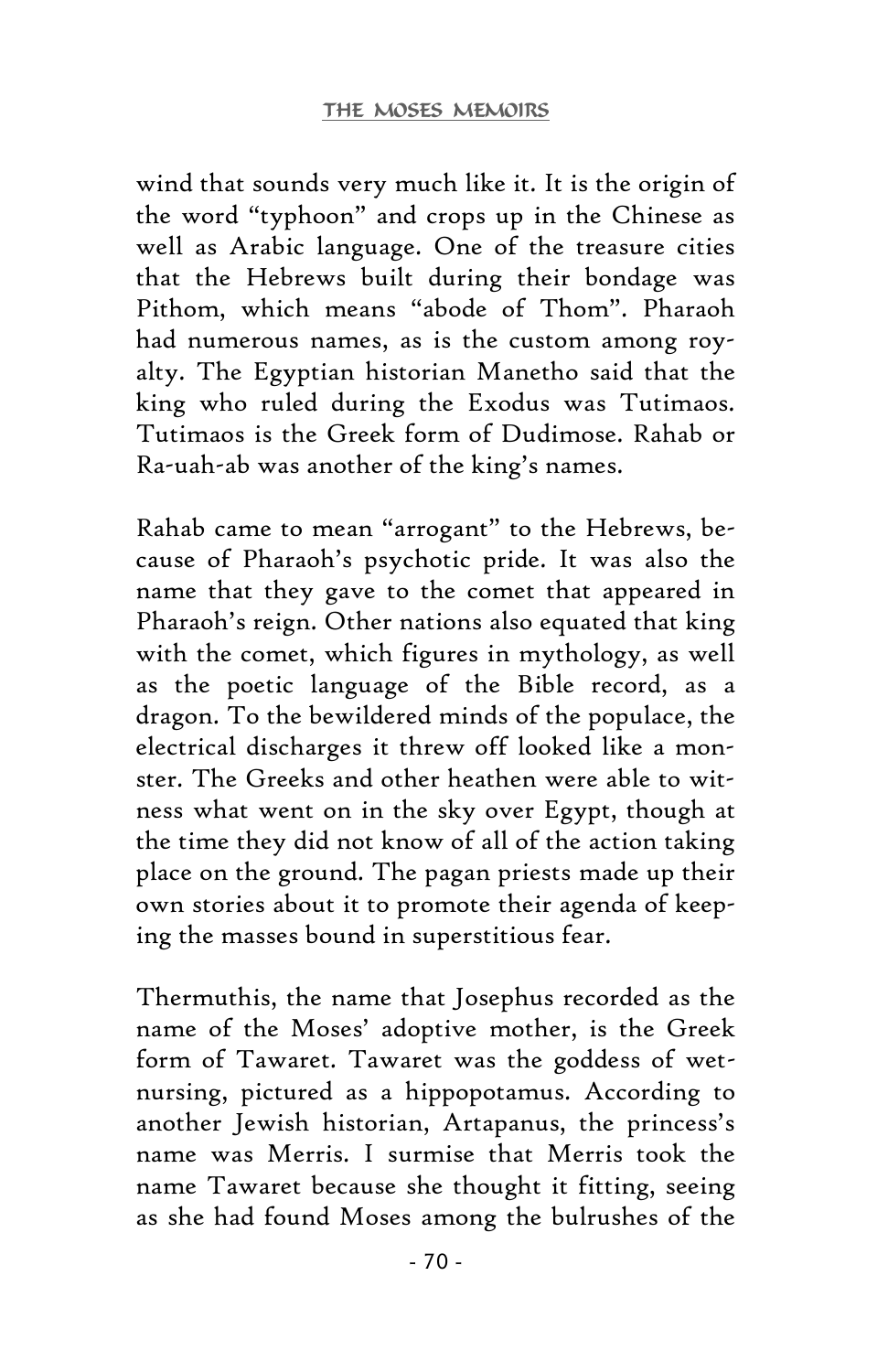river, just as she also thought it fitting to call the child Moses because she drew him out of the water. The goddess Tawaret was a manifestation of Isis, who protected her child Horus by hiding him in the marshes of the delta. Horus was the legitimate heir to Egypt's throne. By taking Tawaret's name, the princess was furthering Moses' claim to the throne by associating him with Horus.

In Moses' day, there were several kings who ruled Egypt simultaneously in similar fashion to how Britain used to be comprised of several kingdoms ruled by various kings, but they were all part of Britain. Thermuthis apparently was married to an Egyptian king who ruled a state beyond Memphis, but she could not bear children. Her husband, identified by archeologist David Rohl, possibly was Khenephres (Khaneferre Sobekhotep IV)), who had his capital in the Nile valley. When he became an adult, Moses is said to have administered Khenephres' land on his behalf and was very popular with the people, but after his victories against the Ethiopians, his stepfather Khenephres became jealous and wanted to have him killed. Palmanothes was probably the name of Thermuthis' father, the Pharaoh who ordered the slaughter of the Hebrew's infant boys, according to Artapanus. He ruled the delta. This information about Thermuthis and her husband was gleaned from David M. Rohl's "Pharaohs and Kings: A Biblical Quest".

The revelation that Moses had been born prematurely came after I wrote the poem when God gave me a vision of Jochebed. I saw a picture in my mind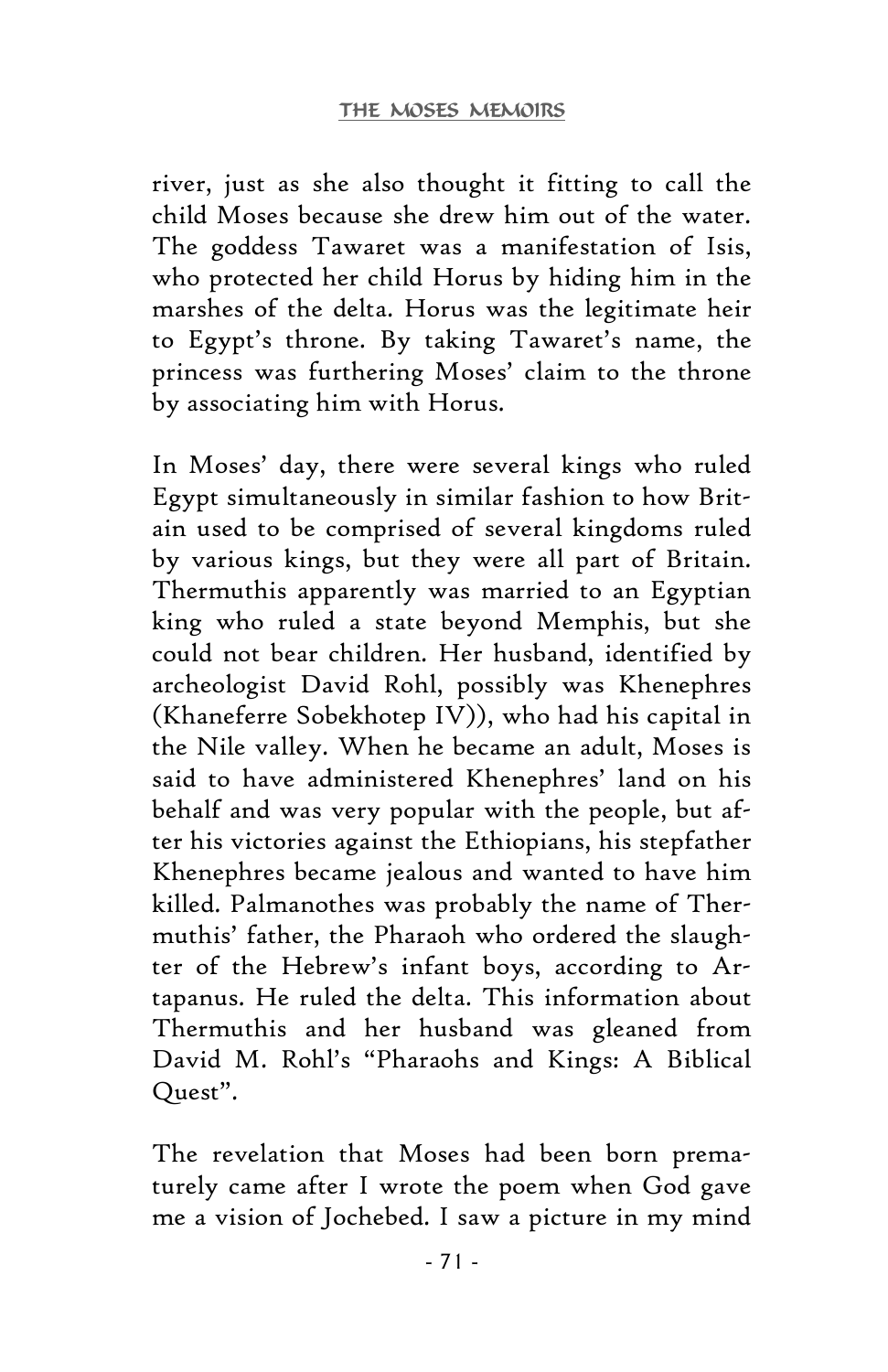of Jochebed walking away from Moses' ark in the river with her dress drooping due to a bundle of cloth that had been wadded up beneath it getting soggy. I felt irritable when I saw this because it looked messy; I didn't like that picture. Then God spoke to my mind and said firmly, "Nevertheless, that's what happened." Suddenly, the scripture about how Moses' parents hiding him when they saw that he was healthy made sense. It had never coincided with my views of holiness to suppose that such a righteous couple would give their child up to be murdered if he had been sick or deformed, so I had always been perplexed by this seeming contradiction. Now I understood that Moses' parents were surprised when they saw him because they hadn't expected him to be fully developed. Seeing that Moses' development had been quickened in the womb by God's mighty hand gave his family the courage to risk their lives to save him. Jochebed increased the size of the bundle beneath her dress from week to week to allay suspicion that her baby had been born. Further research revealed that Jewish legend says that Moses was born prematurely.

The information about the comet came from Immanuel Velikovsky's books "Ages in Chaos" and "Worlds in Collision". He writes of how a stone shrine found at Wadi-el-Arish records the death of Pharaoh, though this Egyptian propaganda makes it sound like Pharaoh deliberately jumped into the whirlpool to escape the "evil-doers", and it says he was caught up to heaven. Yes, he was, but the record neglects to say that Pharaoh also came crashing down to earth right after he was tossed into the air.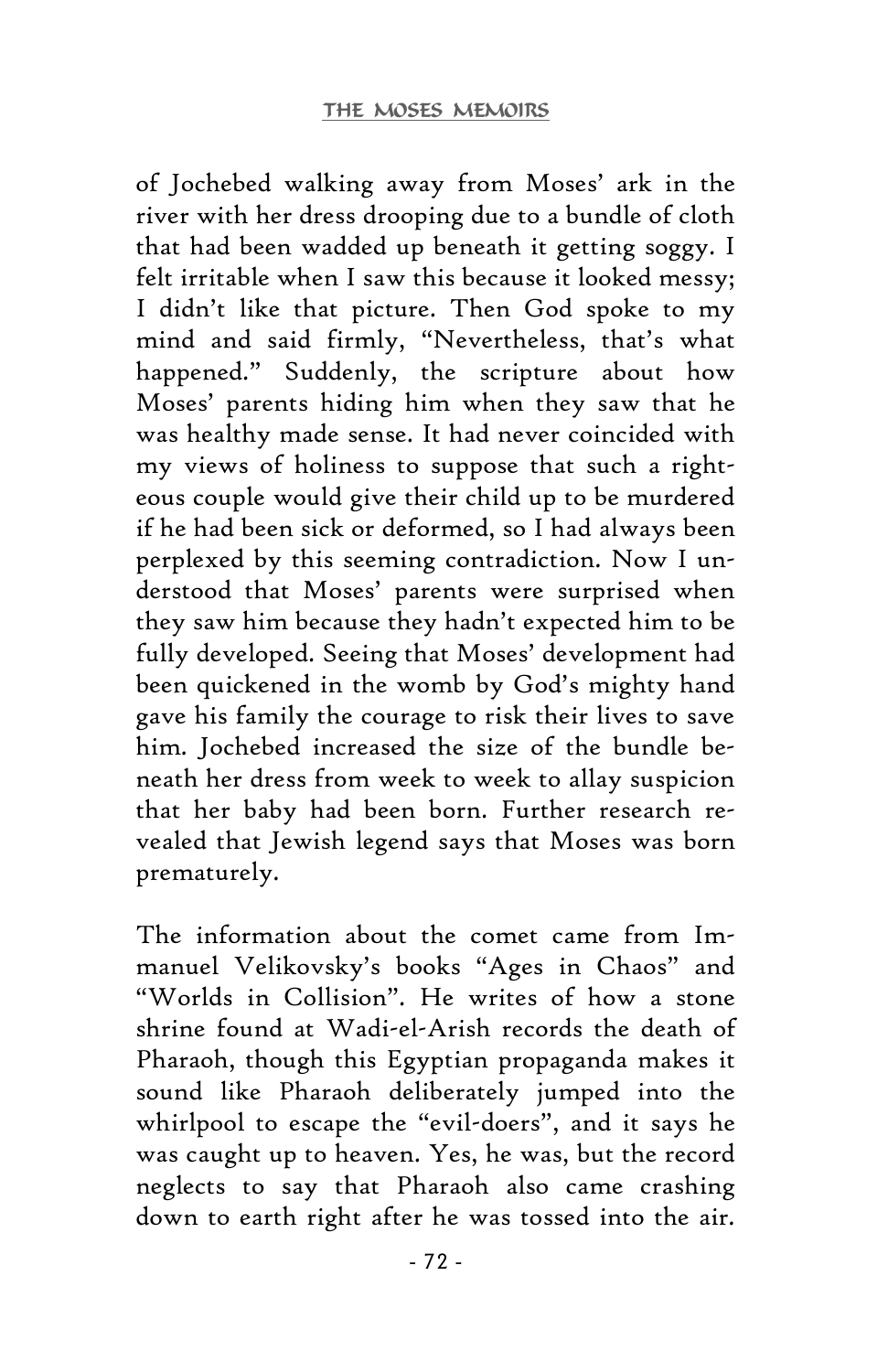Rather, it implies that the gods helped him escape from his enemies by taking him to live among them. Biased reporting is not a modern phenomenon. Velikovsky also quotes from the Papyrus Ipuwer, which has many intriguing parallels to the Exodus record of the plagues that the scribe witnessed in Egypt just prior to the Hyksos invasion. Velikovsky's books shed much light on the events of the Exodus, as well as other stories in the Bible, though parts that disagree with the Biblical record and sound interpretation of the Scriptures were sifted out and discarded as being the prejudice of a man who had rejected Jesus as the Messiah .

I think that Immanuel Velikovsky was an incredibly sensible and honest historian, a jewel among secular scientists. Velikovsky was a man whom God anointed in these last days to give us more information about the Exodus so that the knowledge of God would be increased, and people would know the meaning of the Name that their ancestors preserved for these last days of the Harvest.

"The Antiquities of the Jews" by Josephus was my source of information about Moses' Ethiopian wife, Princess Tharbis. Josephus was a Jewish aristocrat who was friendly with the Romans. After Titus conquered Jerusalem, he encouraged Josephus to take whatever he wished out of the ruins of his country, but all that Josephus wanted were the holy books. He probably had the oldest and most authentic copies of the Old Testament, as well as copies of other historical documents that are no longer available.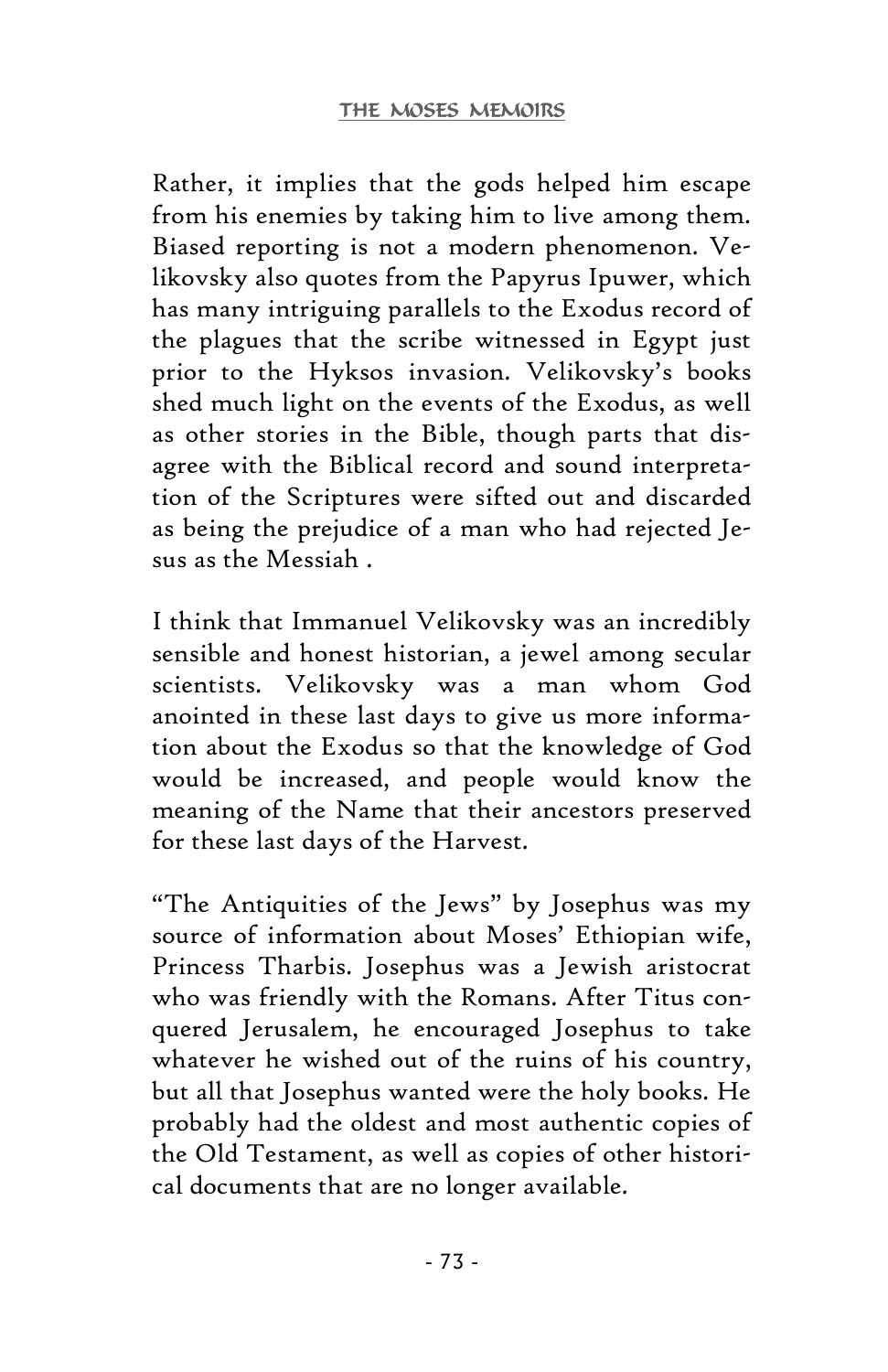I made many deductions on my own after learning what history has recorded about Tharbis' relationship to Moses. Though others might not agree with my conclusions, there isn't anything in the Bible that contradicts them, as far as I know. It stands to reason that Moses was reunited with her during the events of the Exodus, otherwise why would there be conflict about her if she belonged only to events that had happened forty or more years before?

"The Gold of the Exodus" by Howard Blum provided more information about the crossing of the Red Sea. Satellite photos have shown that the Israelites crossed at a land bridge that runs under the Strait of Tiran. The wide track of their passage in the desert is still visible to high tech equipment. Elim is a short distance away on the other side of the strait. Elim's modern name is Al Bad, a village located near the oasis. Mt. Sinai, or Horeb as it was also known, is Jabal al Lawz in Saudi Arabia, which used to be called Midian. "The Gold of the Exodus" is a fascinating adventure that was undertaken by two Americans named Larry Williams and Bob Cornuke. Williams has also written the story in his book "The Mountain of Moses." These men have stood on the mountain and have provided convincing proof that Jabal al Lawz is Mt. Sinai. Mt. Sinai is currently the site of a restricted Arab military installation. I found it exciting to see photographs of the real Mt. Sinai included in Blum's and Williams' books.

"Two Babylons" by Alexander Hislop can provide insight into Moses' education among the Egyptians. The book can be obtained through Amazon. When I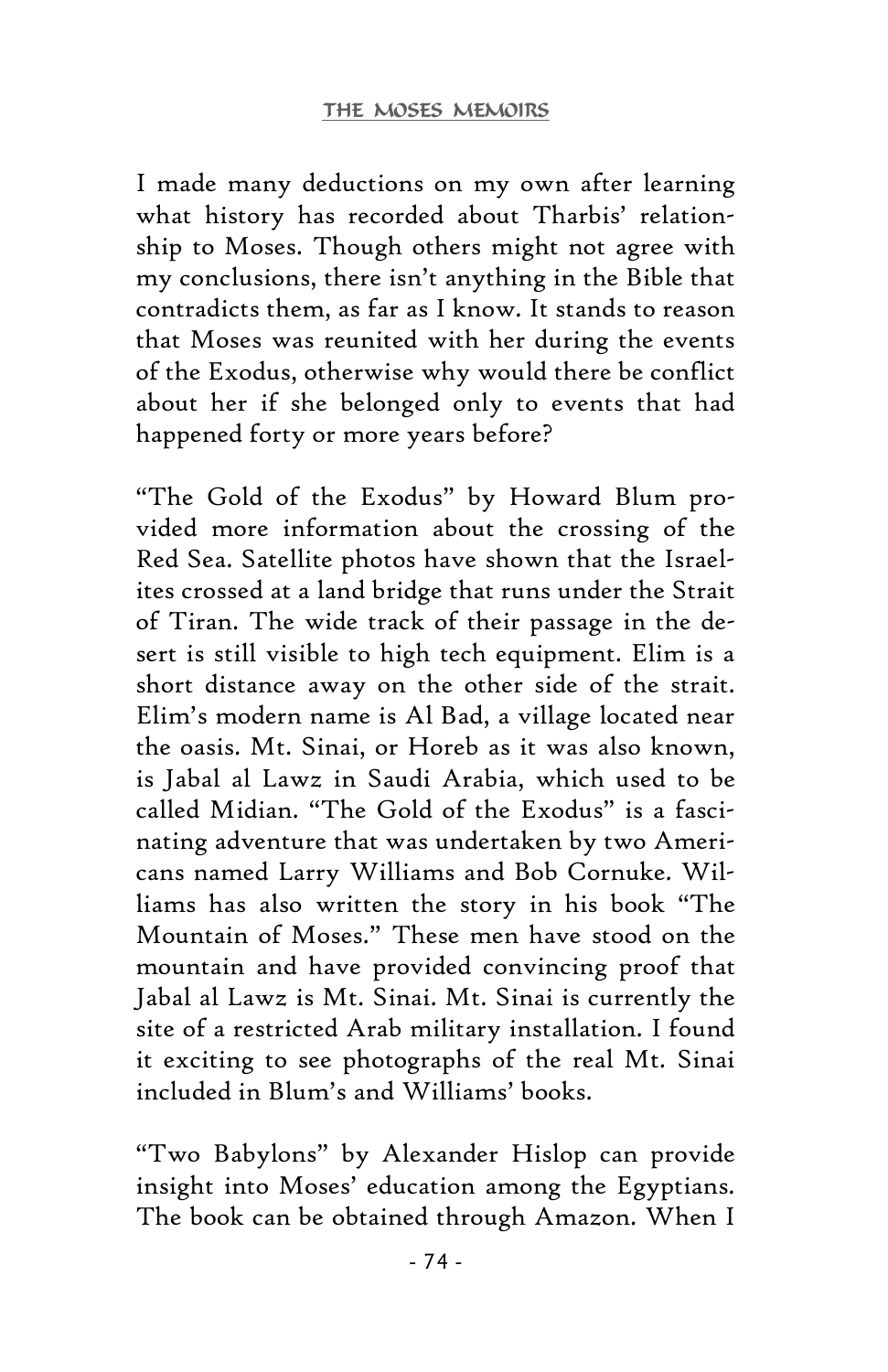learned that the Egyptian Book of the Dead is a manual for creating mind control slaves, I received some insight into the nightmare life that Moses suffered under the tutelage of the Egyptian priests. It was the part of the education of young, Egyptian noblemen to train them in methods of torture and to teach them to be remorseless about suffering that they caused for the benefit of the state, as well as in loyalty to Lucifer, the hidden god of the Mysteries.

I believe that God has guided me as I have drawn on my observations of human nature to piece together the dynamics of the relationships in Moses' life, as well as in my surmising about what probably happened, though history has not left records, such as why Tharbis was close by when Moses returned to Egypt. I have found that my insights as I meditate on this story increase my reverence for God and my faith in His goodness and wisdom and power. My insights make a lot more sense to me than some of the shallow assumptions that I have heard preached about Moses.

I think God must feel it is important that we understand the scientific facts about the natural forces that He used to deliver the Israelites out of bondage, as well as more details about the kind of emotional battles that Moses had to go through in his life. I base this conviction on how many times He keeps saying over and over in His Word to look back and remember the Exodus. It's much more than just a nice story to tell the kiddies in their Sunday School class.

Some people think it makes it less miraculous when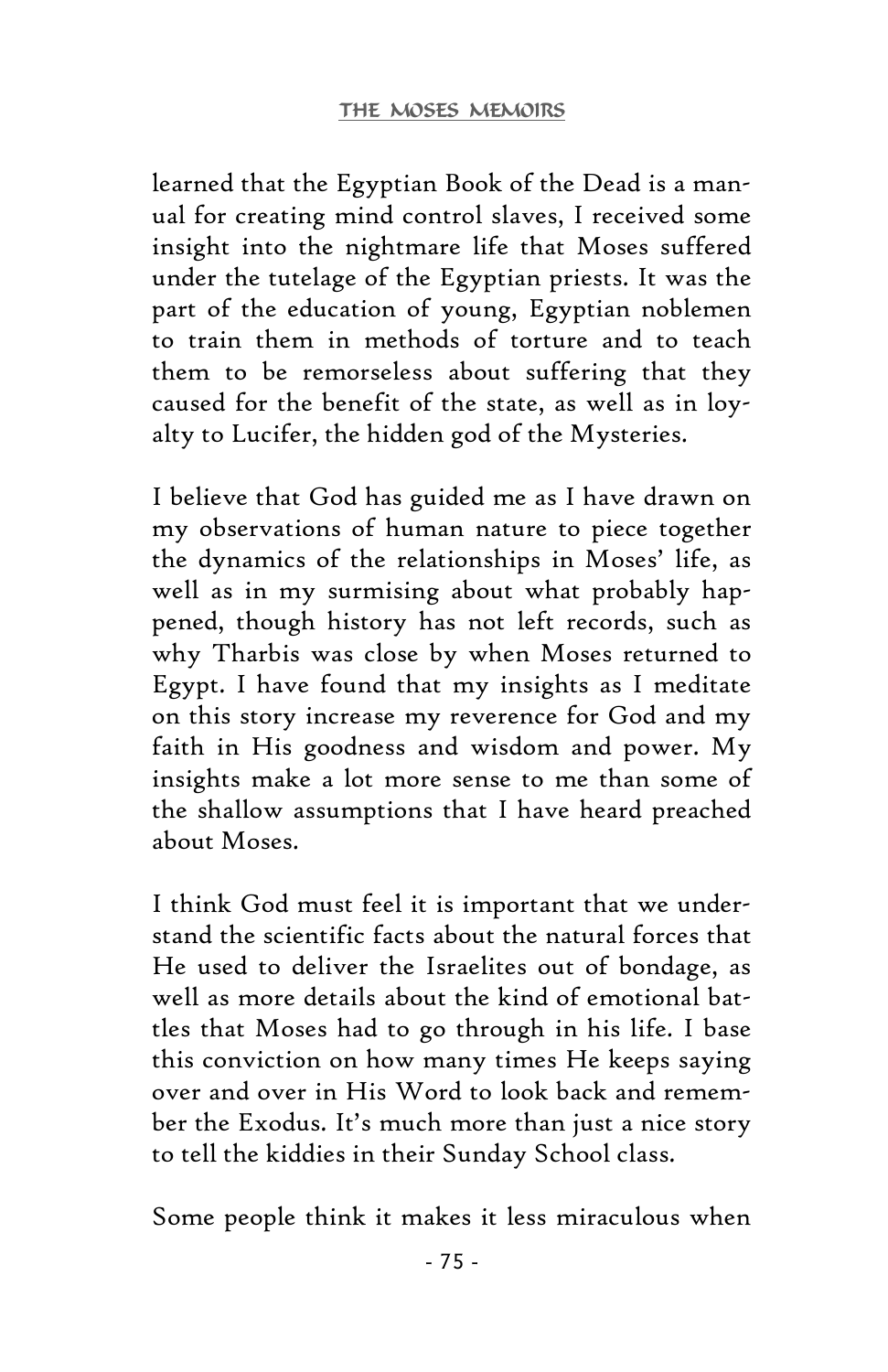God uses natural elements to work His will. The Egyptians thought so, too. That is why Pharaoh kept hardening his heart against God's conviction in the beginning of the plagues. He and his learned priests thought that there was a natural explanation for these things, though how Moses knew in advance exactly what would happen, and when, must have puzzled them. When the priests described the lice as "the finger of God", they were being sarcastic, not reverent. They were making fun of what they thought was the superstition of the ignorant masses. They were telling Pharaoh that the lice were a natural effect due to the heat of the comet, which had increased the breeding of vermin. This phenomenon still occurs in the desert when a hot wind called a Khamsin blows. Later, Pharaoh's heart was hardened through his jealousy of the Hebrew's divine protection from the comet's destruction. It must have infuriated him that Moses wasn't harmed when he walked through the firestorm. Pharaoh claimed to be a god, but he didn't dare walk into that firestorm. Also, he probably didn't look very god-like when boils burst out on his face and body, affecting him like any other human being who wasn't under the protection of God.

I believe that Psalm 91 is scripture that we can stand on if God wills that we live through similar circumstances. It would be good to memorize that psalm and meditate on it often. The book of Revelation tells us that cataclysms are going to happen on the earth again, only worse. In Moses' day, it was only one comet and it didn't actually hit the earth. It simply followed the earth's orbit until it was able to pull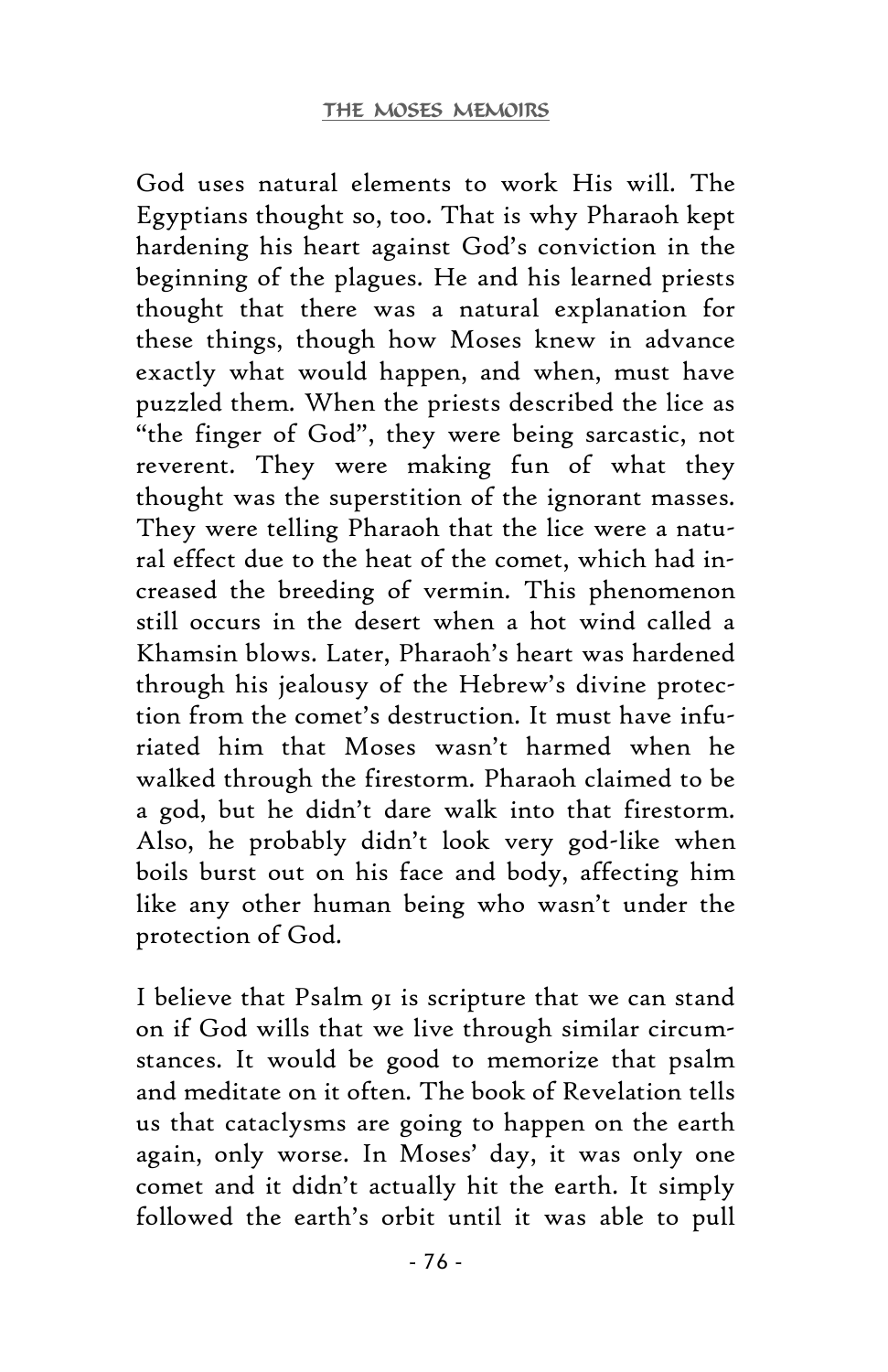away from its gravity. Revelation tells us that there will be two heavenly bodies that will smash into the earth. Again, there will be hundreds of volcanoes activated, monstrous tidal waves, earthquakes, and forest fires. Only this time, we also will have damaged nuclear reactors, oil pipelines, oil rigs, and stockpiles of chemicals to deal with, as well as a dependency on electricity and other modern conveniences to overcome.

Astronomers say that Earth passes through a "hail of bullets" and has many near misses. They say it is merely a matter of time before something big hits us, possibly in a thousand years. They probably believe that it could happen sooner, and scientists are likely working on finding a way to avoid destruction. We need to be tuned in to God to find out what to do on a personal level in such events.

God's people are not going to need to compete for protection within mountain bunkers, such as was depicted in the film "Deep Impact." God is more than equal to the task of delivering His children in these last days, as He was back in the time of the Exodus. His judgments work deliverance for His people, as we see in how He delivered the Israelites during the cataclysms that occurred in Moses' day. The plagues were signs and wonders, not miracles. If you doubt that, then I ask you, how many times have you prayed and asked God to give you boils or to turn the water in your taps to blood? The miracles of that day were how God protected His people and provided for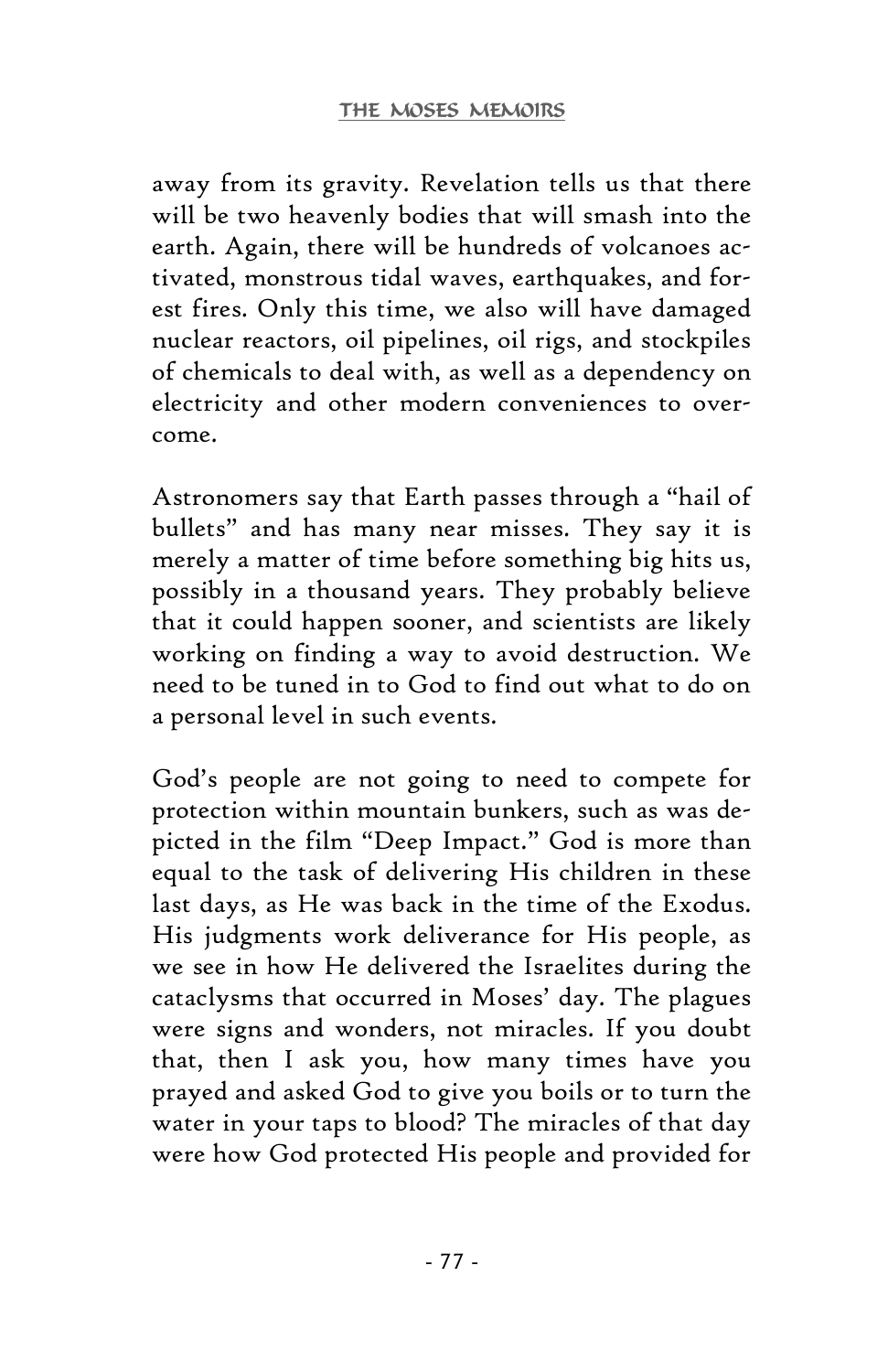them in the midst of turmoil and destruction, as well as how Moses knew in advance what was going to happen and when it was going to happen, and how he was enabled to command the plagues to cease. We can lay hold of God to have like faith, but if we die, we can say as Job did, "Though He slay me, yet will I trust Him." There is no fear in death to those who have made peace with God through the Anointed Lord Jesus, and when our work is done, the sooner we get out of here, the better. When the righteous dies, it is to spare them from evil to come. However, if it is God's will that we live through the coming cataclysms, then let us hide ourselves in Jesus Christ, the Cleft in the Rock, and go through those days with calmness, clarity, and cheer, looking up to the heavens for our redemption draweth near!